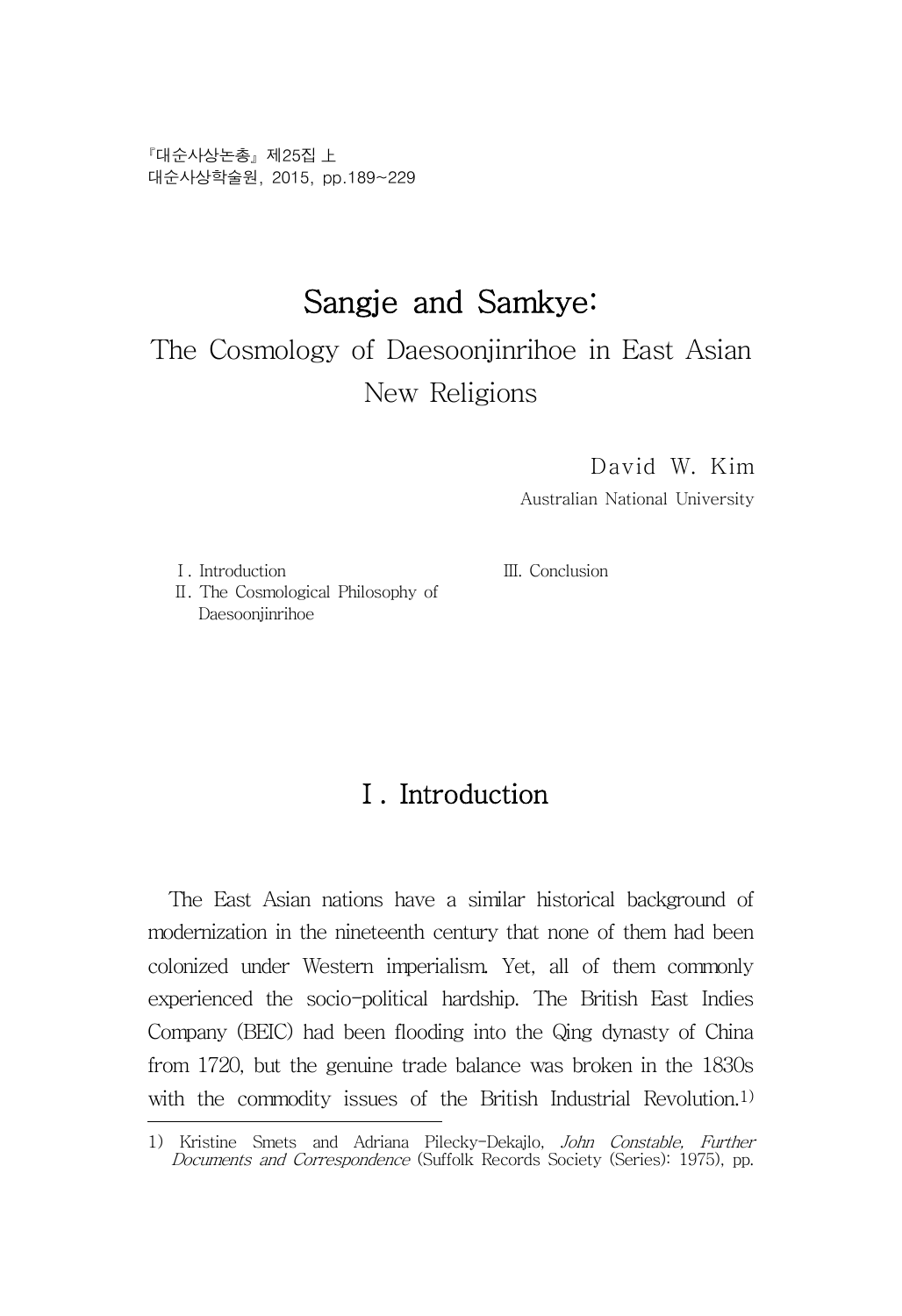The loss of the First Opium War (1839-42) caused the doors to open to the Western nations including France, Russia, Germany and Japan.2) While the foreign influx created a good deal of bitterness against the West, the social unsteadiness challenged the Chinese to wake up for the need of reform. China was more vulnerable than ever to foreign power, when the dowager empress, Cixi ran the nation instead of her weak son and nephew (1875-1908).3) Under such circumstances, China witnessed new religious movements of the Xiantiandao lineage which originated from the White Lotus movement and a Buddhist-Manichaean movement of imperial China: Yiguandao, Zailiism, Yaochidao, Jiugongdao, and De Religion.4) There were also Qigong schools related to the Chinese folklore religions.5) Among them, Yiguandao (I-Kuan Tao: Way of the Original Heaven) was one of the most vigorous movements in modern China and in contemporary Taiwan. The new religion of the Xiantiandao group that emerged in Shandong was led by the leadership of

<sup>430-451.</sup> David Duff, Victoria Travels: Journeys of Queen Victoria Between 1830 and 1900, with Extracts from Her Journal (London: Muller, 1970), pp. 179-230.

<sup>2)</sup> Or called as 'the Anglo-Chinese War.' China saw little process toward modernization, but experienced the social strikes of the Taiping Rebellion (1850-64), the Second Opium War (1858-60), the Sino-Japanese War (1894-95), and the Boxer Rebellion (1898-1900).

<sup>3)</sup> The provincial assemblies with a semblance of democracy were established between 1900 and 1910, with a new law code, but such reforms raised expectations of more reform. As a result, a social revolution in 1911 overthrew the monarch for the republic.

<sup>4)</sup> As well as Weixinism, and Tiandism.The ancient movement emerged in the Yuan dynasty (1271-1368) as *Wugongdao*, but was later renamed *Xiantiandao*.<br>Michael Pye, "New Religions in East Asia," in *The Oxford Handbook of New* Religious Movements (Edited by James R. Lewis) (Oxford, Oxford University Press, 2008), pp.1-15.

<sup>5)</sup> Falun Gong, Zhong Gong, Yuanji Gong, and Wang Gong. Mentuhui and Lightning, Zhushenism, Linglingism, and Fuhuodao, originated from the thoughts of Christianity. Ibid.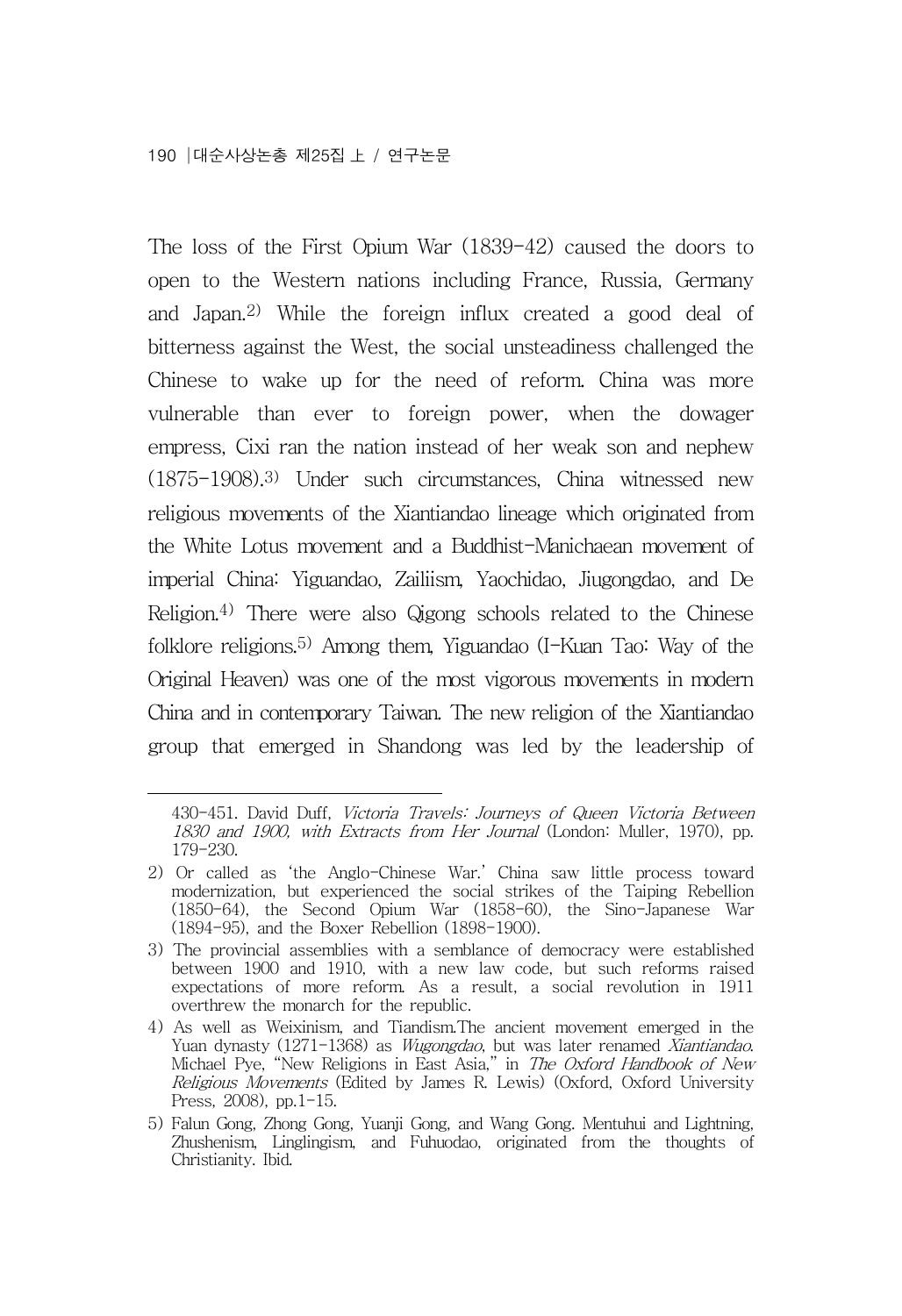Zhang Tianran in 1911. The missionary work increased the size of the movement as the largest one with 12 million followers in the 1940s. Although Yiguandao was banned afterward in China, they flourished in Taiwan from 1987 as the third largest religious organization (6-7 millions).6) The new religion also spread in over 40 countries including Southeast Asia, Hong Kong, and the United States.7)

Likewise, Japan has theirs own story of modernization. When the Western ships increasingly appeared in the beginning of the nineteenth century, there was an edict to expel foreigners in 1825, which lasted until 1842.8) However, the modernization of the society began, when the United State Navy forced the opening of the nation in 1854. After the convention of Kanagawa, similar treaties with Western countries (Russia, The Netherlands, UK, and France) brought politico-economic crises in the Bakumatsu period (1853-1867). The result of the Boshin War (1868-1869) between the forces of Tokugawa Shogunate and those seeking to return political power to the imperial court, eventually established a centralized state unified under the new Emperor Meiji.9) The reformative policy of the Meiji Restoration (1868-1912) separated

<sup>6)</sup> Its members operate many vegetarian restaurants, while they recently cooperated with academic and non-government organizations. Cheng-Tian Kuo, Religion and Democracy in Taiwan (Albany, NY: State University of New York Press, 2008), pp.66-67.

<sup>7)</sup> Ibid.

<sup>8)</sup> Hitoo Marukawa, "Religious Circumstance in the Late Tokugawa and the Early Meiji Periods: Religious Backgrounds in the Cradle Years of Tenrikyō," in The Theological Perspectives of Tenrikyō in Commemoration of the Centennial Anniversary of Oyasama (edited by Oyasato Research Institute Tenri University) (Tenri: Tenri University Press, 1986), pp.274-309.

<sup>9)</sup> Because of its unequal treaties, the Emperor Kōmei reissued the "Order to expel barbarians (foreigners)." Ibid. Yosuke Nirei, "Toward a Modern Belief: Modernist Protestantism and Problems of National Religion in Meiji Japan," Japanese Journal of Religious Studies 34, 1 (2007): 151-175. Brij Tankha, "Minakata Kumagusu: Fighting Shrine Unification in Meiji Japan," China Report 36 (2000): 555-571.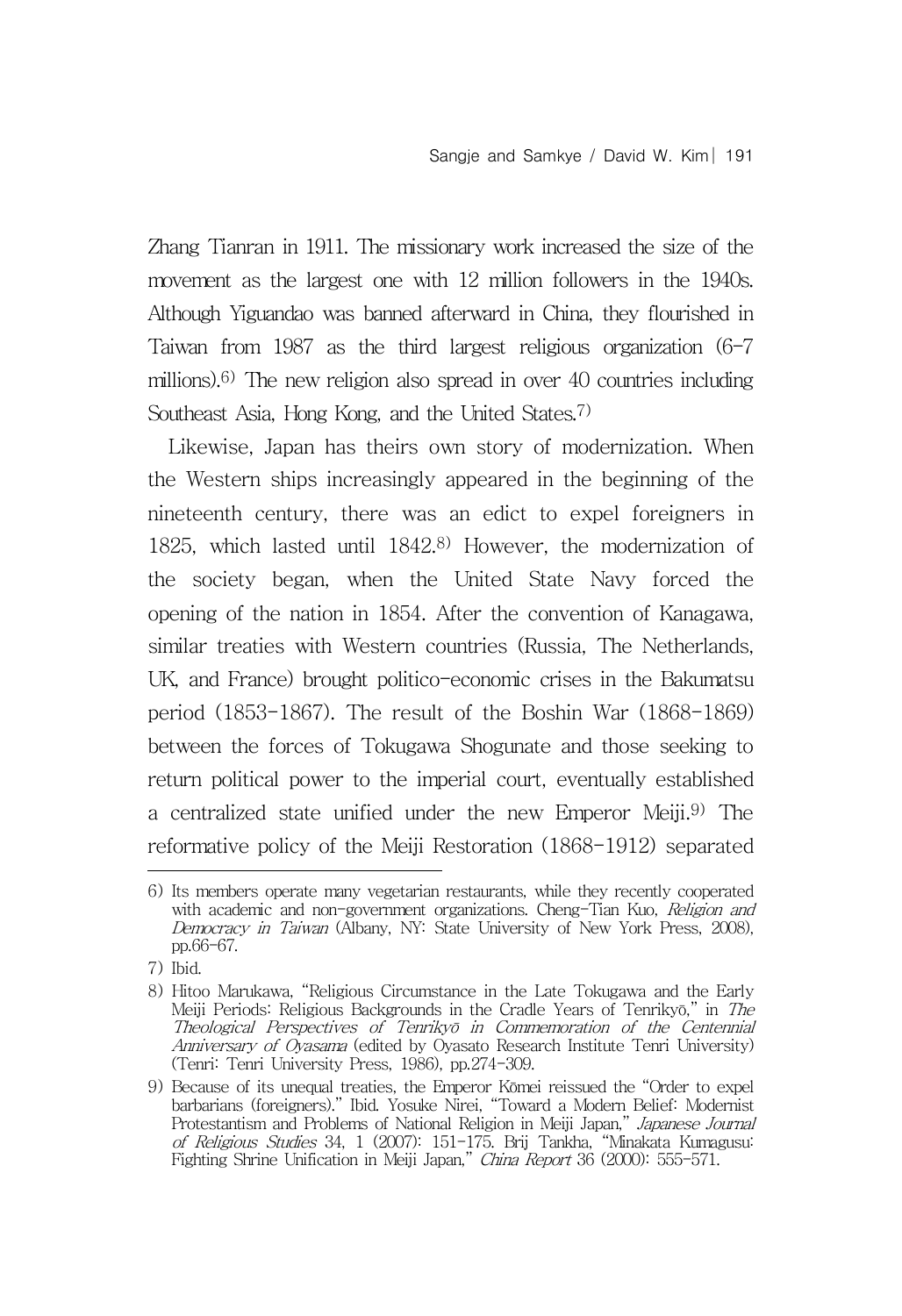Shintoism from Buddhism in 1868, which "aimed to restore the ancient state of Shintō shrines before Buddhism."10)

While Japan began to experience such social turmoil and rapid modernization, the Japanese NRMs (Shinshūkyō) appeared in the last decade of the Tokugawa period.<sup>11)</sup> Among them were  $\bar{O}$ motokyō, Tenri-kyō, Nakayama-Shingoshō-shū, and Honmichi during 1837-1881, but the Meiji Restoration was confronted with numerous NRMs such as En'nō-kyō, Nenpō-shinkyō, Reiyū-kai, Sōka Gakkai, Sekai Kyūsei-kyō, and Shin'nyoen.12) Most of the Japanese new religions were directly influenced by the religious philosophy of Shintoism, Buddhism, and shamanism. Among them, Tenri-kyō of Shinshūkyō was created during the final years of the Edo period (1838-1867) and the first twenty years of the Meiji period (1868-1912) by a female named Nakayama Mike in 1838. The Tenrikyō Church officially appeared in 1888, when it gained legal recognition from the local government as a sect of the Shinto headquarters.13) The new religion was once the largest new religion

<sup>10)</sup> The period of the Meiji Restoration was the time during which Japan successfully modernised from being a feudal society. Marukawa, "Religious Circumstance in the Late Tokugawa and the Early Meiji Periods: Religious Backgrounds in the Cradle Years of Tenrikyō." pp.292. Inoue Nobutaka, "The Formation of Sect Shinto in Modernizing Japan," Japanese Journal of Religious Studies 29, 3-4 (2002): 405-427.

<sup>11)</sup> Marukawa, "Religious Circumstance in the Late Tokugawa and the Early Meiji Periods: Religious Backgrounds in the Cradle Years of Tenrikyō." pp.274-309. Helen Hardacre, Shinto and the State 1868-1988 (Princeton: Princeton University Press, 1989), pp.70-80.

<sup>12)</sup> Perfect Liberty Kyōdan, Seichō-no-Ie, Kōdō Kyōdan, Risshō Kōsei-kai, Bussho Gonenkai Kyōdan, Tenshō Kōtai Jingū-kyō, Zenrin-kyō, and Myōchikai Kyōdan. Pye, "New Religions in East Asia," 1-15. H. Van Straelen S.V.D., "The Japanese New Religions," Numen 9, 1 (1962): 229-232.

<sup>13)</sup> The Meiji government designated them as one of the thirteen groups in Sect Shinto in 1908 under State Shinto. The son of the leadership was recognised as a Shinto priest in 1867. Pino Marras, "Man World God: Tenrikyō Anthropological, Cosmic and Theological Perspectives – Reflections from the Outside," in The Theological Perspectives of Tenrikyō in Commemoration of the Centennial Anniversary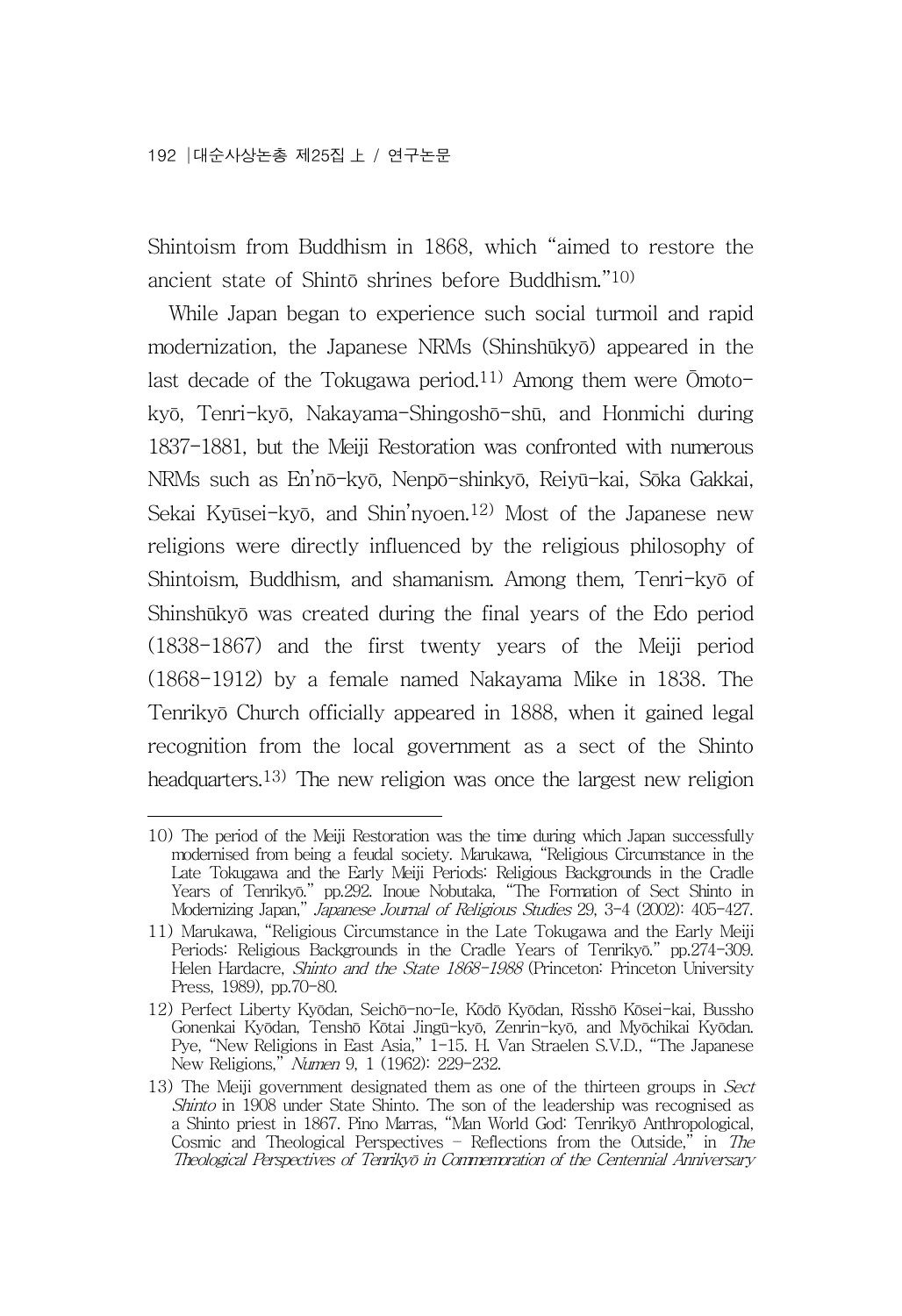in Japan before World War II. Even today, they manage 16,833 local churches, with two million followers.<sup>14)</sup> They promoted their movement in approximately 13 overseas nations. The organization focuses on social welfare activities in orphanages, public nurseries, blind schools, disaster relief corps, hospitals, universities, libraries, and various primary schools and high schools.15) The new religion additionally interests and encourages members to engage in various sports and arts. Tenri Judo is particularly renowned as a successful competition style of Judo.16)

The Chosŏn dynasty of Korea was the last nation of the East Asian region to be affected by Western powers. The global imperial movement brought political confusion and conflict for early modern Confucian Korea. The USS South American visited for 10 days in Busan, in 1853. After that, several Americans were shipwrecked on Korea in 1855 and 1865. Meantime, the Chosŏn Court was aware of the unfair result of the Opium War between Qing China

of Oyasama (edited by Oyasato Research Institute Tenri University) (Tenri: Tenri University Press, 1986), pp.423-424. Shozen Nakayama, "The Theory of Doctrine and the Practice of Faith," in Op. cit., pp.21-24. Tenrikyō Overseas Mission Department, Tenrikyō: The Path to Joyousness (Tenrikyō Overseas Mission Department, Tenri, 1989), pp.63-71.

<sup>14)</sup> However, Tenrikyō withdrew from the Association of Shinto Sects in 1970 and became an independent religion with a global mission. Marras, "Man World God: Tenrikyō Anthropological, Cosmic and Theological Perspectives – Reflections from the Outside," pp.424-425. Akira Kawabata and Takanori Tamura, "Online-Religion in Japan: Website and Religious Counselling from a Comparative Cross-Cultural Perspective," Journal of Computer-Mediated Communication 12 (2007): 999-1019.

<sup>15)</sup> Akinori Okubo, "Social Welfare and Practicality of Hinokishin," in The Theological Perspectives of Tenrikyō in Commemoration of the Centennial Anniversary of Oyasama (edited by Oyasato Research Institute Tenri University) (Tenri: Tenri University Press, 1986), pp. 217-251. For works of Hansen disease, see Saburo Morishita, "Good Works and the Question of Self-Presentation in Tenrikyō," Nova Religio 18 (Aug., 2005): 33-48. Keneko Juri, "Can Tenrikyō Transcend the Modern Family? From a Humanistic Understanding of Hinagata and Narratives of Foster Care Activities," Japanese Journal of Religious Studies 30, 3-4 (2003): 243-258.

<sup>16)</sup> Tenrikyō Overseas Mission Department, Tenrikyp: The Path to Joyousness.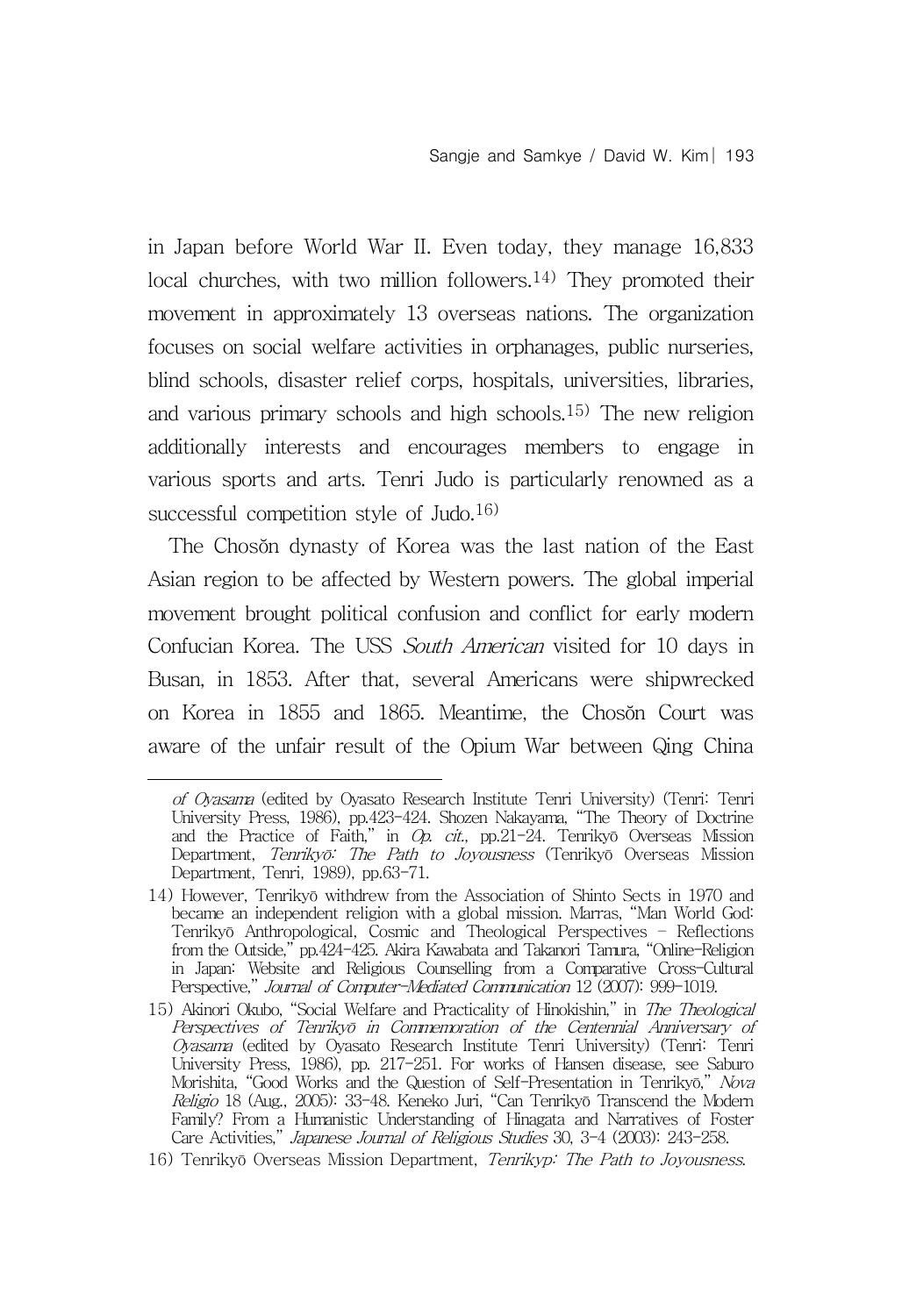and Great Britain (1839-42 and 1858). There was also a fourth major group of religious persecutions against Korean converts to Catholicism in 1866. The political division of the national crisis left the corrupt government and the citizens desperate with lack of food. This historical difficulty caused the transformation of society and thought in the nineteenth century. Like China and Japan, the new religious movement (NRM) was another common phenomenon in the Korean peninsula. The first NRM was Tonghak (later called Cheondogyo) in 1860, followed by Jeongsan Kang, Daejonggyo, and Wonbulgyo.<sup>17)</sup> They did not have any connection with the Chinese and Japanese NRMs, but all were against the Western teachings (Suhak). Among the native religious movements, Daesoonjinrihoe of Jeongsan Kang (1871-1909) that was transmitted by its heirs of Doju (Jeongsan Cho: 1895-1958) and Dojeon (Wudang Park: 1917-1996), was one of the most distinctive movements in its size and social influence. The Daesoon movement, with an approximate membership of over six million, has five main temple complexes (dojang), 200 fellowship halls (hoegwan) and 2000 centers (podeokso) throughout the nation.18) They are well known for building educational and medical organizations including high schools and a university (Daejin). The new religion is seriously concerned about charity activities (investing 600 million dollars over the 1976-2008 period) for marginalized people: social victims, unfortunate children, homeless people, disabled people (children), nursing homes, and orphanages. The Daesoon movement also campaigned on the social issues of

<sup>17)</sup> Don Barker, "A Slippery, Changing Concept: How Korean New Religions Define Religion," Journal of Korean Religion 1, 1-2 (Sep., 2010): 57-92.

<sup>18)</sup> Robert E. Buswell, Religions of Korea in Practice (Princeton: Princeton University Press, 2007).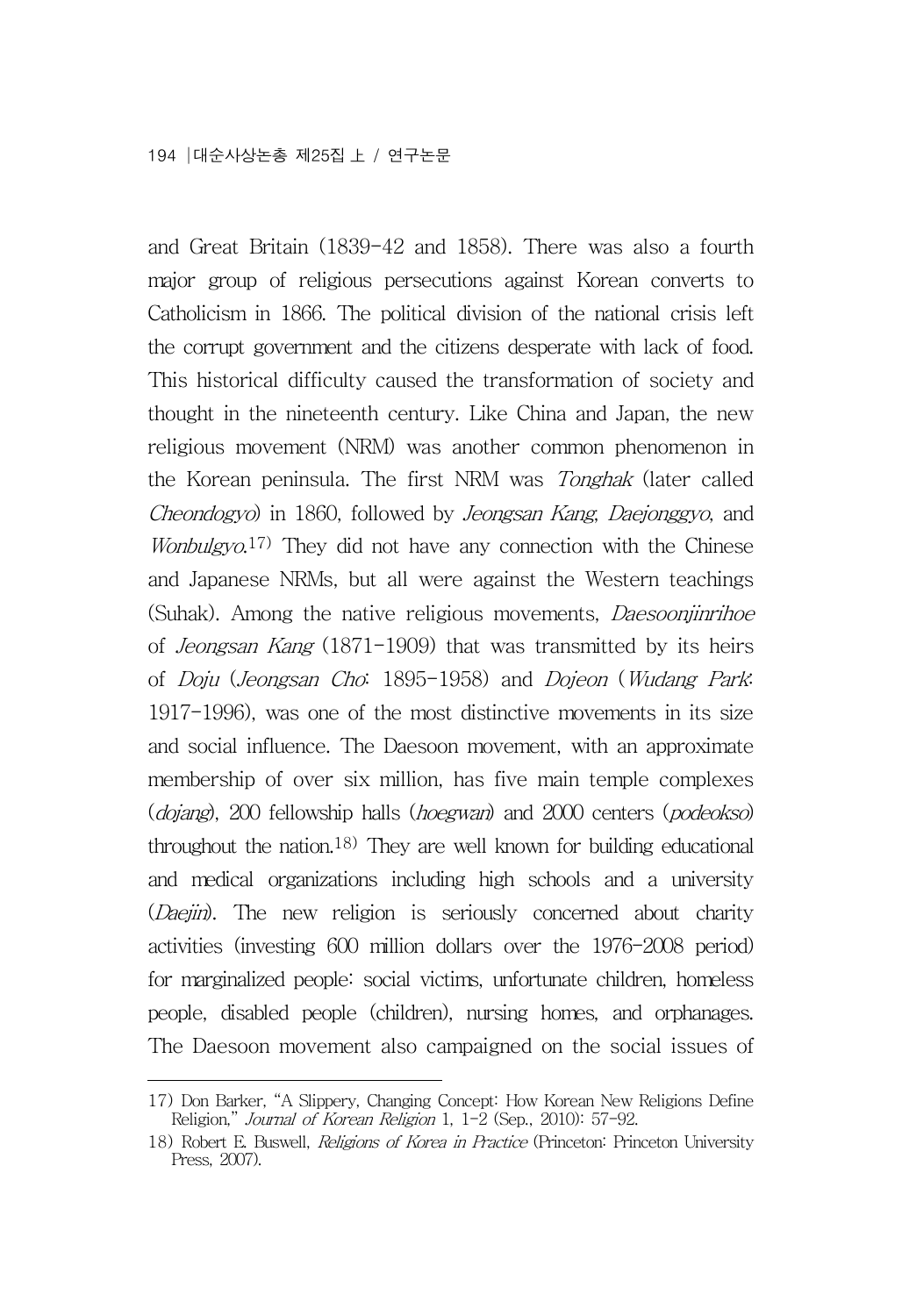gender equality, conservation of nature, reunification of Korea, and world peace.19)

## Ⅱ. The Cosmological Philosophy of Daesoonjinrihoe

The Daesoonjinrihoe has uniquely delivered an innovative voice over the traditional religions of contemporary Korea. The charismatic character is demonstrated in the view that the God of Daesoon (*Sangje*) himself (unlike the Son of God in Christianity) was present in the world and directly involved in the restoration process of the corrupted Universe (Samkye) as the Superintendent of the Universe.<sup>20)</sup> Then, what are the teachings on their God (Gucheon Sangje)? How do the followers understand the principle of Daesoon cosmology? The religious cosmology often regards the origin of the Universe, the components of the Universe, the first cause, and metaphysical truths, the purpose or reason of its existence. If so, how is the cosmological teaching of Daesoonjinrihoe peculiar in comparison with the other major new religions, particularly Yiguandao and Tenrikyō? Do they have the same principles? If distinctive, what does the Daesoon religion pursue with their cosmology?

<sup>19)</sup> Soon-Ja Kim, "Women's Social Educational Function in Daesoonjinrihoe," Korean Journal of Religious Education 4 (1997): 209-211. Hawn-dul Gu, "Daesoonjinrihoe of Korea and the Social Function," Korea Journal of Religious Education 9 (1999): 140-148.

<sup>20)</sup> Gyung-won Lee, Religious Thoughts of Korea: Jae-Issues of Ultimate Realism (Seoul: Mun-Sa-Chul Press, 2010), pp. 383-414. Idem, Belief Theory of Daesoon jinrihoe (Seoul: Mun-Sa-Chul Press, 2012), pp.45-65. Idem, Daesoon Chonghak Wonlon (Seoul: Mun-Sa-Chul Press, 2013), pp.104-107.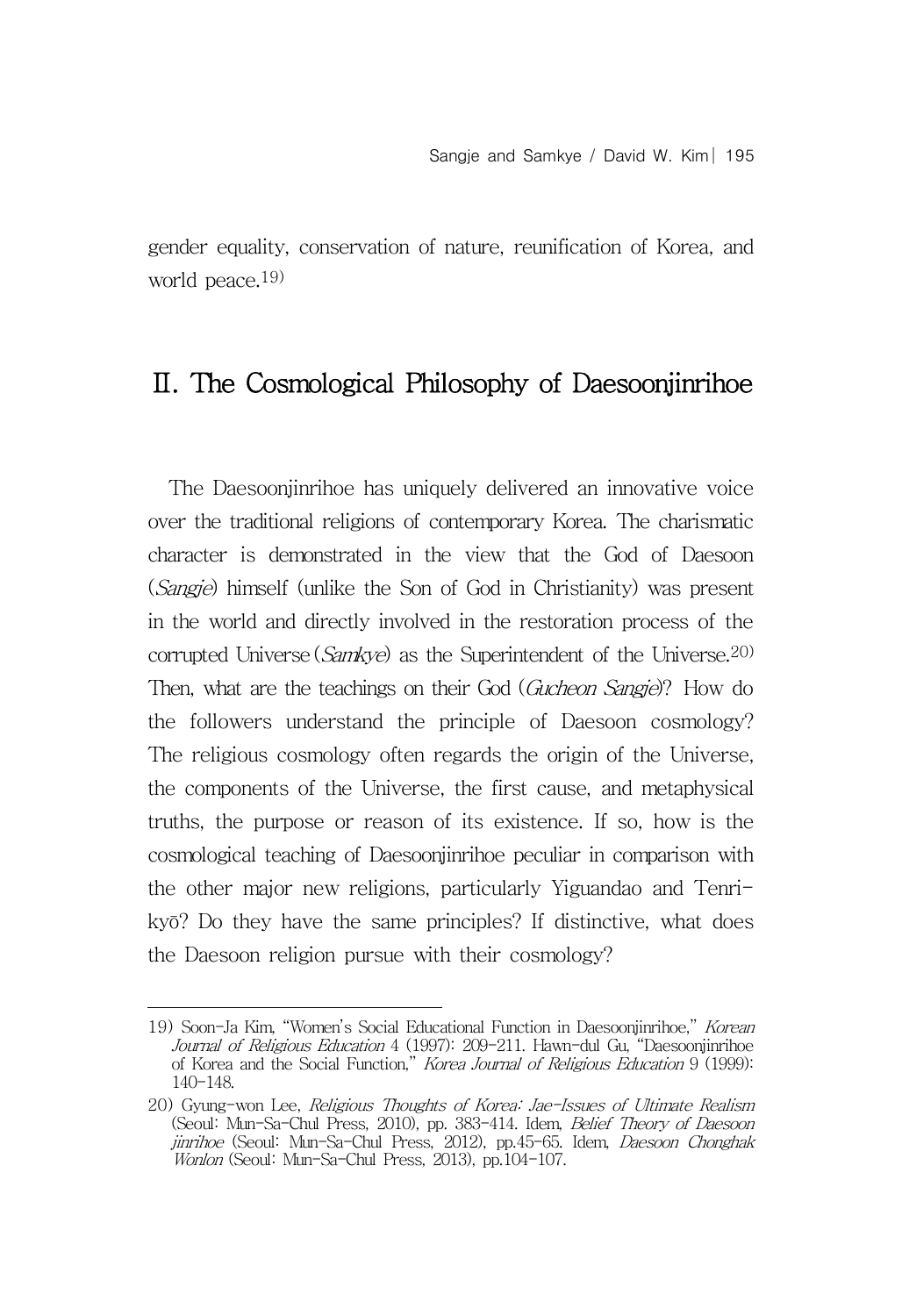|                        | Yiguandao                                                                                                       | Daesoonjinrihoe                                 | Tenri-kyō                             |
|------------------------|-----------------------------------------------------------------------------------------------------------------|-------------------------------------------------|---------------------------------------|
| Supreme Being<br>(God) | Unborn Mother                                                                                                   | Gucheon Sangie<br>(Lord of the Ninth<br>Heaven) | Tenri-Ō-no-Mikoto<br>(God the Parent) |
| Universe               | Litian (the right<br>heaven), <i>Qitian</i> (the<br>spiritual heaven).<br>and Xiangtian (the<br>material plane) | Heaven, earth,<br>and Man                       | Heaven and earth                      |
| Deity (gods)           | Pantheistic                                                                                                     | Pantheistic                                     | No other god                          |
| Creation               | Great Void                                                                                                      | Huchun<br>(Post-World) by<br>Cheonii-Gongsa     | Man                                   |

Table 1: Cosmological Perspective of East Asian New Religions

Table 1 shows that the most dynamic new religions in East Asia are not related to each other. Rather, they established diverse cosmological ideologies of 'Supreme Being (God),' 'Universe,' 'deity (gods),' and 'creation.' For the nature of their supreme being, all of them identify Him/ Her as natural. Yet, if one reads the canonical texts and teachings of each belief, the Chinese Yiguandao ('ethics and morals') and Japanese Tenri-kyō ('Joyous life') tend to imply a feminine impression, while the Korean Daesoonjinrihoe ('Great Itineration') has slightly a masculine characteristic. The three new religions commonly focus on the futuristic life of human beings, but the Daesoon religion creatively developed the *Injon* (mancentered) ideology of cosmology through the performance of Sangje's Cheonji-Gongsa (reform of the Universe). The status of men in the Post-World (Hucheon: the Universe reformed) is lifted like the identity of the divine sages. Further, the result of *Cheonii-Gongsa* offers an additional benefit that the human beings themselves can change the length of their own life, happiness, and wealth in the Post-World: "now, heaven organizes the worldly things, but the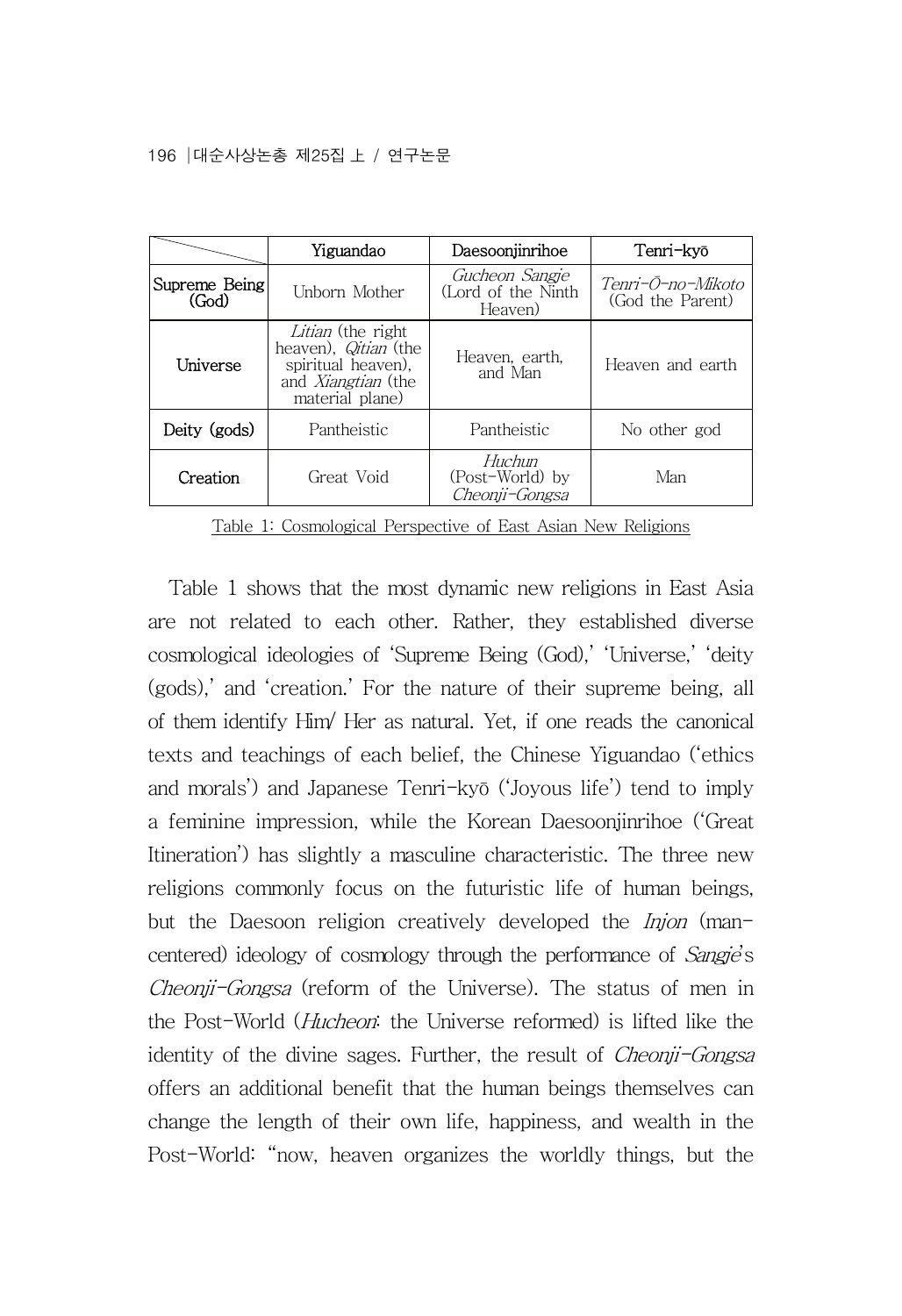achievement of the worldly things is dependent on men (in the Post-World (Hucheon)) (Kyobup 3: 35)."21)

## 1. Supreme Being (God)

The question then is who is their supreme being? The Yiguandao of Xiantiandao enshrines the Unborn Mother (Eternal Mother) as the creatrix of all living beings.22) The Unborn Mother, called 'the Mother of the Great Void (*Wujimu*),' is seen as the primordial energy of the Universe, the fire that animates all things.23) The figure of the Unborn Mother is thought of as omnipotent:

"Because the Tao is the ultimate force or principle … Yiguandao represents it with fire instead of some human visage. No human likeness or material symbol can capture the essence of the Tao, fire. The eternal manifestation of energy is a far better symbol than anything human beings can craft."24)

The Unborn Mother, in terms of unity, is also regarded as the Gods of the five major religions: the Glorious God (Weihuang shangdi) of Confucianism, the Sunny Buddha (*Dalirulai*) of Buddhism, the Golden Mother (*Yaoshijinmu*) of Daoism, the Yahweh of Christianity, and the Allah of Islam.25) She does not move out of Her heavenly

<sup>21)</sup> Lee, Daesoon Chonghak Wonlon, pp.314-321.

<sup>22)</sup> Robin Munro, "Syncretic Sects and Secret Societies – Revivals in the 1930s," in Chinese Sociology and Anthropology (M.E. Sharpe, Armonk, NY) 21, 4 (Sumer 1989): 12-19. Thomas Weyrauch, Yiguan-dao Chinas Volksreligion im Untergrund (Heuchelheim: Longtai, 2006), pp.167-198.

<sup>23)</sup> Munro, "Syncretic Sects and Secret Societies – Revivals in the 1930s." 21-35.

<sup>24)</sup> Yunfeng Lu, The Transformation of Yiguan Dae in Taiwan Adapting to a Changing Religious Economy (Plymouth: Lexington Books, 2008), pp.210-220.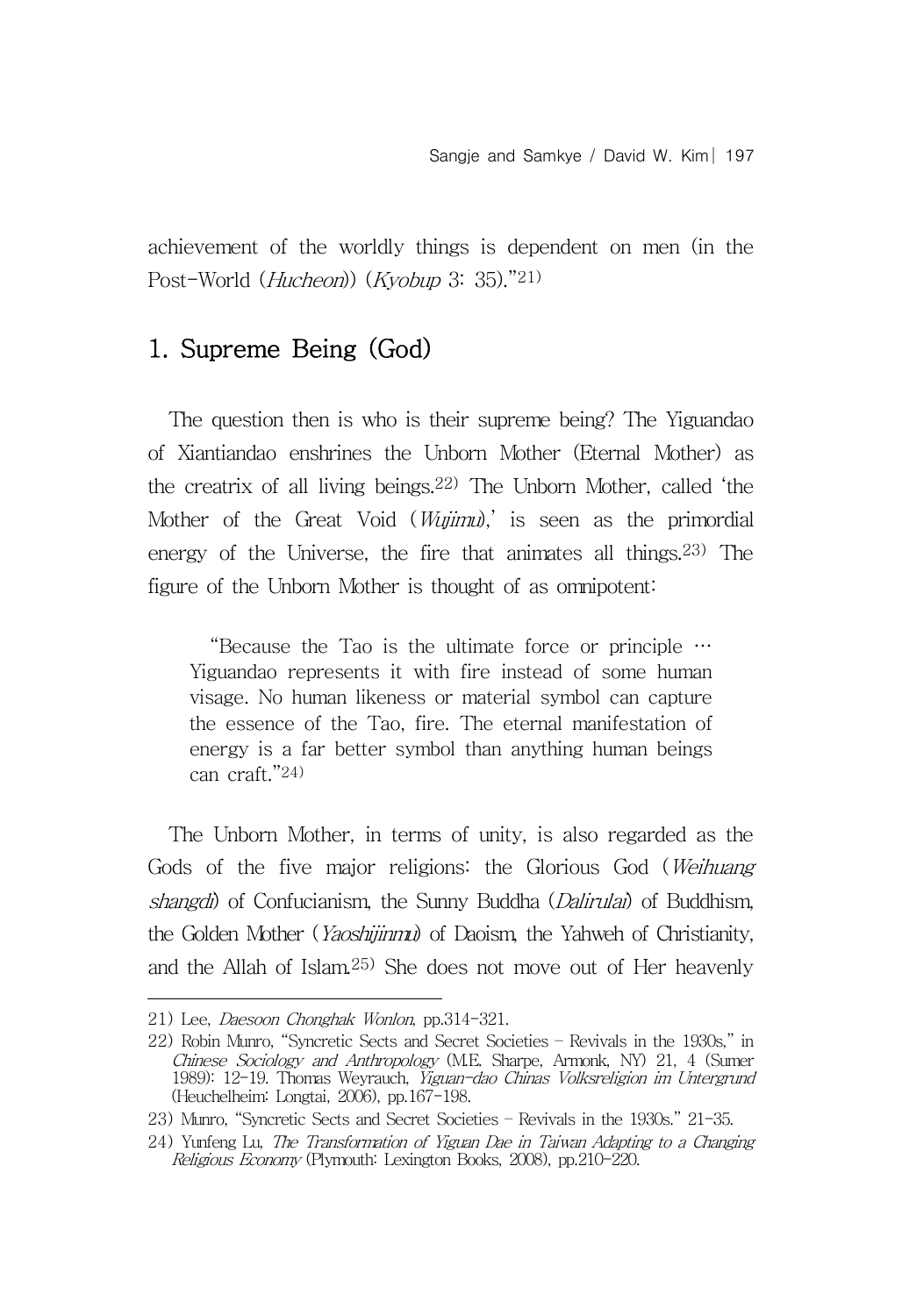dwelling place (*Litian*: the right heaven) for any purpose. Meanwhile, the canonical texts of Ofudesaki (the Tip of the Writing Brush or Book of Revelation: written in 1869-1882), Mikagura-uta (The Songs for the Service: written in 1866-1875), and Osashizu (Divine Directions: written in 1907) describe the figure of Tenri- $\bar{O}$ -no-Mikoto (God the Parent) as the God of the Japanese new religion.<sup>26)</sup> Tenri- $\bar{O}$ no-Mikoto is seen as a creator and righteous judge, who desires to guide and discipline His children towards a joyous life: "No human being on earth knows of the original God, Who is the Creator of all things including His own race (*Ofudesaki* III, 15).<sup>"27)</sup> The monotheistic Tenri God, depicted as 'the Existence of Unlimitedness', is taught to be embodied in Nakayama Miki (the Foundress of Tenrikyō) in 1838:

"I am the Creator, the true and real God. I have the Preordination for this Residence. At this time, I have appeared in this world in person to save all mankind. I ask you to let Me have your Miki as My living Temple."28)

<sup>25)</sup> Kuo, Religion and Democracy in Taiwan, pp.66-67.

<sup>26)</sup> All seventeen parts of Ofudesaki (the Tip of the Writing Brush) were written in the form of poems by Oyasama. There were another two canonical texts of Osashizu (Divine Directions) and Mikagura-uta (The Songs for the Service). Miki Nakayama Oyasama, *Ofudesaki* (Tenri, Nara, Tenrikyō Church Headquarters, 1994). The Headquarters of Tenrikyō Church, The Doctrine of Tenrikyō (Tenri: The Headquarters of Tenrikyō Church, 1958), pp.41-49. Tenrikyō Church Headquarters, "The Mikagura-uta (The Songs for the Tsutome)," in Shuyoka Handbook (Tenri: Tenrikyō Church Headquarters, 1976), pp.118-130.

<sup>27)</sup> Tenri-kyō is deeply monotheistic as "the Universe and human destiny are focused on a single centre of value." Carl B. Becker, "Concepts and Roles of God in Tenrikyō," in  $The$ Theological Perspectives of Tenrikyō in Commemoration of the Centennial Anniversary of Oyasama (edited by Oyasato Research Institute Tenri University) (Tenri: Tenri University Press, 1986), p.500. Yoshitsugu Sawai, "The Providence of God the Parent – Toward the Understanding of Tenrikyō Cosmology," in Op. cit., pp.91-109. Masao Ishizaki, "A Historical Background of Yokigurashi (Joyous Life)," in Op. cit., pp.359-375. Hideo Nakajima, "Some Problems on the Idea of God the Parent," in Op. cit., pp.71-73. Marras, "Man World God: Tenrikyō Anthropological, Cosmic and Theological Perspectives – Reflections from the Outside," pp.423-424.

<sup>28)</sup> See The Life of Oyasama, Foundress of Tenrikyō, p.1. The Headquarters of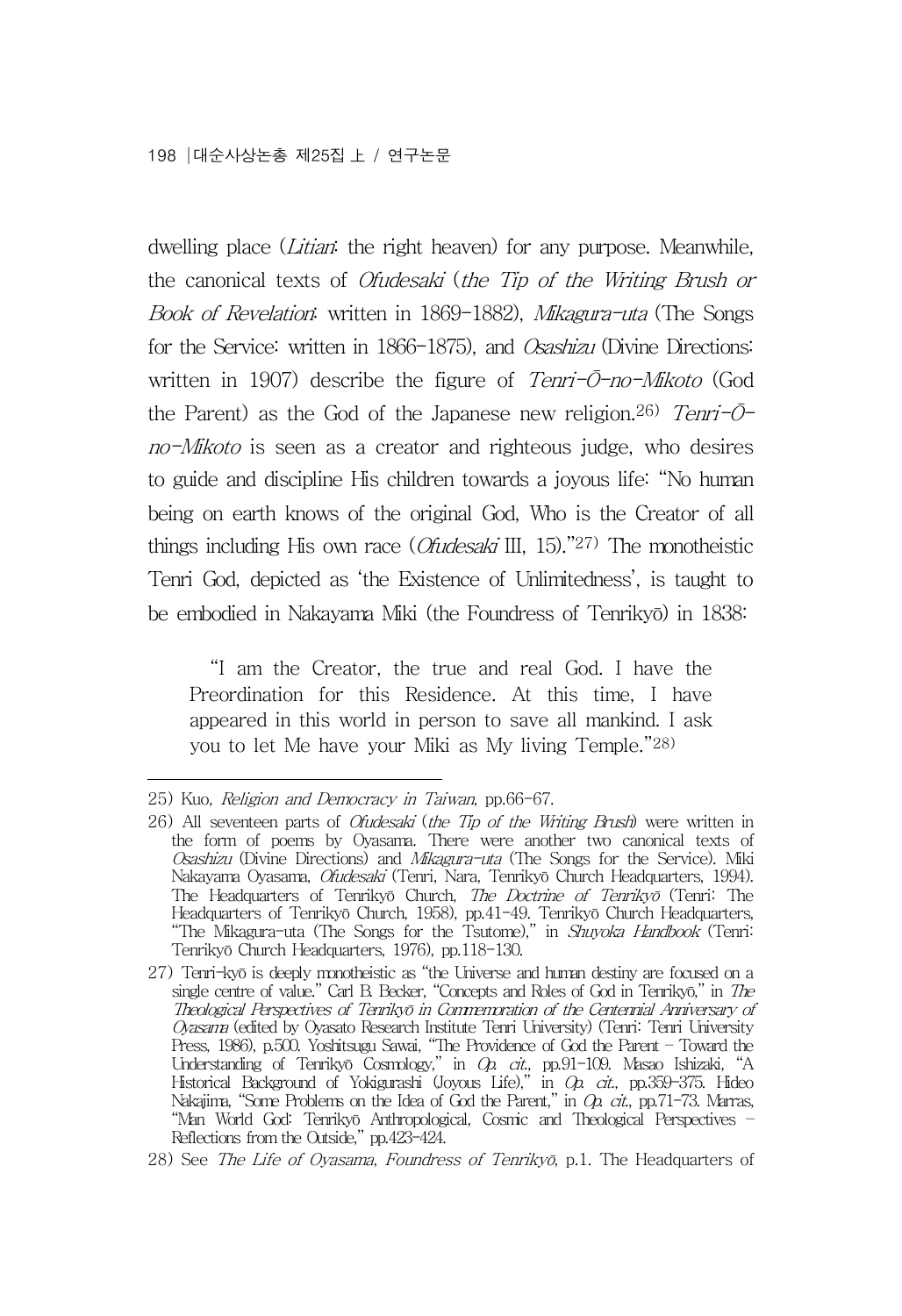As God and Oyasama (the God embodied personality of Tenri Foundress) are seen as one, Miki's body and life functioned as the Shrine of God and Mediatrix between God and men.<sup>29)</sup> Oyasama ('not a physical being, but a trans-physical one, the existence of eternity'30)) was taught as the divine model of God the Parent for Tenrikyō.31) The revelation of God is transmitted through the words and actions of the female character.32)

Alternatively, the God of Daesoonjinrihoe is titled Gucheon Sangje (Lord of the Ninth Heaven). He was born as Jeongsan Kang (or Il-Sun Kang: 1871-1909),33) but the canonical text of Jeongyeong clearly reflects that there are nine heavens (Gongsa 3:3) and the Supreme God universally dwells at the highest heaven (ninth) of the

Tenrikyō Church, The Doctrine of Tenrikyō, p.3. Carl B. Becker, "Religious Healing in 19th Century 'New Religions': The Cases of Tenrikyō and Christian Science," Religion 20 (1990): 199-215.

<sup>29)</sup> Straelen S.V.D., "The Japanese New Religions": 229-232. Tenrikyō Overseas Mission Department, Tenrikyp: The Path to Joyousness, pp.29-54.

<sup>30)</sup> Tenrikyō Church Headquarters, The Life of Oyasama: Foundress of Tenrikyp (Tenri, Tenrikyō Church Headquarters, 1996), pp.1-7. Fukaya, "One Truth-The Principle of Unification and Salvation of the Human World," pp.44-50.

<sup>31)</sup> The Headquarters of Tenrikyō Church, The Doctrine of Tenrikyō, pp.50-61.

<sup>32)</sup> The major roles of *Oyasama* were being the Shine of *Tsukihi* (*Tsukihi no Yashiro*), the Parent of the *Hinagata* for leading the people to the *Joyous Life*, and 'the truth of the ever living Oyasama' as being aliv living by Tenrikyō adherents. Koji Sato, "Salvation through Tenrikyō's Service (Tsutome)," in The Theological Perspectives of Tenrikyō in Commemoration of the Centennial Anniversary of Oyasama (edited by Oyasato Research Institute Tenri University) (Tenri: Tenri University Press, 1986), pp.155-170. Katsuyuki Sasada, "On Hinagata, the Divine Model of Oyasama," in *Op. cit.*, pp.144-153. Robert S. Ellwood, Jr., Tenrikyō: A Pilgrimage Faith: The Structure and Meanings of a Modern Japanese Religions (Oyasato Research Institute, Tenri University, 1982), pp.80-92. Helen Hardacre, "Conflict between Shugendō and the New Religions of Bakumatsu Japan," Japanese Journal of Religious Studies 21, 2-3 (1994): 139-166. The Headquarters of Tenrikyō Church, The Doctrine of Tenrikyō, pp.97-105. Nakayama, "The Theory of Doctrine and the Practice of Faith," pp.8-12.

<sup>33)</sup> The term, Sangje is found in the Confucian classics. Barker, "A Slippery, Changing Concept: How Korean New Religions Define Religion," 72-74.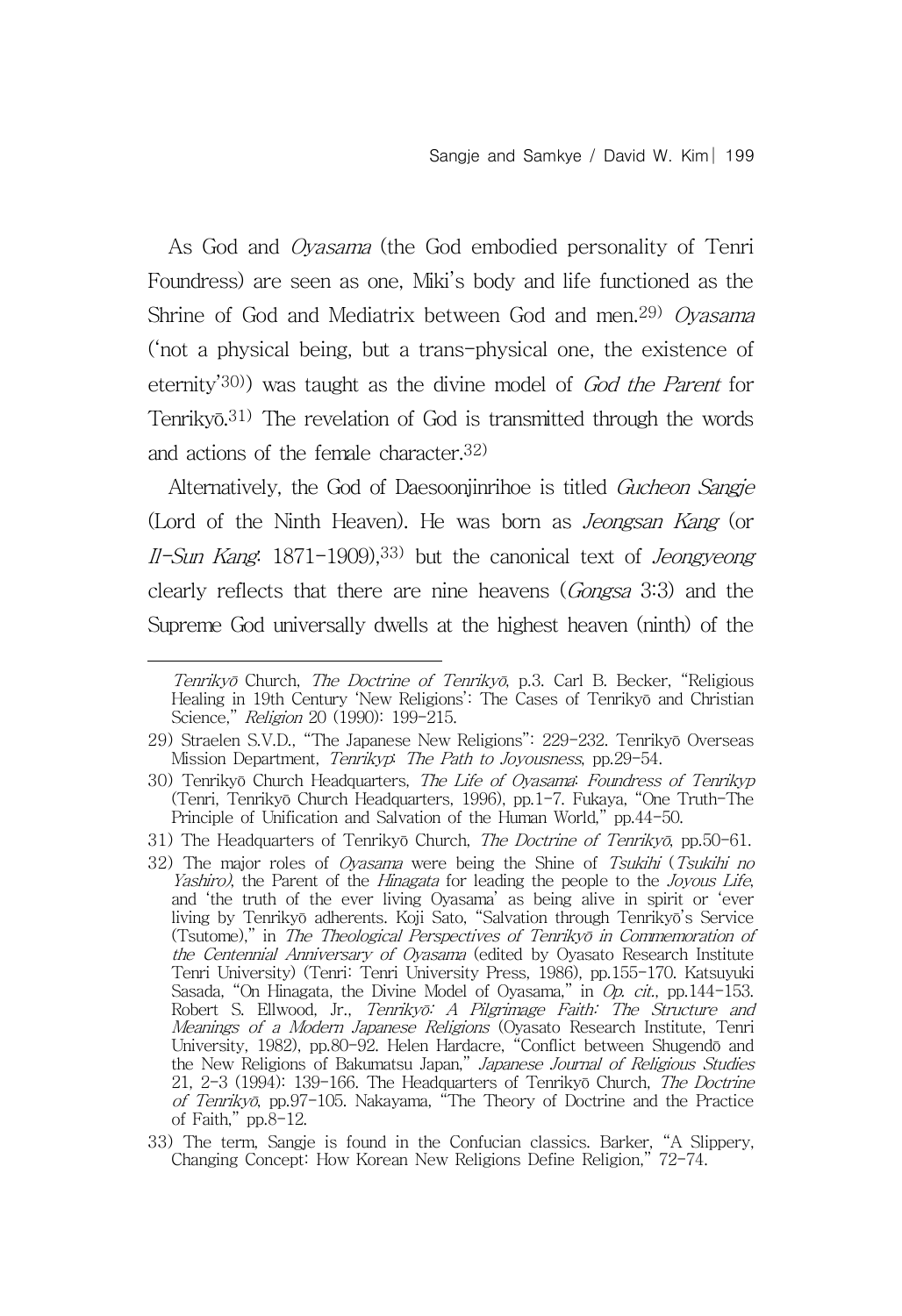Universe. The Daesoon *Sangje* is not only eternal but also reigns over the Universe in cooperation with subordinate deities. Unlike the Unborn Mother of Yiguandao who sent the enlightened beings of Dipankara Buddha and Gautama Buddha to bring Her children to Heaven and Tenri-Ō-no-Mikoto of Tenri-kyō who only presents through the medium of the spirit-possessed Miki (1798-1887), the Gucheon Sangje is taught that he himself descended from the highest heaven to earth to reform the corrupted condition of the Universe:

" ... as in charge of the ultimate authority of the Samkye, I will reconstruct the principles of the Pre-World (Suncheon) and establish the Paradise by the opening of the eternal fortune of the Post-World (*Hucheon*). The Sangje said, the grudge that was built as men and creatures were ruled by the supreme beings, was filled at the Pre-World (Suncheon). Because the Universe lost its regular rules there were conflicts and crashes and the Universe was horrendous. Therefore, I satisfy the eternal grudge through reordering the principles of the heaven and earth and balancing of deities. I establish the paradise of the Post-World (Hucheon) by the truth of Sangsaeng and save the people of the world. (Gongsa 1: 2-3)

The followers of the Japanese new religion progressively called their God by different terms: Ten no Shogun in the scene of the initial descent, Tsukihi, Oyagami-sama (the honorable God the Parent), Oyagami,34) Oya Kami, Oya, Kami, Moonsun, Tenri, Tsukihi, Moon-Sun, and Parent.<sup>35)</sup> These names generally encapsulate the various

<sup>34)</sup> Johannes Laube, Oyagami: Die Heutige Gottesvorstellung der Tenri-Kyō (Studien zur Japanologie, Ban 14) (Wisebaden: Otto Harrassowitz Verlag, 1979).

<sup>35)</sup> Nakayama, "The Theory of Doctrine and the Practice of Faith," pp.4-8. Tadamasa Fukaya, "One Truth-The Principle of Unification and Salvation of the Human World," in The Theological Perspectives of Tenrikyō in Commemoration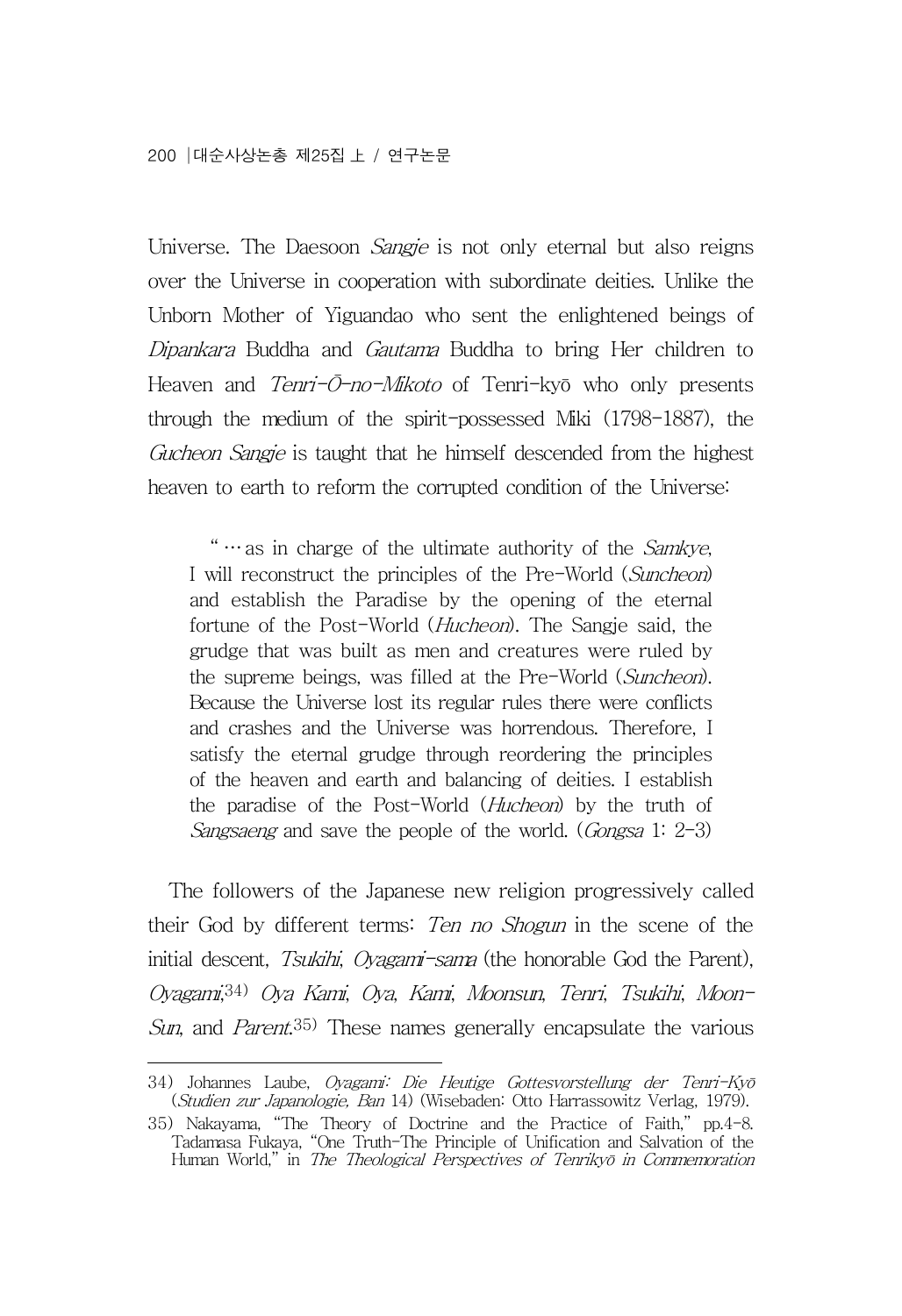aspects of 'Heavenly Ruler,' 'Heavenly Principle,' 'a celestial coincidentia oppositorum,' and 'the ideal parent,' the root of which is the rich Confucian teaching on 'filial piety.'36) However, the full name of Daesoon *Sangje* (Gu-cheon<sup>37)</sup> Eung-won Nweh-seong Bo-hwa Cheonjon Kang-seong Sangje ("all mighty God") cosmologically alludes to the potentiality of authority and power in a polytheistic way over the Universe (Samkye).<sup>38)</sup> The divine title is familiar with a Chinese Taoistic tradition,39) but is argued by Seon-Keun Cha that its origin is from the ancient Korea of *Goguryeo* and  $Buyeo$ <sup>40)</sup> Particularly, the Eung-won (Response to the Supreme) means that no phenomenon is able to come into being without a command of the supreme God of all the divine sages, Buddhas, and bodhisattvas. The Nweh-seong (Lightning and Thunder/ Thunderbolt) symbolizes the mighty and harmonious power of the supreme God. The  $Bo$ -hwa (Vast Becoming) signifies that everything exists by the creative activity of the supreme God. The *Cheon-jon* (Majesty of Heaven) means that *Sangje* is the holiest and greatest deity throughout the three realms of heaven,

of the Centennial Anniversary of Oyasama (edited by Oyasato Research Institute Tenri University) (Tenri: Tenri University Press, 1986), pp.44-61.

<sup>36)</sup> Robert S. Ellwood, Jr. Tenrikyō: a Pilgrimage Faith: The Structure and Meaning of a Modern Japanese Religion (Oyasato Research Institute Tenri University, The Tenri University Press, 1982), pp.81-82.

<sup>37)</sup> See the next section of this paper on the subject of the 'Universe.'

<sup>38)</sup> Daesoonjinrihoe Brochure (1969), pp.6-7. Lee, Religious Thoughts of Korea: Jae-Issues of Ultimate Realism, pp.383-395.

<sup>39)</sup> Seon-Keun Cha, "In Introduction to the Study of the Outlook on Highest Ruling Entity in Daesoonjinrihoe (I), Focusing on Descriptions for Highest Ruling Entity and It's Meanings," Journal of the Daesoon Academy of Science 21 (2013): 107-156. Wukuching, "Comparison between Guchun Sangje belief of Daesoonjinrihoe and Bo-hwa Cheon-jonof Taoism," Journal of the Daesoon Academy of Science 21 (2013): 157-177.

<sup>40)</sup> Cha, "In Introduction to the Study of the Outlook on Highest Ruling Entity in Daesoonjinrihoe (I), Focusing on Descriptions for Highest Ruling Entity and It's Meanings," 117-124.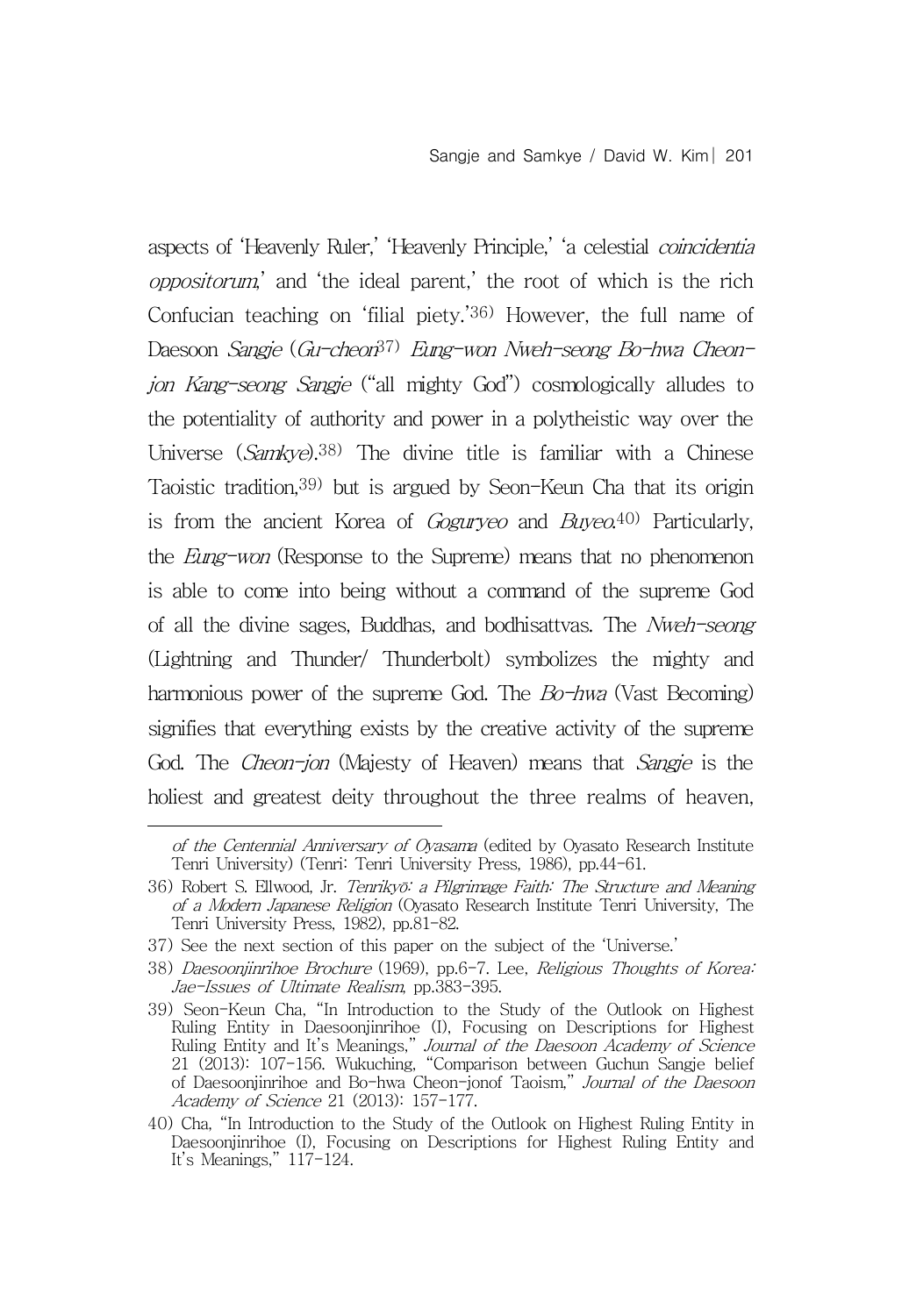earth, and human beings. The Kang-seong Sangje (Holy Kang the Lord) is the honored name of the omniscient and omnipotent, overruling all the creatures of the Universe.41)

The supreme being of Daesoon is functionally known as Choi-Go Shin (the highest God), Mugeuk Shin, Taegeuk- Gichunjon, Okchung-Jinwang, Samchung-Jinwang, Wonsi-Cheonjon, Taeil-Seongcheol, Gangseong-Sangje,42) Guchun-Sangsegun, Chunju, Gabuck-Jang and Haewon-Shin.<sup>43)</sup> Such symbolic names of the Korean new religion sustain the teachings of his incarnation and so-called 'Great Itineration of the world.' The terminology of Shin-In ((God and man) in the context of 'Inshin-Kangse') represents the form of his earthly presence without any humanly help44): "when all the divine sages. Buddhas, and bodhisattvas  $\cdots$  petitioned  $\cdots$  for the salvation of the human world  $\cdots$ , I descended to *Cheonggye* Tower  $\cdots$ , and finally, on my *Daesoon* ('Great Itineration of the world'), I reached Korea" (Gyowun 1: 9).45)

<sup>41)</sup> Lee, Daesoon Chonghak Wonlon, pp.49-59.

<sup>42)</sup> Nam-Sik Ko, "A Study on the Meanings of Daesoonjinrihoe: Gangseong Sangje's Divinity," Journal of the Daesoon Academy of Science 22 (2014): 1-22.

<sup>43)</sup> Daesoon Institute for Religion and Culture, the Thoughtful Comparison between Daesoonjinrihoe and Gamcheon Taegeuk Dojang (on Cosmology)," Daesoon New Letters 109 (July, 2010): 1-10. Cha, "In Introduction to the Study of the Outlook on Highest Ruling Entity in Daesoonjinrihoe (I), Focusing on Descriptions for Highest Ruling Entity and It's Meanings": 117-124. Lee, Religious Thoughts of Korea: Jae-Issues of Ultimate Realism, pp.145-162.

<sup>44)</sup> Haengnok 2: 3. Lee, Belief Theory of Daesoonjinrihoe, pp.45-65.

<sup>45)</sup> Kyugi 1: 11. In-su Kim, "Meaning of Daesoon," Division of Cultural Affairs, Daesoonjinrihoe.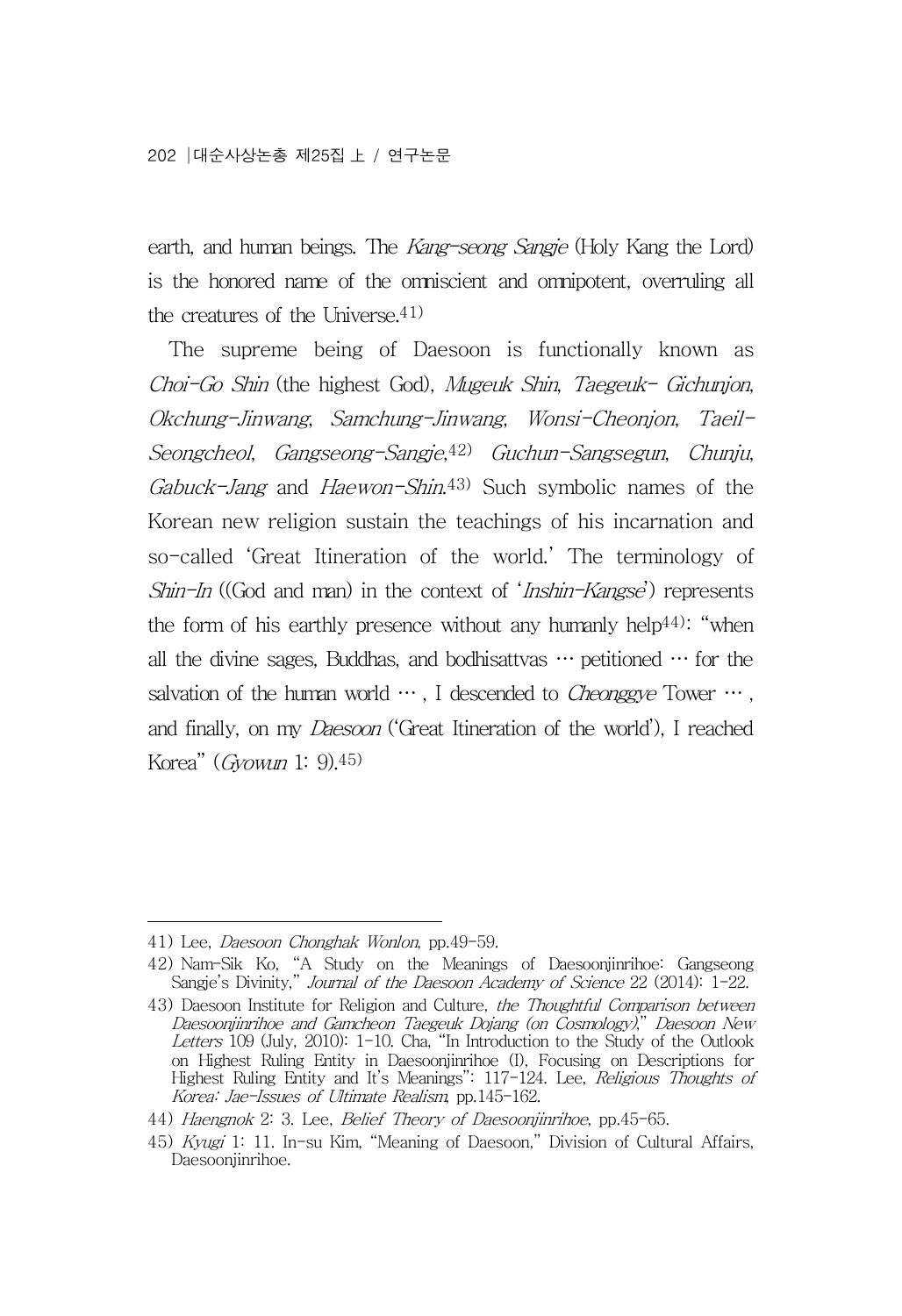#### 2. Universe

How is the formation of the Universe for each new religion? There is no strong perspective on the subject of 'heaven' in the Japanese new religion. Tenrikyō merely mentions that the world was created by God: "I am going to intimate things that have never existed before, because I am the God who created this world in the beginning" (Ofudesaki III, 18). The writing of Tenrikyō, likewise, does not explain well about the celestial sphere, except the passage of Ofudesaki X, 14: "Even until now there has been no one who does not know the moon and the sun; but no one has known their true origin."46) The passage briefly indicates no one knew that the moon and the sun showed the form of God the Parent in the celestial sphere and that the Tsukihi who is symbolized by them created everything and has given the divine providence.47) The cosmology of Yiguandao has a tripartite picture, consisting of *Litian* (the right heaven), *Qitian* (the spiritual heaven), and Xiangtian (the material plane).48) The Unborn Mother dwells in Litian where there is no cycle of rebirth. She does not move out of it for any purpose; She communicates by Her representatives. Qitian is the plane where the gods and spirits of the popular pantheon exist. Like the adherents of Chinese religions, the characters of loyal imperial officials, filial persons, and dutiful women could be

<sup>46)</sup> Miki Nakayama Oyasama, Ofudesaki, p.140.

<sup>47)</sup> Sawai, "The Providence of God the Parent – Toward the Understanding of Tenrikyō Cosmology," pp.97-109.

<sup>48)</sup> Litian is the paradise of the Eternal Venerable Mother. Vincent Goossaert, and David Palmer, The Religious Question in Modern China (Chicago: University of Chicago Press, 2012), pp. 145-162. Munro, "Syncretic Sects and Secret Societies – Revivals in the 1930s." 21-35.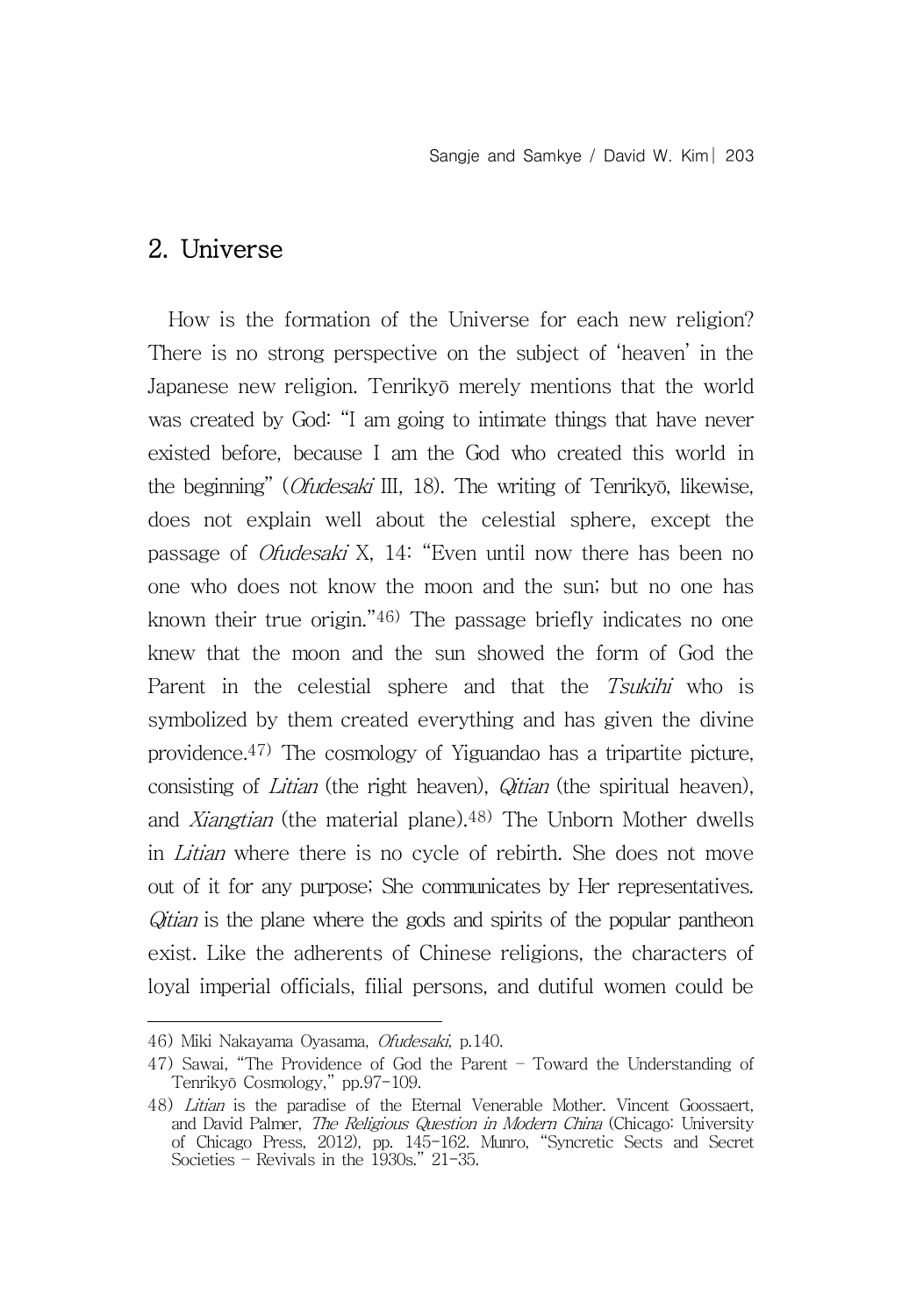gods after their death.49) The physical world of Xiangtian includes sun, moon, stars of heaven, mountains, rivers, plants, and animals of earth, and all substances with concrete forms.50) The Litian is eternal, while Qitian and Xiangtian eventually will be reabsorbed into Litian<sup>51)</sup>

Meanwhile, the religious emblem (*logo*), a masonry tower, and a canonical text of Hyun Mu Kyoung represent the astronomical picture of the Universe for the Daesoon new religion. The religious symbol (emblem) of Daesoonjinrihoe elucidates the form of the Universe (three worlds (Samkye) of earth, human beings, and heaven) that contains the concept of endlessness. The four divisions of the circle (so called Daesoon) signify the four cardinal directions (east, west, south and north), four seasons (spring, summer, fall, and winter), and four principles of nature (birth, growth, harvest, and hibernation).<sup>52)</sup> The Daesoon cosmology accepts the notion that the earthly cycle of creation and destruction that resulted from the ebb and flow of *yin* and *yang* is applied on a cosmic scale.53) The periodical progressive of nature from growth to harvest takes place from summer to autumn once per year. This phenomenon also depicts a change of cosmic era from the

<sup>49)</sup> Lu, The Transformation of Yiguan Dae in Taiwan Adapting to a Changing Religious Economy, pp.27-28.

<sup>50)</sup> Wuwang Guo, Yiguan Dao Dagang (An Outline of Yiguan Dao) (Taiwan: Shangsheng Hang Chubanshe, 1985), p.120.

<sup>51)</sup> When Her children went astray and ended up in the earthly world without remembering their divine origin, the Mother sent a range of enlightened beings to bring Her children to heaven. Lu, The Transformation of Yiguan Dae in Taiwan Adapting to a Changing Religious Economy, pp,27-30.

<sup>52)</sup> Daesoonjinrihoe website: www.ideasoon.or.kr/index.asp, accessed on 27th November, 2014.

<sup>53)</sup> Additionally, the five colors of the Daesoon emblem (green, red, yellow, white, and black) represent the Chinese philosophical duality of yin and yang.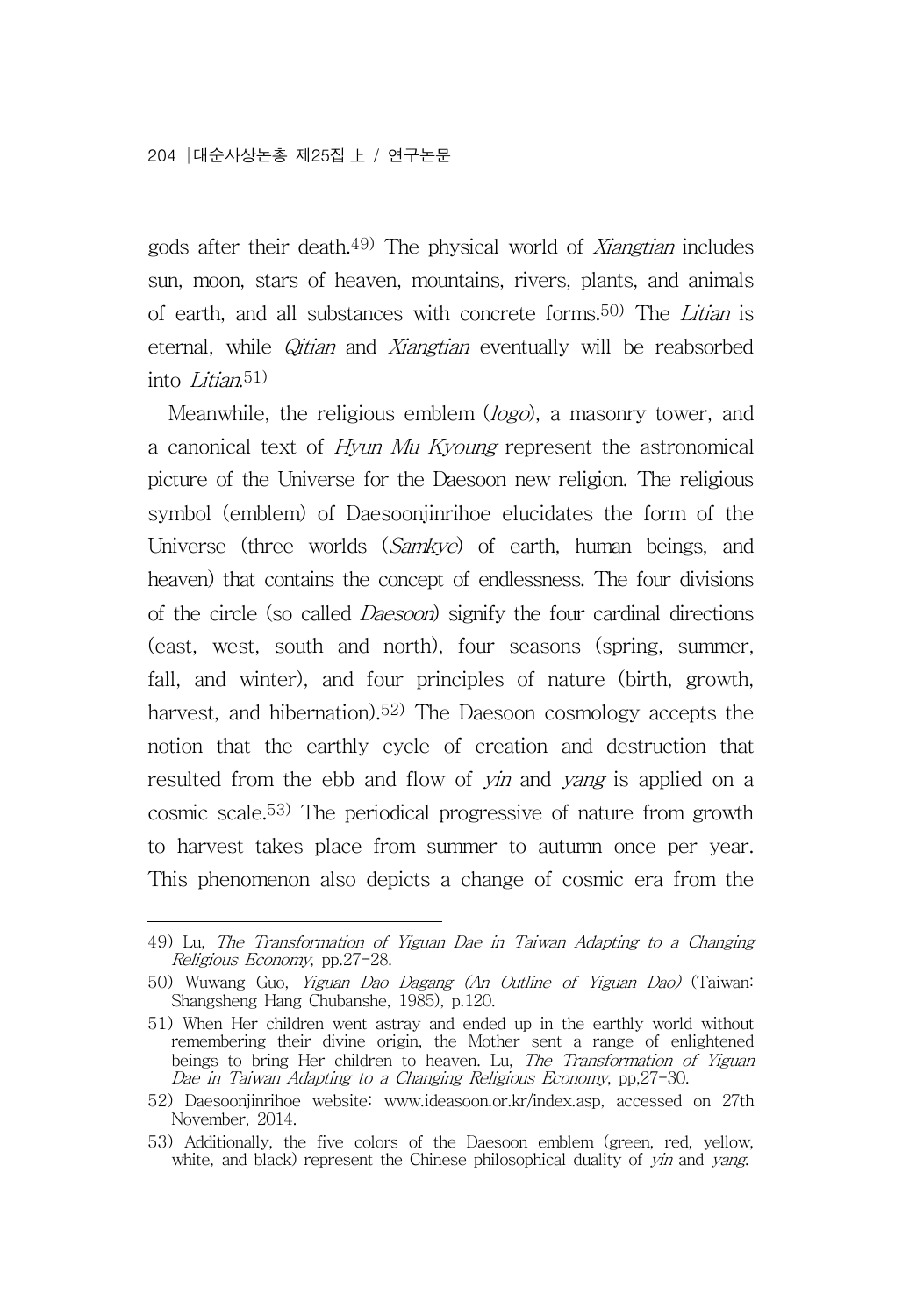Pre-World (Suncheon) to the Post-World (Hucheon).<sup>54)</sup>

The Daesoon new religion has clear aspects of cosmological space and time.55) Their belief that there are nine heavens, is relevantly demonstrated in the figure of the *Cheonggye* Tower.<sup>56)</sup> The modern masonry tower at the Yŏju temple of Korea connotes the metaphorical meanings of earth and heaven as well as the hierarchy of the inferior gods.<sup>57)</sup> The first three stories of the tower are about the earthly Do (truth), while the next seven stories (from four to ten) depict the heavenly Do (truth). The three stories of the bottom that are round columns, generally reflect fairness and completeness based on the three oriental pictures of the traditional religions (Buddhism, Taoism, and Confucianism). The first story does not directly demonstrate any cosmological view,58) but the four guardian gods of Sashindo who are in charge of each of the seven states in the sky are depicted in the second story of the tower as they discuss of a blue dragon, a while tiger, a black snake-like turtle, and a red phoenix. The four animals are seen as

<sup>54)</sup> Daesoonjinrihoe website: www.ideasoon.or.kr/?, accessed on 27th November, 2014.

<sup>55)</sup> See Jae-won Lee, Daesoonjinrihoe: a Cosmological Study of the Korean New Religion. (Seoul: Academy of Korean Studies, 2011), pp.9-33.

<sup>56)</sup> Haengnok 5: 35.

<sup>57)</sup> Kyoung-Eun Back, "Construction and Symbol of the Cheonggye Tower in Comparison with Buddhism Tower." The Way of Sangsang: Daesoon New Letter 118 (2011): 186-198.

<sup>58)</sup> The story of Shimwoodo, which originated from the Taoistic Parudo, is demonstrated as the first series in that the ten progressive illustrations of a boy over an elusive bull (meaning December in time but also completion in season) denote his search for spiritual enlightenment. This illustration is connected with *Injon* thought where the true value and ultimate object of human beings are shared as the main subject in the Universe. *Sangje* declared that this is the presence of the *Injon* era: "*Injon* is greater than Cheonjon and Chijon. Therefore, now is the era of Injon. Make every effort for spiritual enlightenment." Kyo-bup 2: 56. Daesoon Jeongyeong 6: 119.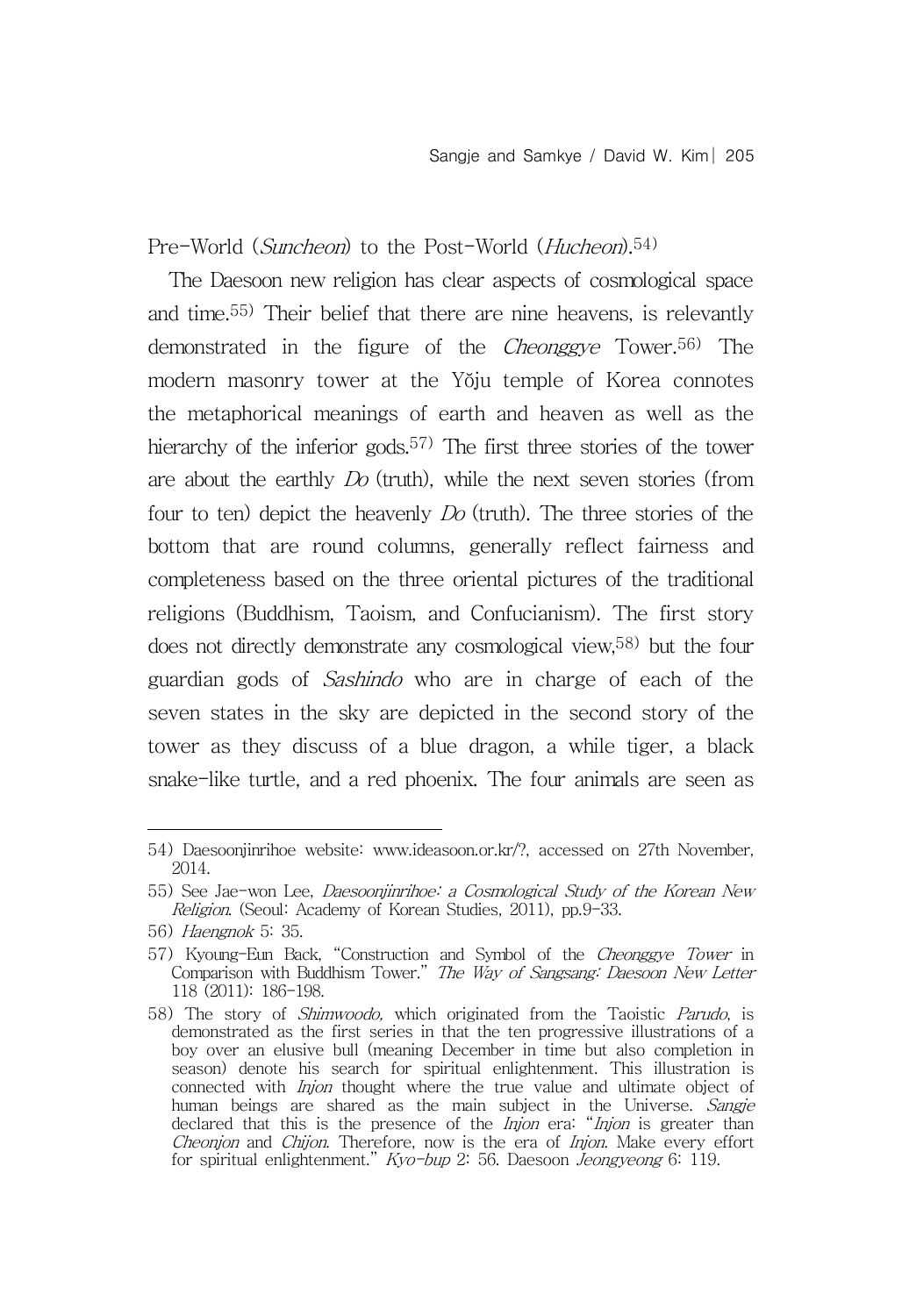gods over the directions of the earth (east, west, south, and north) and four seasons (spring, summer, autumn, and winter).59) The third story has the picture of *Shibyijishindo* (the 12 animals) that is often found in the zodiac of East Asia. The animals of rat, bull, tiger, rabbit, dragon, snake, horse, sheep, monkey, rooster, dog, and boar, represent the 12 directions and 12 months of the year. The 24 seasonal deities, for the 24 subdivisions of the season of the year that manifests the Do of the earth and concept of time, are depicted in the first three stories of each octagonal shape (e.g., Zhangsun Wuji (594-659), Xiaogongren (1660-1723), Du Ruhui(585-630), Wei Zheng (580- 643), Fang Xuanling (579-648), Gosaryeom, Uljigyeongdeok, Lee Jeong, and Sou woo).60)

The figures of 28 gods are engraved on the 28 sides of the fourth to tenth stories. Each story of 4 corners has 4 figures of god (Gongsa 3:24). The Daesoon organization believes that they signify not only the 28 major (zodiacal) constellations (of 165 stars), but also the symbol of the Do of Heaven, as well as the concept of space.<sup>61)</sup> According to a narrative of *Cheonji- Gongsa* (reform of the Universe), Daesoon also follows the Universal principle of the Book of Changes, which divide the Universe as 64 Gwae and 384 Hyo (Gongsa 3:25).<sup>62)</sup> Further, the nine heavens are demonstrated

<sup>59)</sup> Cha, "In Introduction to the Study of the Outlook on Highest Ruling Entity in Daesoonjinrihoe (I), Focusing on Descriptions for Highest Ruling Entity and It's Meanings," 127-127.

<sup>60)</sup> Danjiyeon, Yuonggi, Guldoltong, Eungaesan, Shiso, Jangson sundeok, Jangyang, Hou Junji (643), Janggonggeun, Jeongjijeol, Yu Shinan (558-638), Yu Jeonghei, Danggeom, Isejeok, and Chen Shubao (553-604). Barker, "Construction and Symbol of the Cheonggye Tower in Comparison with Buddhism Tower," 186-198. Lee, Daesoonjinrihoe: a Cosmological Study of the Korean New Religion, pp.9-23.

<sup>61)</sup> Gyung-Won Lee, "A Research on Doctrinal Significances and Analyzing Chunji-Gongsa Focused on View of Guchun-Sangje Theory," Journal of the Daesoon Academy of Science 22 (2005): 47-48. Lee, Daesoonjinrihoe: a Cosmological Study of the Korean New Religion, pp.24-33.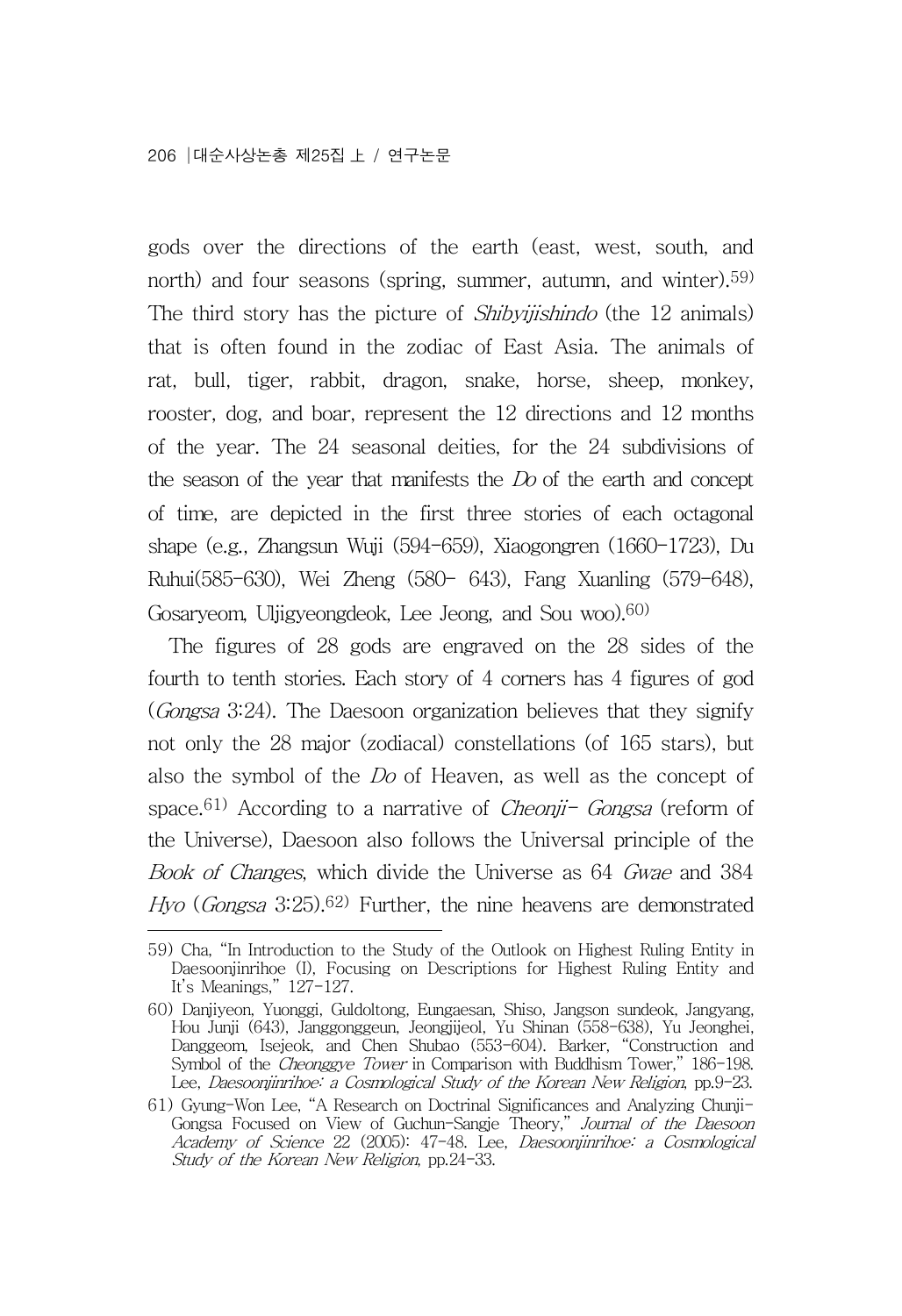by the nine small round-shaped balls on the top of the 10-story Cheonggye Tower. The concept of nine heavens is related to the Confucian teaching of Zhu Xi of South Song dynasty (1130-  $1200$ .<sup>63)</sup> The first page of *Hyun Mu Kyoung* (the personal writing of Sangje: 1901) contains the reptile the dark turtle, called Hyun Mu. The animal symbolises the Big Dipper in an astronomical way.64) The traditions of Taoism and Buddhism deify the Big Dipper as 'Chilwon Sunggun' or 'Chilsung (seven stars) Budda,' for the Chinese cultures believe that the Big Dipper, with the North Star, is authoritative over the life, happiness, and wealth of human beings.65) The Korean new religion does not deny the influence of the Chinese tradition, for the canon of Jeongyeong mentions the *Chilsung* in many places (*Haengnok* 4: 12, *Gongsa* 2:9, 13, 21, Gyowun 2:31). The denominational spells also reflect the image of the Big Dipper (Chilsung), particularly in the spell of Jin bup Ju (in the forms of Chilsung daeje, Chilsung saja, and Chilsung ju) and Shin Jang Ju (in the forms of Sam-ta-chilsung daeje-shin-jang). Thus, the *Chilsung* are seen to rule as the head of the 28 stars of the Universe for Sangje, the Daesoon God. The Chilsung daeje (the seven stars god) and Chilsungsaja (the seven stars agent), with *Sangje*, are enshrined to be worshiped at the Youngda (altar) of the main temples.<sup>66)</sup>

66) The teaching of Cheonji-Gongsa in Haengnok 4: 12 demonstrates that

<sup>62)</sup> Lee, "A Research on Doctrinal Significances and Analyzing Chunji-Gongsa Focused on View of Guchun-Sangje Theory," 47-48.

<sup>63)</sup> Kawang-ho Chu, "The Differentiation and the Coincidence between Ontology and Cosmology in the Taiji theory of Zhu-xi," Dae-dong Culture 54 (2006): 374-404.

<sup>64)</sup>The followers of Daesoonjinrihoe interpret the round carapace of a turtle as a circle ( $Mu$ -geuk). Hyun Mu Kyoung, written in 1901, p.1.

<sup>65)</sup> In-Kue Park, "the Meaning of the Big Dipper (Chilsung) appeared in Daesoonjinri hoe," The Way of Sangsang: Daesoon New Letter 113 (2009): 186-198.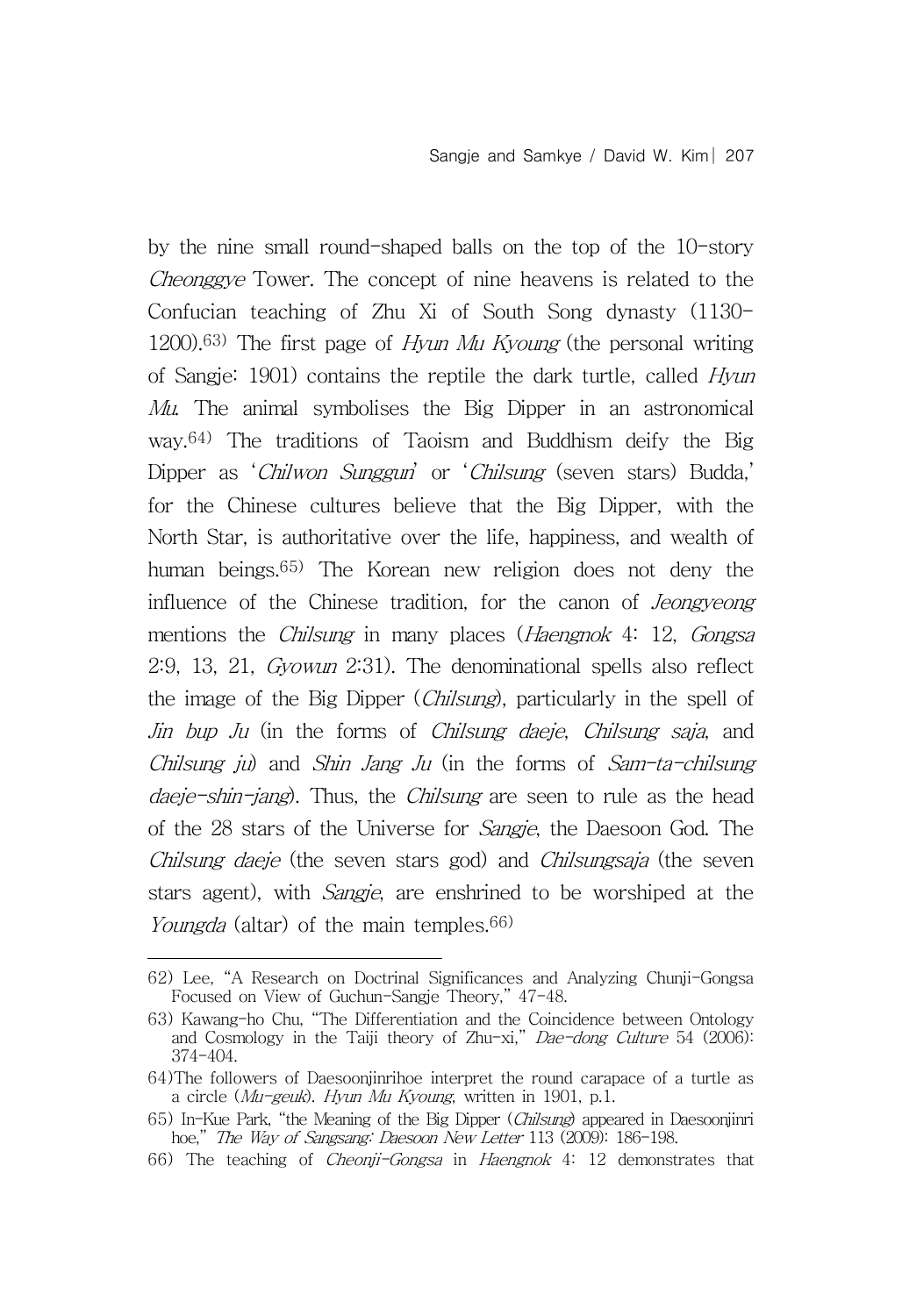208 대순사상논총 제25집 上 / 연구논문

## 3. Deity

Is there any involvement of sub-deities? There is a scene of ten deities in the *Doctrine of Tenrikvō*: Kunitokotachi-no-Mikoto, Omotari-no-Mikoto, Kunisazuchi-no-Mikoto, Tsukiyomi-no-Mikoto, Kashikone-no-Mikoto, Taishokuten-no-Mikoto, Ōtonobe-no-Mikoto, Izanagi-no-Mikoto, Izanami-no-Mikoto.67) However, Ellwood argues that the Japanese *Tenrikyō* only venerate *Tenri-Ō-no-Mikoto* (God the Parent).68) The Tenri do not accept the existence of other deities, while there are three enlightened beings representing the Unborn Mother to bring Her children to heaven in Yiguandao. Dipankara Buddha presides over salvation in the Green Sun (i.e., pre-historical era). Gautama Buddhais in the Red Sun (i.e., dynastic era) and Maitreya Buddha is the final figure of a savior for the remaining beings on earth in the White Sun (i.e., from 1911 to the end of human history).<sup>69)</sup> Various deities are also worshipped as emanations of the Unborn Mother; most of them are humorous images with a male-likeness.70) If one visits a Yiguandao shrine, Jigong Buddha (a Zen Buddhist monk of the

Sangie reformed the previous condition of the stars through transforming the Chilsung principle. Therefore, the Daesoon Sangje cosmologically reformed the role of Chilsung (seven stars) as part of Cheonji-Gongsa. It is connected with their belief that the Big Dipper (Chilsung) does not possess power and authority over the happiness and wealth of human beings any more if one sees the canonical text of  $Ku$  bup; "although I am in charge of happiness and wealth of human beings, I cannot find anyone to hand over yet….  $(2.4)$ ."

<sup>67)</sup> The Headquarters of Tenrikyō Church, The Doctrine of Tenrikyō, pp.5-20.

<sup>68)</sup> Ellwood, Jr. Tenrikyō: a Pilgrimage Faith: The Structure and Meaning of a Modern Japanese Religion, pp.80-81.

<sup>69)</sup> The White Sun era was taught in 1912 (at the beginning of republican China). Kuo, Religion and Democracy in Taiwan, pp.66-67. Lu, The Transformation of Yiguan Dae in Taiwan Adapting to a Changing Religious Economy, pp.26-27.

<sup>70)</sup> Ibid., 42-43.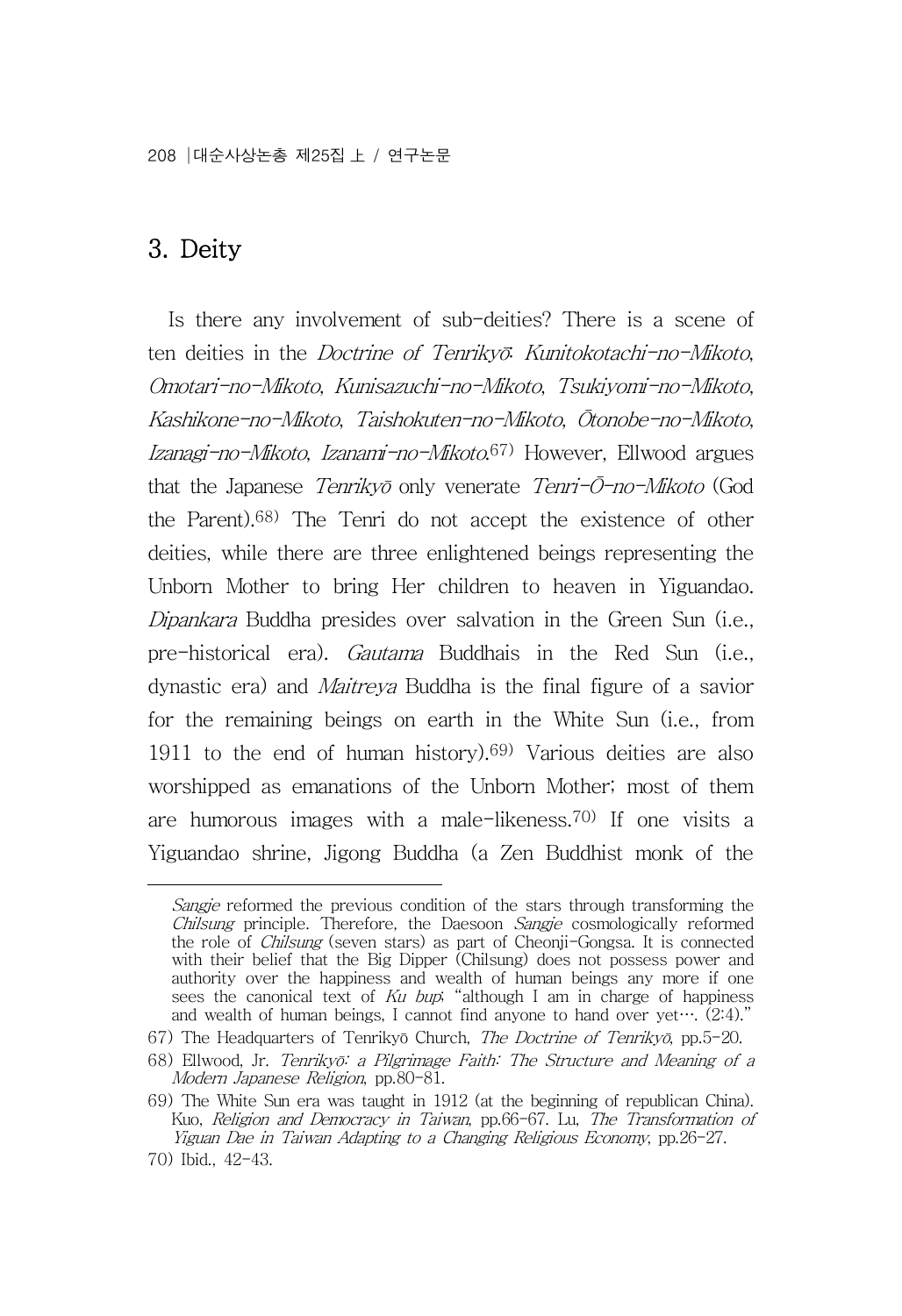Southern Song dynasty), Guanyin Bodhisattva (an East Asian goddess of mercy and a bodhisattva), Guangong (an apotheosized Chinese general who is commonly worshipped in Buddhism and Taoism as a Heavenly Guardian) and other deities ones choose are accompanied around Maitreya<sup>71): "</sup>we honor them for the virtues they embody, such as tolerance, open mindedness, cheerfulness, and generosity (Maitreya); justice, fairness, honour, courage, loyalty (Guangong); compassion, giving, caring, and nurturing (Guanyin)."72)

Daesoonjinrihoe is categorized as a monotheistic new religion with Sangje. Yet, similarly with Yiguandao, the pantheistic perspective can be applied as many substantial deities of heaven and earth (Cheonji-Shinmyoung) play individual roles under the authority of Sangje.<sup>73)</sup> The Daesoon followers name a god in many typical terms: *Shin, Shin-Myoung, Shin-Jang, Hornback*, and *Kie-Shin.*<br>Among them, *Shin-Myoung* is the name of a god by his role, location, origin, or character. Kis-Shin is the spirit of a dead person. It does not have a particular place, so it wonders around through the air and affects the life of human beings. Shin-Jang is a god who is in charge of the length of gods in the divine

<sup>71)</sup> The Gods of other religions (e.g., Christianity, and Islam) are mainly worshipped in this place. Goossaert and Palmer, The Religious Question in Modern China, pp. 120-142. Song Guangyu, Tiandao Gouchen 2. (Ed. Taipei, 1893).

<sup>72)</sup> The seventeenth patriarch of Yiguandao, Lu Zhongyi (1849-1925), was believed to be an incarnation of Maitreya. Zhang Tianran, the eighteenth patriarch, was accepted as the incarnation of Jigong and worshipped as 'Tianran the Ancient Enlightened.' His wife, Sun Suzhen was worshipped as the 'Holy Mother of the Chinese.' Lu, The Transformation of Yiguan Dae in Taiwan Adapting to a Changing Religious Economy, pp.150-151.

<sup>73)</sup> The concept of God in Daesoon is not limited in its theory of God, but creatively embraces most divine notions of monotheism, polytheism, and pantheism. Cha, "In Introduction to the Study of the Outlook on Highest Ruling Entity in Daesoonjinrihoe (I), Focusing on Descriptions for Highest Ruling Entity and It's Meanings," 99-156. Yong-Bok Yoon, "The Perception of gods in Daesoonjinrihoe," Journal of the Daesoon Academy of Science 21 (2013): 19-21.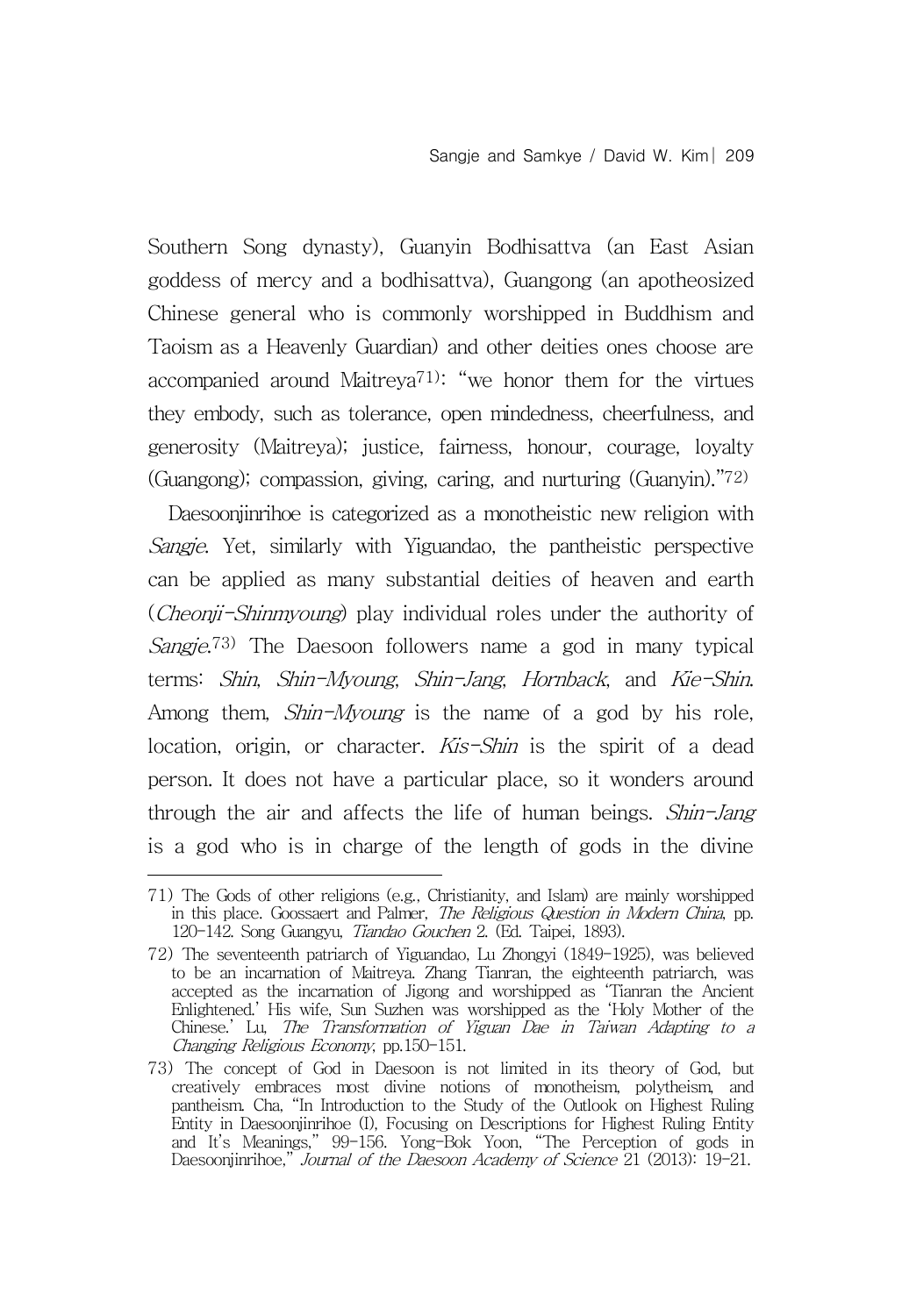world. They, as the high class of gods, assist Sangje: Obang-Shinjang, Eihipsajang, Eihippaljang, Sahippaljang, Chungi-Shin Myoung,  $Sun$ -yeo.<sup>74)</sup> The category of *Saja* is seen as an inferior class of gods supporting *Sangje: Myoungbu-Saja* (Haengnok 1:34) and Chunsang-bucksark-Saja (Kyungi 2:3). In more detail, the narratives of Cheonji-Gongsa in the canon of Jeongyeong demonstrate various figures of gods based on their area of residence.75) While they are divided as the gods of heaven, earth, and humankind,  $76$  the Hoso-Shin is the god who motivates people to laugh in life.<sup>77)</sup> Kwang Geuk Shin means a god who dwells within a king or national ruler and is worshipped by his descendants.78) The opposite god is Jung Cheon Shin, the one who does not have any descents and holds many grudges (Gongsa 1: 29). Kwang Cheon Shin is the one who is in charge of the underworld (so called, *Myoung Bu*).<sup>79)</sup> Sunlung-Shin is the ancestor of each clan. The canon of the new religion also mentions other names of god including *Gibang-Shin*, Eukjung-Shinjang, Kaejil-Shinjang, Dongsunambuk-jungarg-Shinjang, Suyang-Shinmyoung, Donghak-Shinmyoung, Chosun-Shinmyoung,

<sup>74)</sup> Sangil Kim, "A Study Concerning God's Two Natures of Process: Theology and Daesoon Thoughts,' *Journal of the Daesoon Academy of Science* 21 (2013): 252-301. Lee, Religious Thoughts of Korea: Jae-Issues of Ultimate Realism, pp. 383-395. Gyung-won Lee, Korean New Religions and Daesoon Thought (Seoul: Mun-Sa-Chul Press, 2011), pp.99-108.

<sup>75)</sup> Lee, "A Research on Doctrinal Significances and Analyzing Chunji-Gongsa Focused on View of Guchun-Sangje Theory," 41-46. Lee, Korean New Religions and Daesoon Thought, pp.99-108.

<sup>76)</sup> Lee, Belief Theory of Daesoonjinrihoe, pp. 37-53. Kim, "A Study Concerning God's Two Natures of Process: Theology and Daesoon Thoughts,' 252-301.

<sup>77)</sup> Gongsa 1:16.

<sup>78)</sup> Gongsa 3: 22. Seon Keon Cha, "Kwang Geuk Shin," Daesoonjinrihoe Yŏju Headquarters Dojang website: wwwideasoon.or.kr/index.asp, accessed on 15 October, 2014. Lee, Belief Theory of Daesoonjinrihoe, pp. 37-53.

<sup>79)</sup> Gongsa 3: 23.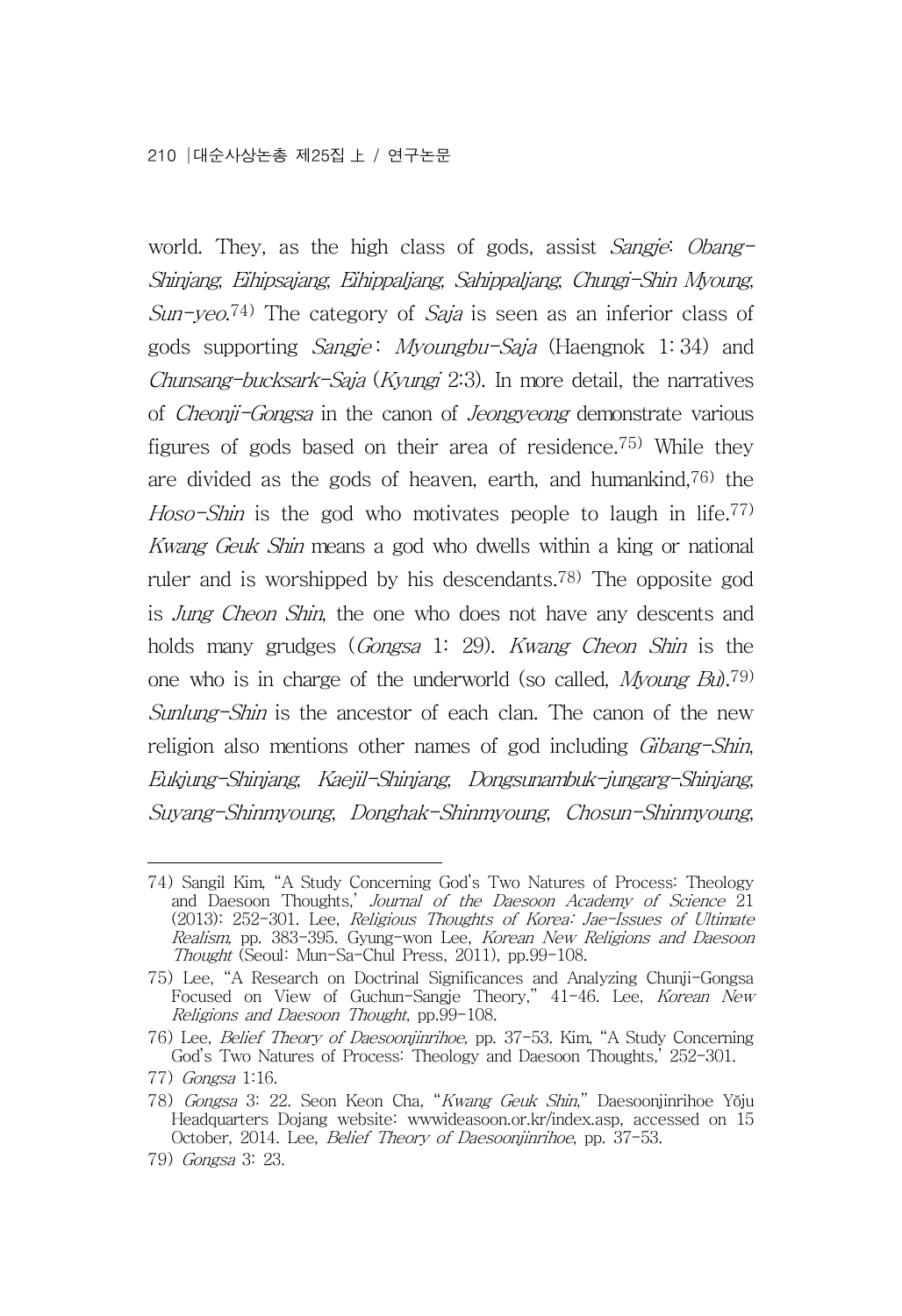Guanhunjang.<sup>80)</sup> Thus, the Daesoon followers worship Gucheon Sangje (Lord of the Ninth Heaven), but they still adore the various gods that are connected with the traditional Taoistic gods, Confucian gods, Buddhistic gods, Christian gods, traditional Folk culture gods, Tonghak gods, and Korean shamanistic gods.81) The text of Kyobup proves to its readers that heaven and earth are full of gods: "for heaven and earth are full of gods; if god leaves a life it would be dried. The soil wall will fall down if god moves away (3: 2)."

## 4. Creation

Then, do they have any cosmological story of creation? If so, what is their focus? For Yiguandao, the creation story began with the Unborn Mother of the Great Void (*Wuji*) that is referred to as the origin of the Universe. The Great Void  $(Wuji)$  gave birth to heaven and earth and supported all things.82) The Unborn Mother also gave birth to *vin, vang*, and two children, *Fuxi* and *Nuwa*. They begot auspicious stars and all sentient beings. The human beings were sent to the east, but lost their memory of their Mother.83) Compare this to Tenrikyō, which has no clear narrative on the creation of the

<sup>80)</sup> See Kyobup, Haengnok, Kyowon, and Jaisang. Yoon, "The Perception of gods in Daesoonjinrihoe,' 7-10. Kim, "A Study Concerning God's Two Natures of Process: Theology and Daesoon Thoughts," 252-301. Lee, Religious Thoughts of Korea: Jae-Issues of Ultimate Realism, pp.383-395.

<sup>81)</sup> Yoon, "The Perception of gods in Daesoonjinrihoe," 14-28. Lee, Daesoon Chonghak Wonlon, pp.293-296.

<sup>82)</sup> Lu, The Transformation of Yiguan Dae in Taiwan Adapting to a Changing Religious Economy, pp.22-24.

<sup>83)</sup> Ibid.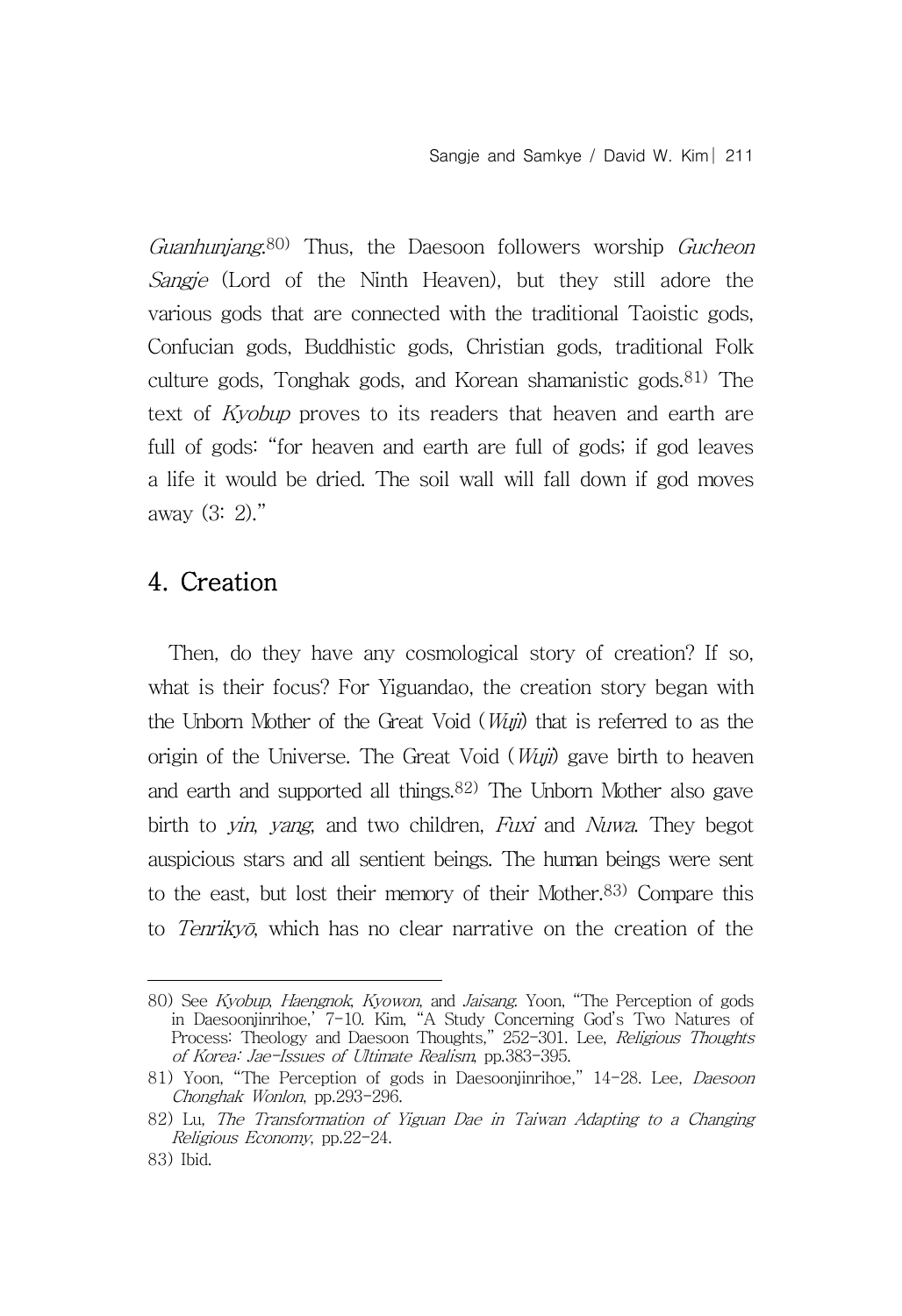cosmos, but about the reason of creation and humankind out of the primordial sea,  $84$ ) the *Doctrine of Tenriky*<sup> $\bar{o}$ </sup> allegorically and mystically describes, "this (earthly) world was an immense expanse of muddy waters.<sup>85)</sup> There was nothing except *Tsukihi*. God the Parent then found this chaotic condition unbearably tasteless, and thought of creating human beings so that She might share her joy by seeing their joyous lives."86) Among many loaches  $(doj\vec{o})$ , a fish and a snake were used to create the first human couple.87) The man was called *Izanagi-no-Mikoto* and the female was *Izanami-no-Mikoto*.<sup>88)</sup> Shozen Nakayama sees the character of man as 'a sort of machine' on the level of animals: "though he is not a beast, it is sheer nonsense to suppose that he is divine."89) Ellwood sustains that human nature

<sup>84)</sup> "At the origin were a fish and a serpent in the muddy ocean. I (God of Tenri-kyō) drew them up and began the first couple" (Ofudesaki VI, 32), "looking closely, I saw that they had human faces" (Ofudesaki VI, 34), "I began (created) human beings, taking a fish and a serpent as seed and seedbed." (Ofudesaki VI, 44). See one of the three canons, Miki Nakayama Oyasama, Ofudesaki, 1994. Sawai, "The Providence of God the Parent – Toward the Understanding of Tenrikyō Cosmology," pp.79-109.

<sup>85)</sup> The Headquarters of Tenrikyō Church, The Doctrine of Tenrikyō, pp.28-40.

<sup>86)</sup> Marras, "Man World God: Tenrikyō Anthropological, Cosmic and Theological Perspectives – Reflections from the Outside," pp.445-447. Hann Thomas Kitai, UMI Dissertation Information Service (Ann Arbor, Michi; A Bell & Howell Information, 1988), pp.70-77.

<sup>87)</sup> The Headquarters of Tenrikyō Church, The Doctrine of Tenrikyō, pp.32-40. Sawai, "The Providence of God the Parent – Toward the Understanding of Tenrikyō Cosmology," pp.82-109. Teruaki Iida, "Idea of Evolution in the Creation Story," in The Theological Perspectives of Tenrikyō in Commemoration of the Centennial Anniversary of Oyasama (edited by Oyasato Research Institute Tenri University) (Tenri: Tenri University Press, 1986), pp.171-179.

<sup>88)</sup> The Kami terms of 'Izanagi' and 'Izanami' originated from the two Shinto Kamis of 'High Generative Force' and 'Divine Generative Force.' Tenrikyō Church Headquarters, "The Mikagura-uta (The Songs for the Tsutome)," pp.118-130. Harold Coward, Eva Dargyay, and Ronald Neufeldt, Readings in Eastern Religions (Waterloo, ON., Wilfrid Laurier University Press, 1988), pp.338-344. The Headquarters of Tenrikyō Church, The Doctrine of Tenrikyō, pp.338–344. The Headquarters of Tenrikyō Church, *The Doctrine of Tenrikyō,* pp.26–32. Fukaya, "One Truth–The Principle of Unification and Salvation of the Human World," pp.50-61.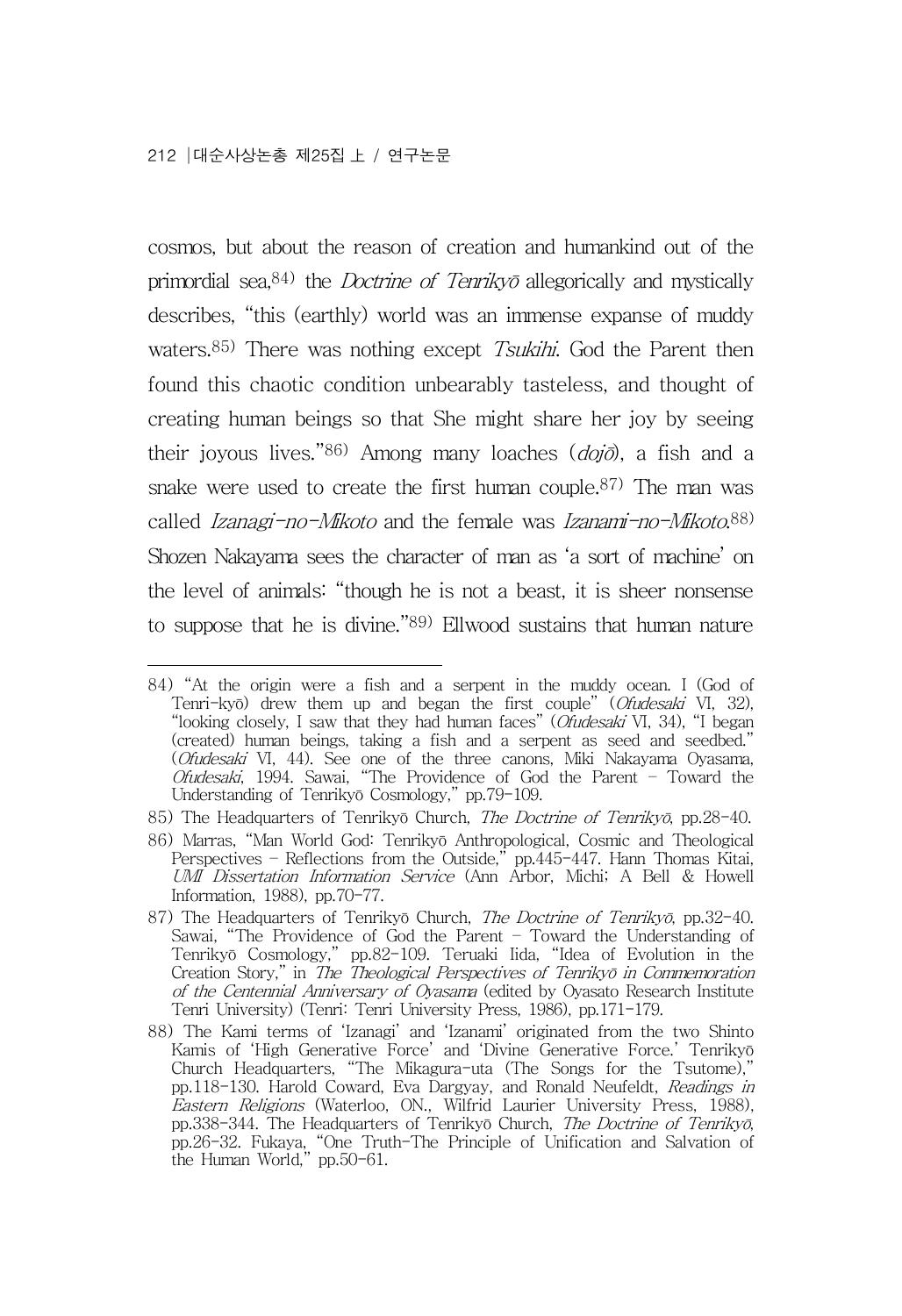is seen as mental; the physical body is a thing lent by God, in other word, a thing borrowed by the individual.90) The body is an instrument of the joyous life without a permanent concept.91) The text of Ofudesaki mentioned the time of creation as 900,099,999 years ago counted on 26 October 1838.92) The people are seen as the children of  $Tenni-\bar{O}-no-Mikoto$ . "To God, people throughout the world are all My children. All of you equally, know that I am your Parent!" (Ofudesaki IV: 79). This view supports the notion that all of humankind was created by the same Parent and, therefore, are brothers and sisters of the same Parent, and born of the same seats of conception.<sup>93)</sup>

In the beginning, God the Parent created human beings out of the desire to see the *Joyous Life* of humankind and, thus, share in that joy, The Joyous Life is the life that truly meets the wishes of God the Parent. We human beings were given free use of the mind by God in order that we might enjoy living the Joyous Life. Through the misuse of this freedom, however, we have strayed into a state of self-centered thinking.94)

According to Cornille, the narrative illustrates the creation of the Japanese people.95) Further, Marras states that Tenrikyō is

95) Catherine Cornile, "Nationalism in New Japanese Religions," Journal of

<sup>89)</sup> Fukaya, "One Truth-The Principle of Unification and Salvation of the Human World," pp.54-61.

<sup>90)</sup> The Headquarters of Tenrikyō Church, The Doctrine of Tenrikyō, pp.68-77.

<sup>91)</sup> Ellwood, Jr., Tenrikyō: A Pilgrimage Faith: The Structure and Meanings of a Modern Japanese Religions, pp.88-92.

<sup>92)</sup> Miki Nakayama Oyasama, Ofudesaki, pp.21-28.

<sup>93)</sup> Kitai, UMI Dissertation Information Service, pp.74-77. Okubo, "Social Welfare and Practicality of Hinokishin," pp.232-251.

<sup>94)</sup> Tenrikyō Church Headquarters, The Life of Oyasama: Foundress of Tenrikyo, p.55.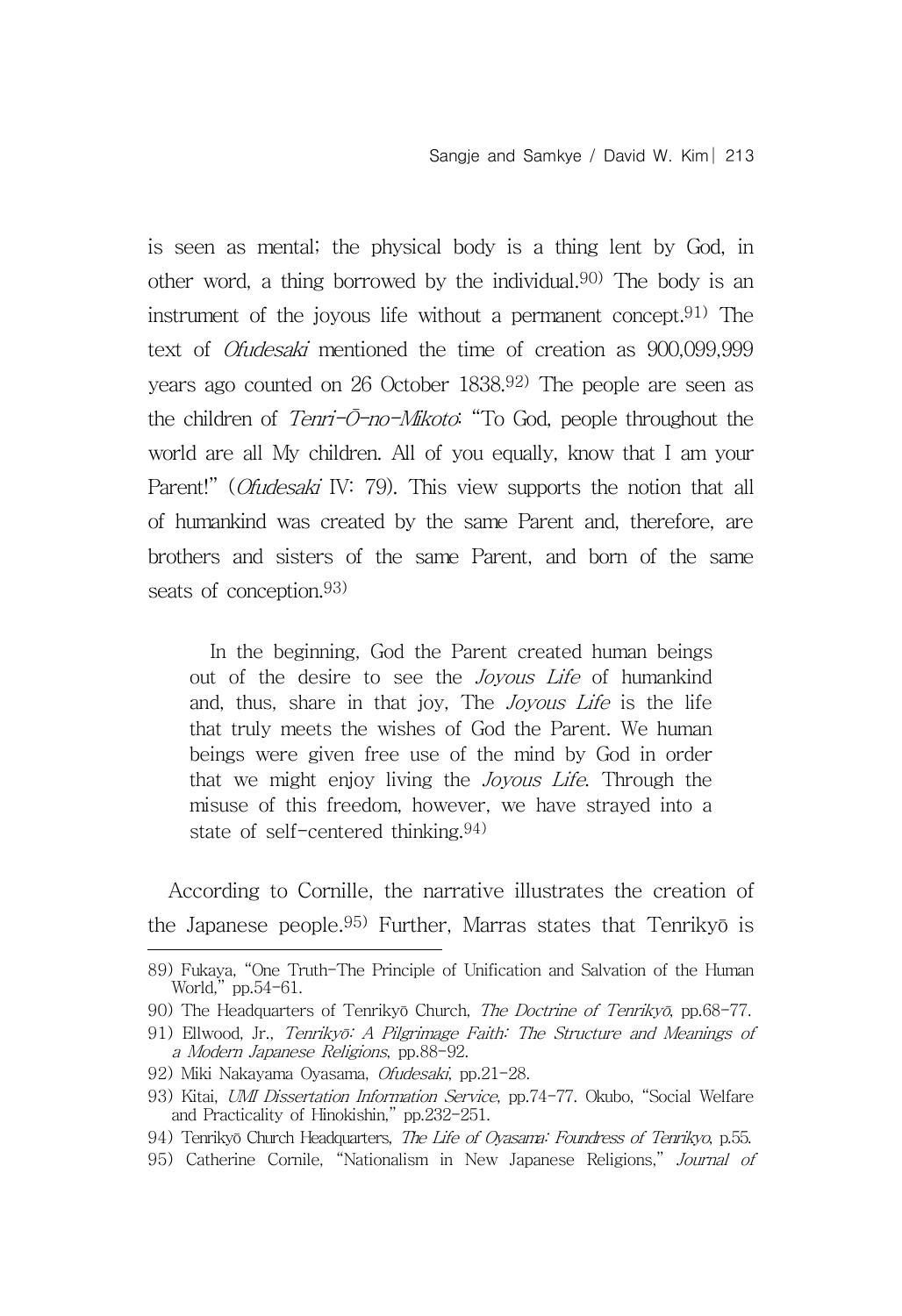a humanistic religion96); God created "human beings, loves everyone indiscriminately and leads everyone to salvation, which is cosmically fulfilled in the *yokigurashi* (*Joyous Life*)."97)The condition of yokigurashi is "the eschatological happiness of man on earth with his fellow men and with God the Parent."98) The freewill allowed to human beings caused them to pursue selfish goals, incurring dust (i.e., eight sinful sources: miserliness, covetousness, hatred, self-love, enmity, anger, greed, and arrogance), which result in bed *innen*.<sup>99)</sup> To recover their original good innen, they should gain merit by using their minds in accord with God's will; "When God accomplished the sweeping of all people equally, you shall become heartily cheered up and full of joy" (Ofudesaki III, 51-54).100) The followers of Tenrikyō conform to the teaching that the founding of Tenrikyō and the setting of Oyasama as the Shrine of Tsukihi represent

Alternative and Emergent Religion 2, 2 (April, 1999): 230-231.

<sup>96)</sup> Shozen Nakayama, The Study of Koki, Shijinful No 3 (Tenrikyō Doyusha, Tenri, 1967). Sawai, "The Providence of God the Parent – Toward the Understanding of Tenrikyō Cosmology," pp.79-109. Ishizaki, "A Historical Background of Yokigurashi (Joyous Life)," pp.368-375.

<sup>97)</sup> Marras, "Man World God: Tenrikyō Anthropological, Cosmic and Theological Perspectives – Reflections from the Outside," pp.428. Sato, "Salvation through Tenrikyō's Service (Tsutome)," pp.155-170. Shigeru Serizawa, "Missions as Seen in the Ofudesaki," in The Theological Perspectives of Tenrikyō in Commemoration of the Centennial Anniversary of Oyasama (edited by Oyasato Research Institute Tenri University) (Tenri: Tenri University Press, 1986), pp.198-204. Tomoji Takano, "World-Wide Joyous Life," in Op. cit., pp.127-143.

<sup>98)</sup> Marras, "Man World God: Tenrikyō Anthropological, Cosmic and Theological Perspectives – Reflections from the Outside," p.428.

<sup>99)</sup> Robert Kisala, "Contemporary Karma: Interpretations of Karma in Tenrikyō and Risshō Kōseikai," Japanese Journal of Religious Studies 21, 1 (1994): 76-79.

<sup>100)</sup> "I have already explained that innen is the path of one's mind" (Osashizu, April 8, 1907), "the body itself does not become ill, but there is an accumulation of innen" (Osashizu, April 8, 1907). Marras, "Man World God: Tenrikyō Anthropological, Cosmic and Theological Perspectives – Reflections from the Outside," pp.430-431. Ellwood, Jr., Tenrikyō: A Pilgrimage Faith: The Structure and Meanings of a Modern Japanese Religions, pp.85-92.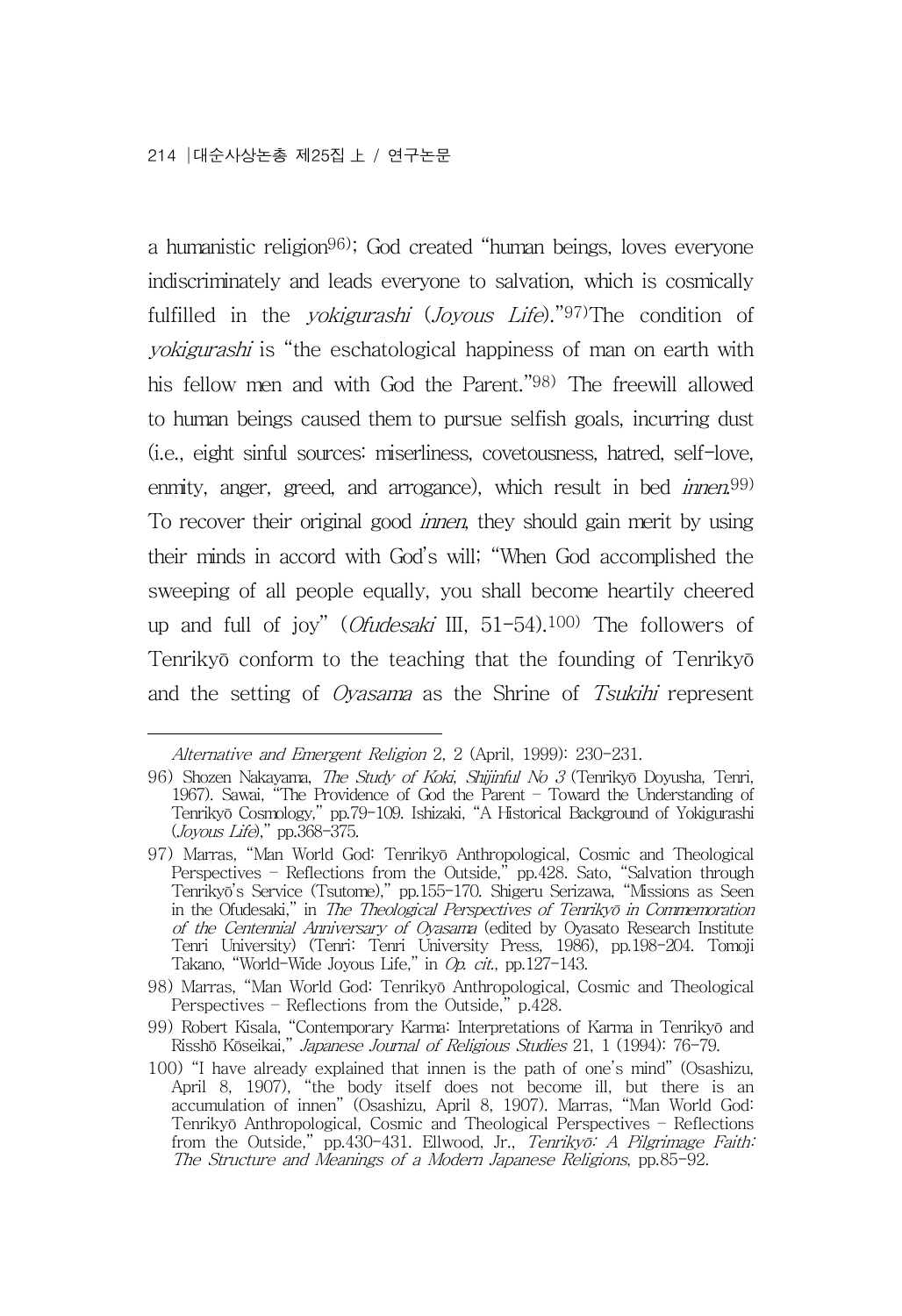the fulfillment of a promise God the Parent made at creation.101) However, the new Japanese religion developed their narrative of creation based on the beliefs and practices of the original Shinto creation myth.102)

What about the creation narrative of the Korean new religion? The Daesoonjinrihoe supports that the divine perspectives of *Mugeuk* Shin and Taegeuk-Jichunjon mean Sangje (Lord of the Ninth Heaven) as the creator of the Universe and that there was the neutral condition of *Mugeuk* (Endlessness) or *Taegeuk* (The Ultimate Reality) (Gongsa 3: 12). From the Mugeuk or Taegeuk, the Universe was created with the dimensions of space and time.103) The origin of the Universe emerged from the *Mugeuk* or *Taegeuk* in twenty-four directions. According to Sung Ho Kim, the Daesoon theory of cosmological creation is relevant to the contemporary scientific theory of a big bang (proposed by George Gamow (1904-1968)).104) It means that there was not the phenomenon of a gradual expansion, but a sudden appearance from the Mugeuk or Taegeuk.<sup>105)</sup> The concept of Mugeuk (Endlessness) was initially adopted in the Taoistic canon of Tao Te Ching (written by Lao-tsu (604-531 BCE),106) while

<sup>101)</sup> Ellwood, Jr., Tenrikyō: A Pilgrimage Faith, pp.85-92.

<sup>102)</sup> In this regard, Japan was seen as the origin of creation. Cornile, "Nationalism in New Japanese Religions," 230-232.

<sup>103)</sup> Lee, Daesoonjinrihoe: a Cosmological Study of the Korean New Religion, pp.9-33.

<sup>104)</sup> Eamon Harper, and David Anderson, "the George Gamow Symposium," in Proceedings of a Symposium Held at the George Washington University (San Francisco: Astronomical Society of the Pacific, 1997), pp.121-145.

<sup>105)</sup> Sung-ho Kim, "Recovery of the Cosmological Rule and the Heavenly Healing Symbol Protecting Truth," Daesoon New Letters 140 (2013): 1-10.

<sup>106)</sup> Jae-Kwon, Ree, "A Critique of Cosmological Interpretation on Lao-tzu," East-West Philosophical Studies 56 (2010): 133-165.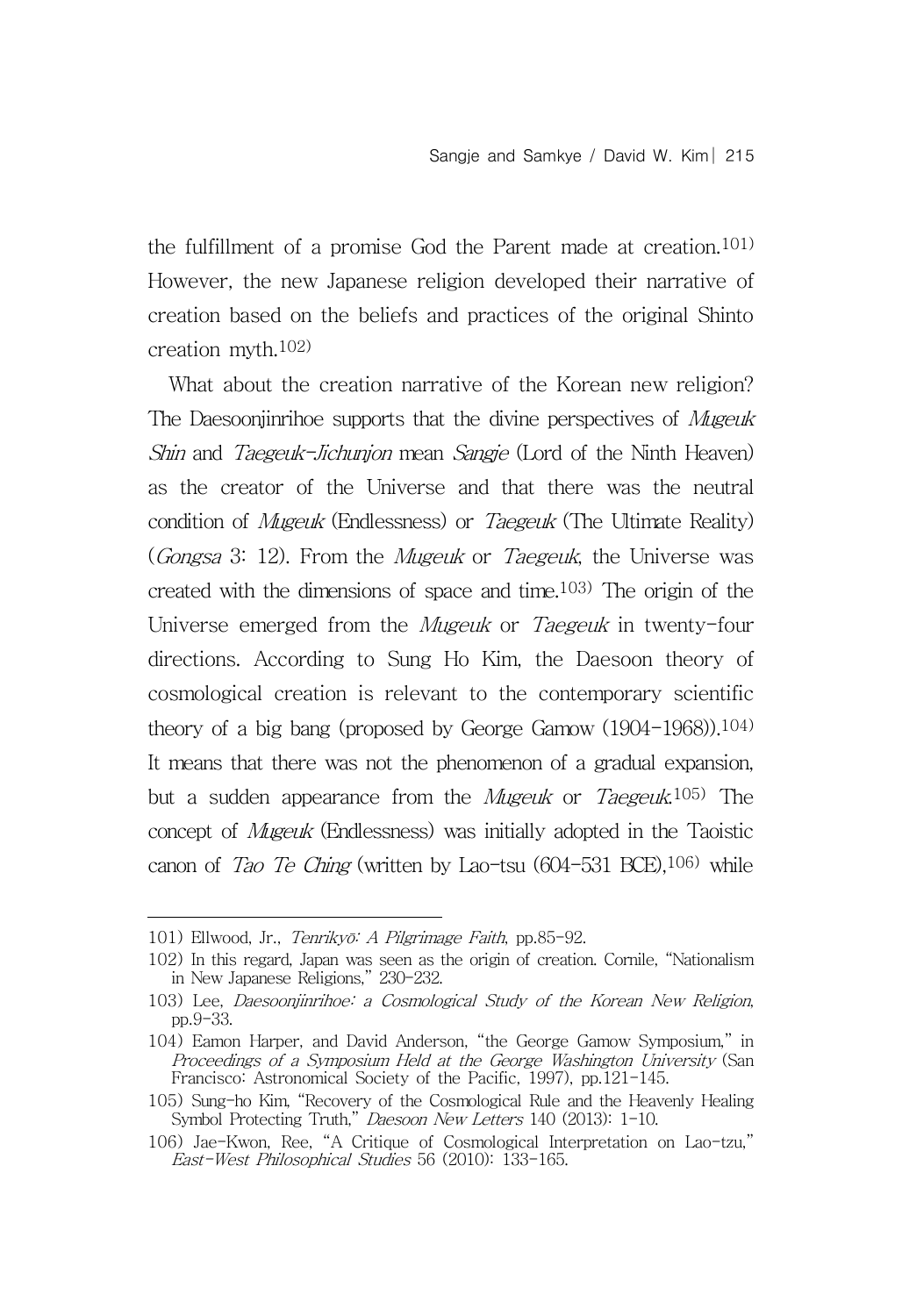the term of the *Taegeuk* (the Ultimate Reality) was used in the Book of Changes, one of the Confucian canons (written by Zhu Xi (1130-1200), a Song Dynasty scholar).107) The Korean new religion uniquely integrates the previous concepts with the creative principle of Daesoon that "the origin of the Universe is Daesoon. Daesoon is Won (a circle).<sup>108)</sup> The *Won* (a circle) is *Mugeuk* (the Ultimate Reality). The *Mugeuk* (Endlessness) is *Taegeuk* (the Ultimate Reality)."109) Thus, the meaning of *Daesoon* contains the same concept with *Won*, Mugeuk, and *Taegeuk* for the pre-creation condition. Sangje of the Daesoon God was the only one who existed in the condition.

Seon Keon Cha argues that Daesoon thought is not the same with the cosmology of *Jeong-Yeok* thought that was generalized in the nineteenth century of early modern Korea.110) Yet, the Daesoon cosmology of the Universe is posited in the perspective that the Highest Ruling Entity (Sangje) does daesoon (Great Itineration) and reordered the three realms of the Universe (the three worlds  $(Samkve)$  of heaven, earth, and humankind).<sup>111)</sup> He proceeded towards the *Mugeuk* (Endlessness) and the *Taegeuk* (the Ultimate Reality). Both of them are equivalent, while *yin* and *yang* came out from one of the eternities. As the Five Elements (five primary substances) of metal, wood, water, fire, and earth appeared from

<sup>107)</sup> See, Chu, "The Differentiation and the Coincidence between Ontology and Cosmology in the Taiji theory of Zhu-xi," 374-404.

<sup>108)</sup> The Korean meaning of Daesoon has multiple concepts (e.g., 'great itineration,' 'circle', and 'endlessness').

<sup>109)</sup> It is written on the wall of  $Po$ -Jung Gate at the Yŏju temple in Korea.

<sup>110)</sup> Seon Keun Cha, "Comparative Study of Jeong-Yeok Thought and Daesoon Thought," Religious Studies 60 (2010), 35-59.

<sup>111)</sup> The term, *daesoon* that is used in this part is a verb, while the term in the rest of the paper is used as a noun. Gyung-won Lee, Doctrines of Daesoonjinrihoe (Seoul: Mun-Sa-Chul Press, 2012), pp.11-23.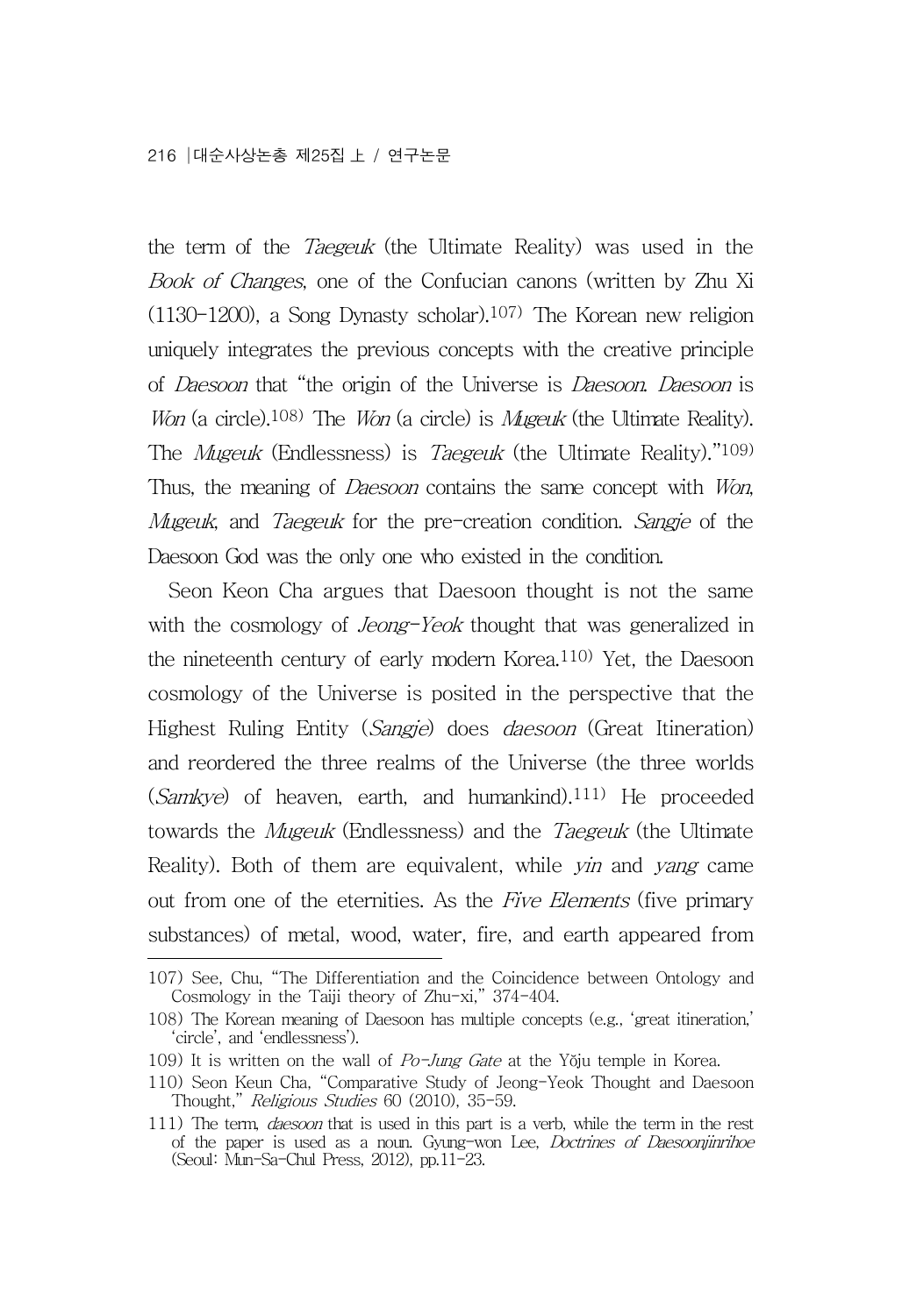the yin and yang, all creatures were born and become extinct.<sup>112)</sup> Daesoon explains that *yin* and *yang* should have a good balance between them. The teaching of *Ileum-Ilyang* elucidates that neither side can dominate; they harmonise together in an equal relation.<sup>113)</sup> Further, the Daesoon religion strongly regards the reform of the old Universe (Pre-World: Suncheon) through Sangje's work of Cheonji-Gongsa, while it, unlike the Japanese new religion, lacks human creation. The cosmological reformation of the Daesoon God in the process of Cheonji-Gongsa affects the whole Universe including heaven, earth, and man. The Daesoon thought of *Huchun* (Post-World: the Universe reformed) contains the concept of universal circulation in which the entry of the Huchun era means 'Wonsi-Barn Boun,' returning to the era of *Wonsi* (pre-depravity condition).<sup>114)</sup>

## Ⅲ. Conclusion

Ultimately, the most prosper three new religions of Yiguandao, Tenrikyō, and Daesoonjinrihoe in the region of East Asia emerged in similar socio-political circumstances during the nineteenth century. There was no mutual interchange, but the cosmological perspective

<sup>112)</sup> Daesoon Institute for Religion and Culture, the Thoughtful Comparison between Daesoonjinrihoe and Gamcheon Taegeuk Dojang (on Cosmology)," 2-4.

<sup>113)</sup> Lee, Belief Theory of Daesoonjinrihoe, pp.120-122. Kil Myung Ro, "The Characteristic of Millennial Thought in Daesoon Thought: Centering on 'DotongJingyeong,'" Journal of the Daesoon Academy of Science (2004): 97-99.

<sup>114)</sup> Gyung-won Lee, Religious Thoughts of Korea: Jae-Issues of Ultimate Realism (Seoul: Mun-Sa-Chul Press, 2010), 407-408.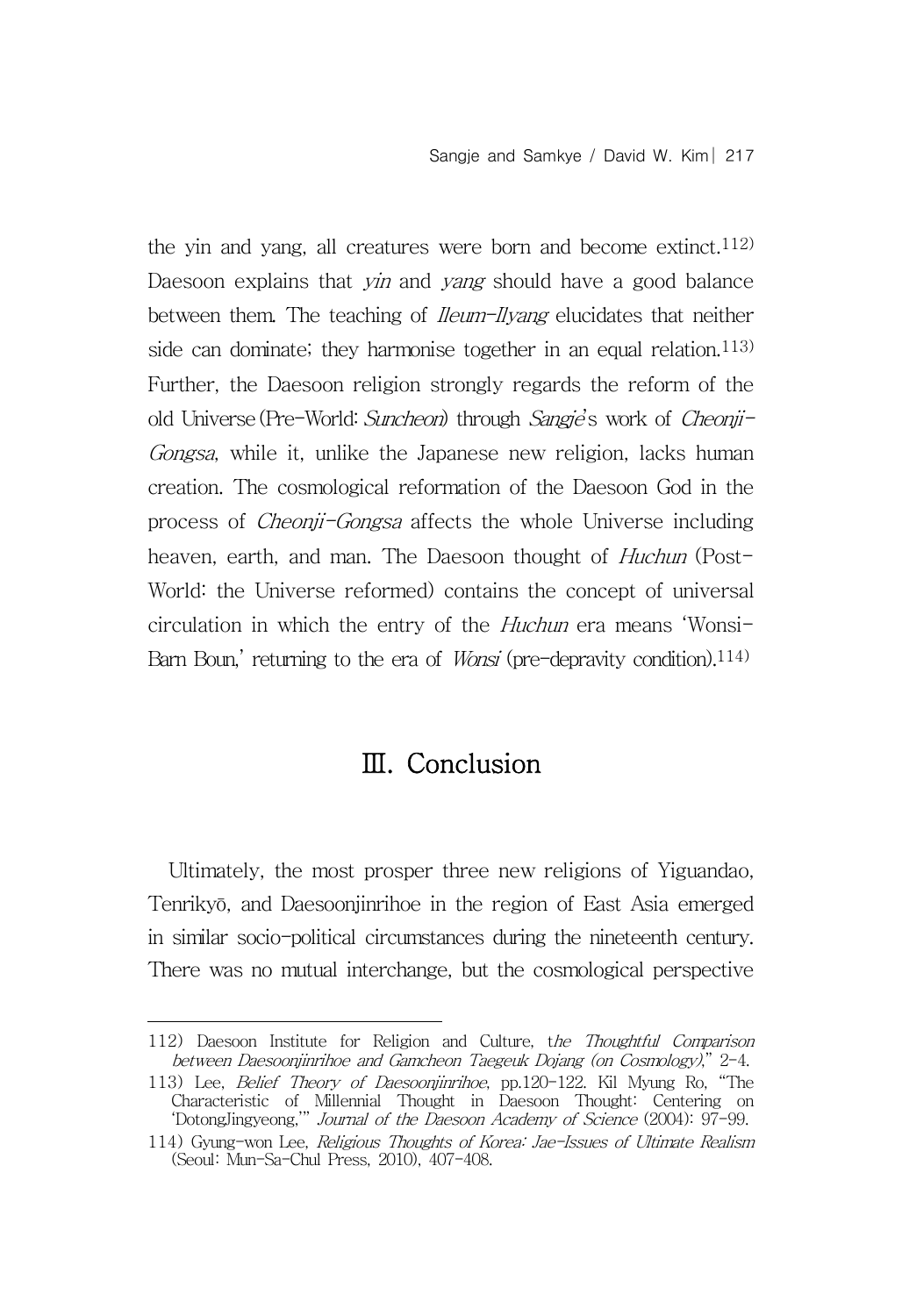of each religion denotes that the three new religions pursued an analogous ideology on the spiritual and mental welfare of human beings under the support of the Supreme Being. These external views could lead one to conclude that all of them contain the same cosmology. Nonetheless, the Daesoon new religion posits a different perspective of their Supreme Being, universe, deities, and creation. The East Asian new religions have the monotheistic perspective and the three Gods are seen to have a passionate will to save for their creatures. For that, the Unborn Mother of Yiguandao was present through Her representatives. Tenri-Ō-no- Mikotoof Tenrikyō was involved through the medium of Oyasama. Yet, the Sangje of Daesoon directly performed His purpose over the cosmic issue of chaos. Regarding the original form of the universe, Yiguandao has a clear vision of three heavens, while the Daesoonjinrihoe introduces the nine heavens and celestial bodies. Tenrikyō does not account for the existence of sub-deities, even though the pantheistic notion is accepted by the continent's new religions. Although the creation narrative is significant to all of the East Asian new religions, the Japanese new religion is limited only to human creation. Such a cosmological approach proves that Yiguandao and Daesoonjinrihoe were generally established based on the traditional religions of Confucianism, Buddhism and Taoism, and that Tenrikyō originated from Shintoism and Buddhism.115) Yet, none of them is inferior to the old Asian religions or culture, but unique with the creative individualism of cosmology.

Unlike the Chinese and Japanese new religions, the Korean Daesoon

<sup>115)</sup> Shamanism, Christianity, and Islam should also be considered in some perspectives of the East Asian religions.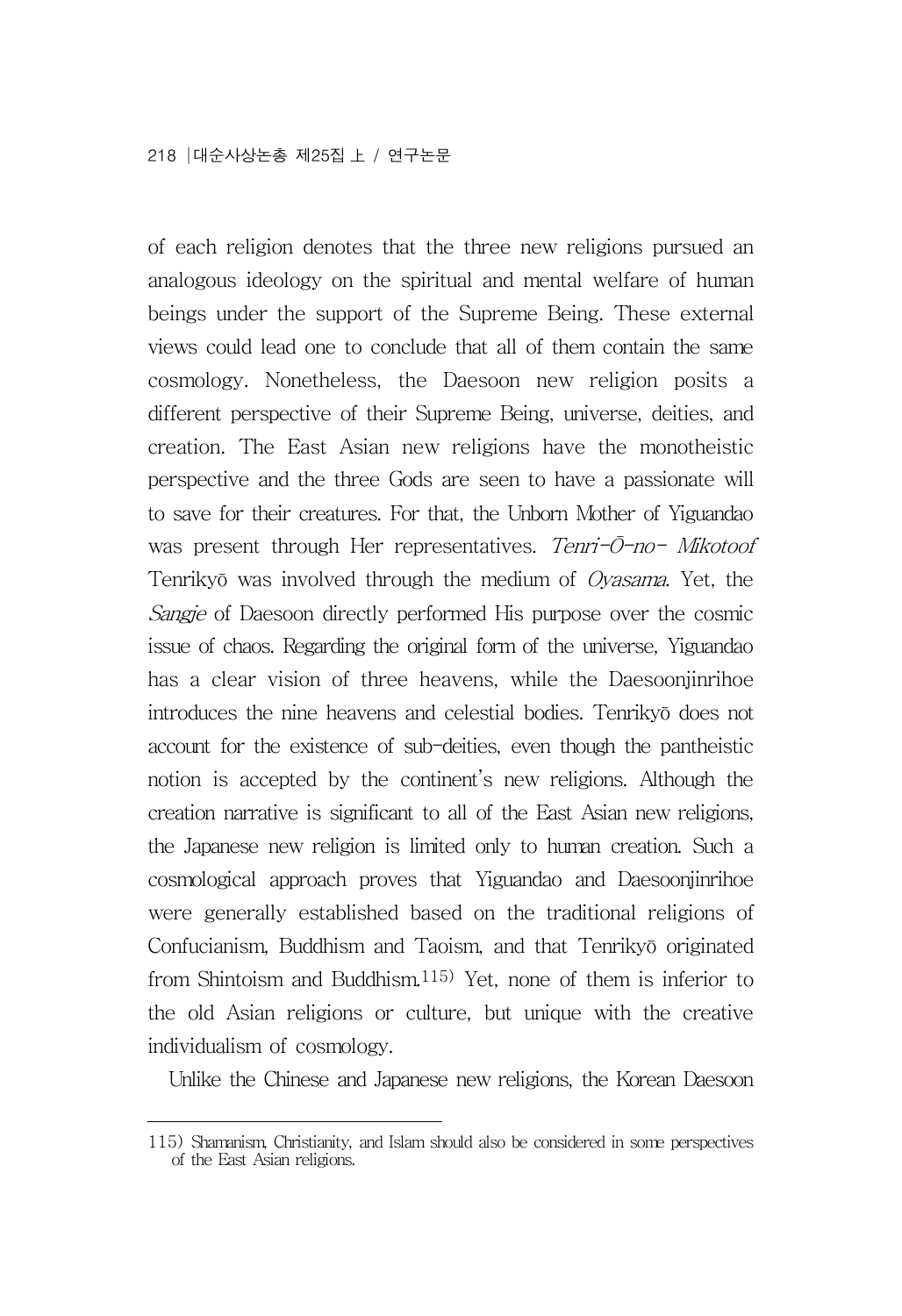movement has not spread globally yet. However, their teachings of Sangje and Samkye in the context of cosmology definitely demonstrate that the Daesoon God is the most active Supreme Being and the only one personally engaged in the process of reordering the former universe and destiny of human beings. The thought of *Daesoon* (the Great Itineration of Sangje) in the canon of Jeongyeong represents the new principle of the universe reformed. Further, the Daesoon cosmology of *Cheonji-Gongsa* affected the transformational status of human beings lifted up like divine sages even in the earthly paradise of the Post-World (Hucheon). The cosmological upward mobility of men is the ultimate purpose of *Sangje's* divine performance as seen in the teaching of *Injon* thought.<sup>116)</sup>

<sup>116)</sup> The Daesoon Injon ideology is to enlighten the status of human beings above all the creatures in the case where one reaches the condition of Dotongjingyeong in the Paradise of the Post-World (Hucheon). It means the condition of understanding the true meaning of truth. Kyobup 2: 56. Dae-Jin Jung, "Realization of the Earthly Shin-Sun–On Human Remodeling," Journal of the Daesoon Academy of Science 14 (2002): 6-8. Lee, Belief Theory of Daesoonjinrihoe, pp.190-191. Lee, Daesoon Chonghak Wonlon, pp.314-321.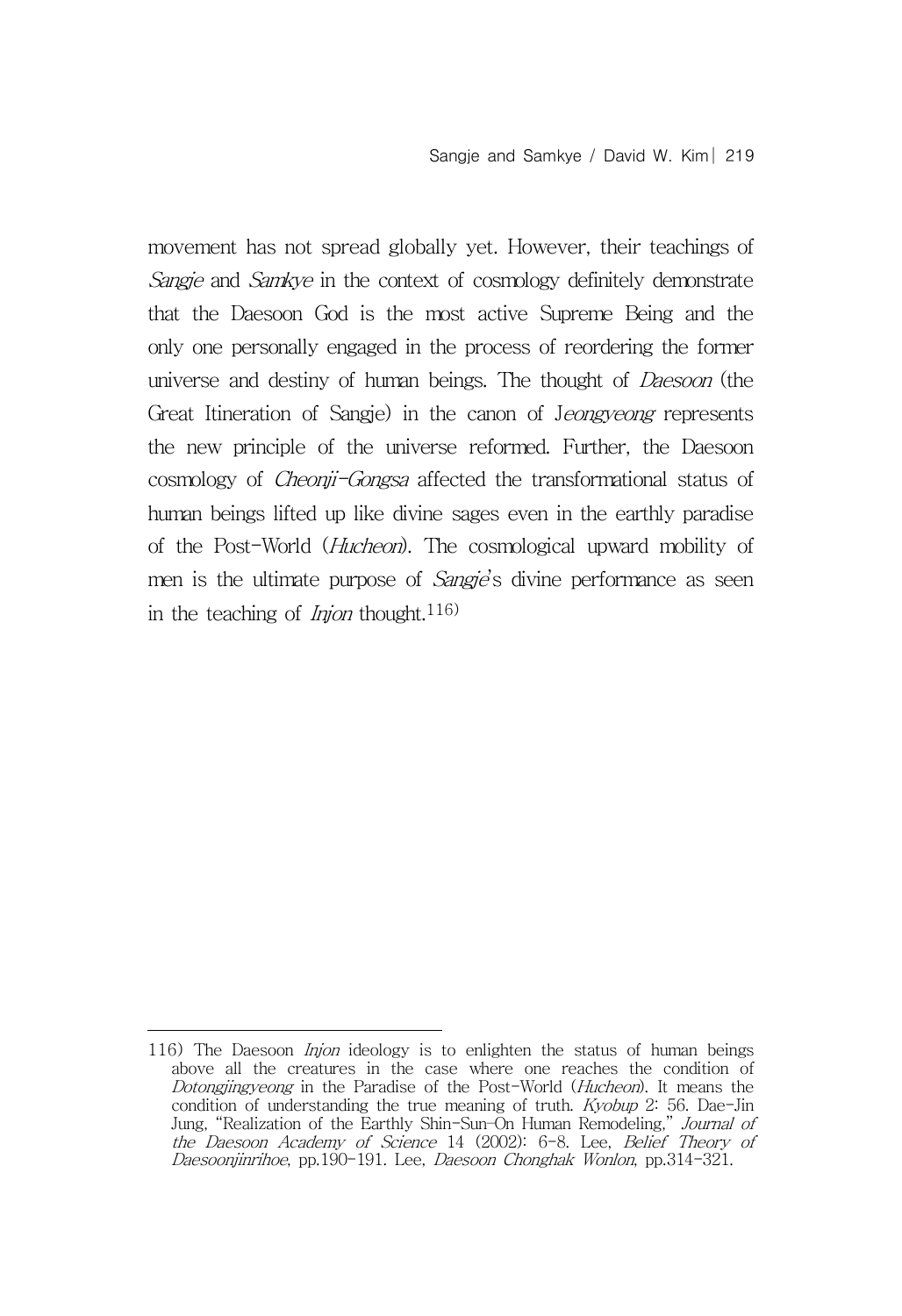## 【 Bibliography】

- Back, Kyoung-Eun. "Construction and Symbol of the Cheonggye Tower in Comparison with Buddhism Tower," The Way of Sangsang: Daesoon New Letter 118 (2011): 186-198.
- Barker, Don. "A Slippery, Changing Concept: How Korean New Religions Define Religion," Journal of Korean Religion 1, 1-2 (Sep., 2010): 57-92.
- Becker, Carl B. "Concepts and Roles of God in Tenrikyō," in The Theological Perspectives of Tenrikyō in Commemoration of the Centennial Anniversary of Oyasama (edited by Oyasato Research Institute Tenri University). Tenri: Tenri University Press, 1986. p. 500.

\_\_\_\_\_\_\_\_\_\_\_\_\_\_\_\_\_. "Religious Healing in 19th Century 'New Religions': The Cases of Tenrikyō and Christian Science," Religion 20 (1990): 199-215.

- Buswell, Robert E. Religions of Korea in Practice, Princeton: Princeton University Press, 2007.
- Cha, Seon Keun. "Comparative Study of Jeong-Yeok Thought and Daesoon Thought," Religious Studies 60 (2010): 35-59.
- \_\_\_\_\_\_\_\_\_\_\_\_\_\_\_\_\_\_. "In Introduction to the Study of the Outlook on Highest Ruling Entity in Daesoonjinrihoe (I), Focusing on Descriptions for Highest Ruling Entity and It's Meanings," Journal of the Daesoon Academy of Science 21 (2013): 107-156.
- Ching, Wuku. "Comparison between Guchun Sangje belief of Daesoonjin rihoe and Bo-hwa Cheon-jon of Taoism," Journal of the Daesoon Academy of Science 21 (2013): 157-177.
- Chu, Kawang-ho. "The Differentiation and the Coincidence between Ontology and Cosmology in the Taiji Theory of Zhu-xi,"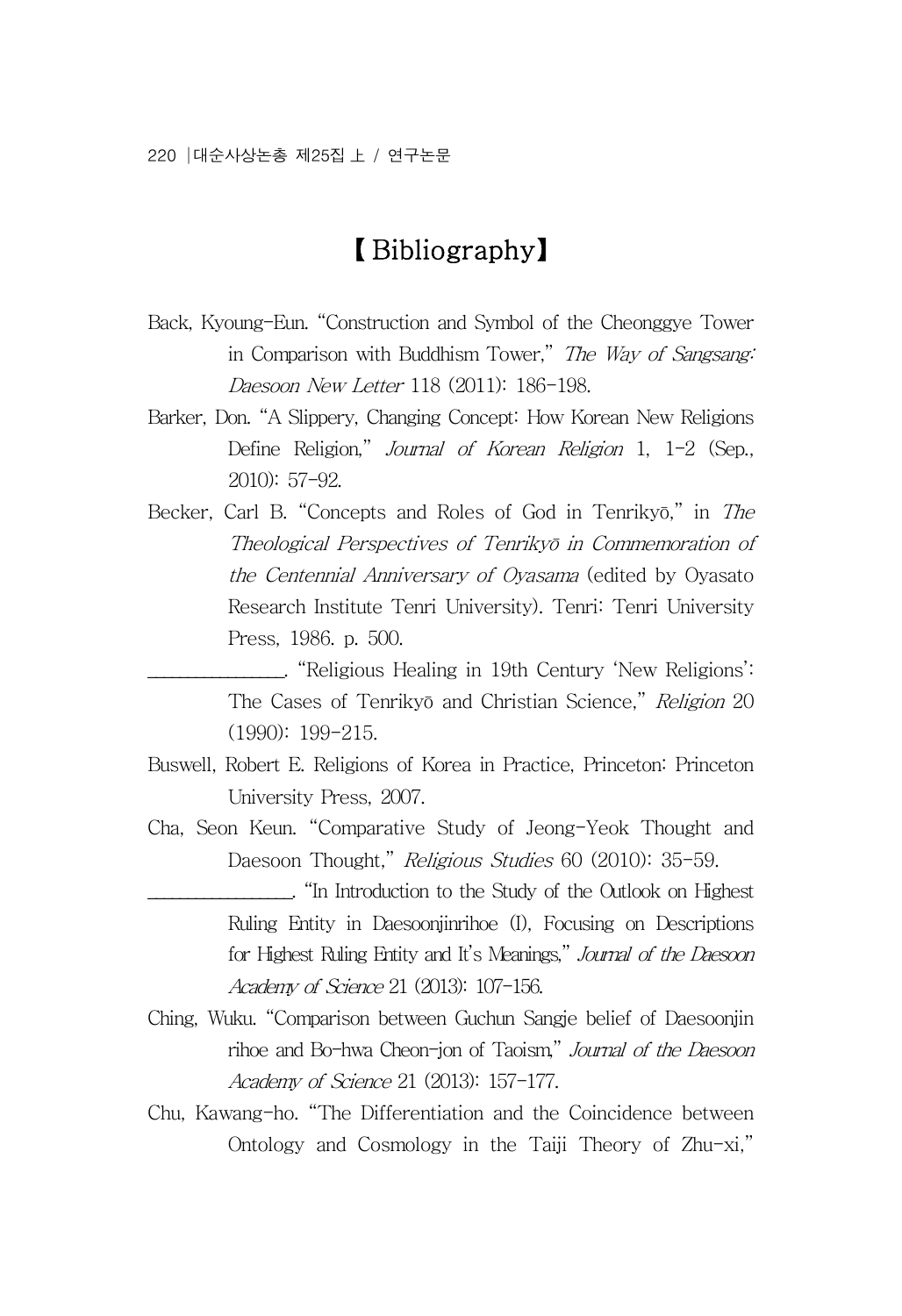Dae-dong Culture 54 (2006): 374-404.

- Cornile, Catherine. "Nationalism in New Japanese Religions," Journal of Alternative and Emergent Religion 2, 2 (April, 1999): 230-231.
- Coward, Harold., Dargyay, Eva and Neufeldt, Ronald. Readings in Eastern Religions. Waterloo, ON., Wilfrid Laurier University Press, 1988.
- Daesoon Institute for Religion and Culture, "The Thoughtful Comparison between Daesoonjinrihoe and Gamcheon Taegeuk Dojang (on Cosmology)," Daesoon New Letters 109 (July, 2010): 1-10.
- Duff, David. Victoria Travels: Journeys of Queen Victoria between 1830 and 1900, with Extracts from Her Journal. London: Muller, 1970.
- Ellwood, Robert S. Jr. Tenrikyō: a Pilgrimage Faith: The Structure and Meaning of a Modern Japanese Religion. Oyasato Research Institute Tenri University, The Tenri University Press, 1982.
	- \_\_\_\_\_\_\_\_\_\_\_\_\_\_\_\_\_\_. Tenrikyō: A Pilgrimage Faith: The Structure and Meanings of a Modern Japanese Religions. Oyasato Research Institute, Tenri University, 1982.
- Fukaya, Tadamasa. "One Truth-The Principle of Unification and Salvation of the Human World," in *The Theological Perspectives of Tenrikyō in* Commemoration of the Centennial Anniversary of Oyasama (edited by Oyasato Research Institute Tenri University). Tenri: Tenri University Press, 1986. pp. 44-61.
- Goossaert, Vincent and Palmer, David. The Religious Question in Modern China. Chicago: University of Chicago Press, 2012.
- Gu, Hawn-dul. "Daesoonjinrihoe of Korea and the Social Function," Korea Journal of Religious Education 9 (1999): 140-148.
- Guo, Wuwang. Yiguan Dao Dagang (An Outline of Yiguan Dao). Taiwan: Shangsheng Hang Chubanshe, 1985.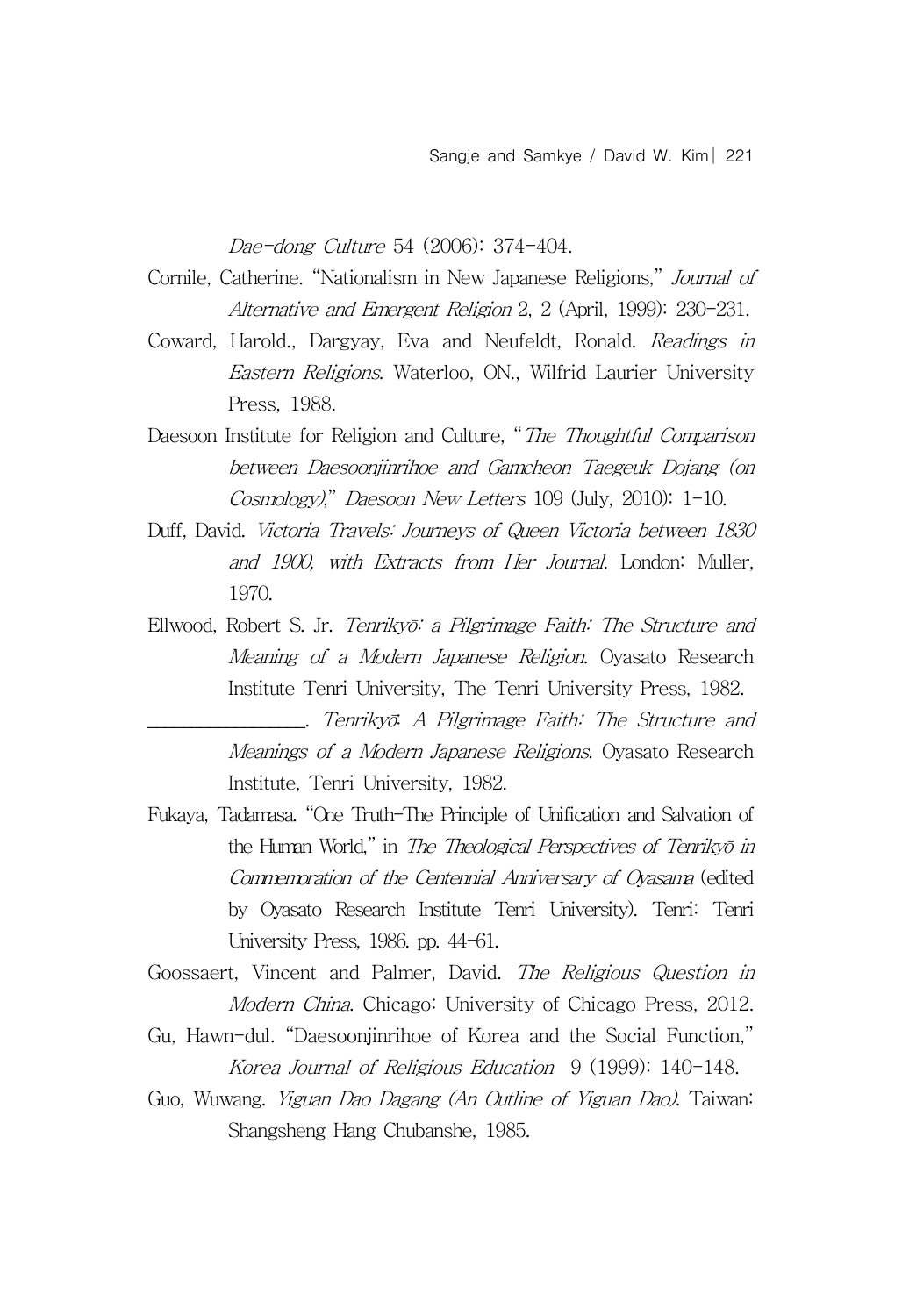Hardacre, Helen. Shinto and the State 1868-1988. Princeton: Princeton University Press, 1989.

> \_\_\_\_\_\_\_\_\_\_\_\_\_\_. "Conflict between Shugendō and the New Religions of Bakumatsu Japan," Japanese Journal of Religious Studies 21, 2-3 (1994): 139-166.

- Harper, Eamon and Anderson, David. "the George Gamow Symposium," in Proceedings of a Symposium Held at the George Washington University. San Francisco: Astronomical Society of the Pacific, 1997. pp.121-145.
- Iida, Teruaki. "Idea of Evolution in the Creation Story," in The Theological Perspectives of Tenrikyō in Commemoration of the Centennial Anniversary of Oyasama (edited by Oyasato Research Institute Tenri University). Tenri: Tenri University Press, 1986. pp.171-179.
- Ishizaki, Masao. "A Historical Background of Yokigurashi (Joyous Life)," in The Theological Perspectives of Tenrikyō in Commemoration of the Centennial Anniversary of Oyasama (edited by Oyasato Research Institute Tenri University). Tenri: Tenri University Press, 1986. pp.359-375.
- Jung, Dae-Jin. "Realization of the Earthly Shin-Sun–On Human Remodeling," Journal of the Daesoon Academy of Science 14 (2002): 6-8.
- Juri, Keneko. "Can Tenrikyō Transcend the Modern Family? From a Humanistic Understanding of Hinagata and Narratives of Foster Care Activities," Japanese Journal of Religious Studies 30, 3-4 (2003): 243-258.
- Kawabata, Akira and Tamura, Takanori. "Online-Religion in Japan: Website and Religious Counselling from a Comparative Cross-Cultural Perspective," Journal of Computer-Mediated Communication 12 (2007): 999-1019.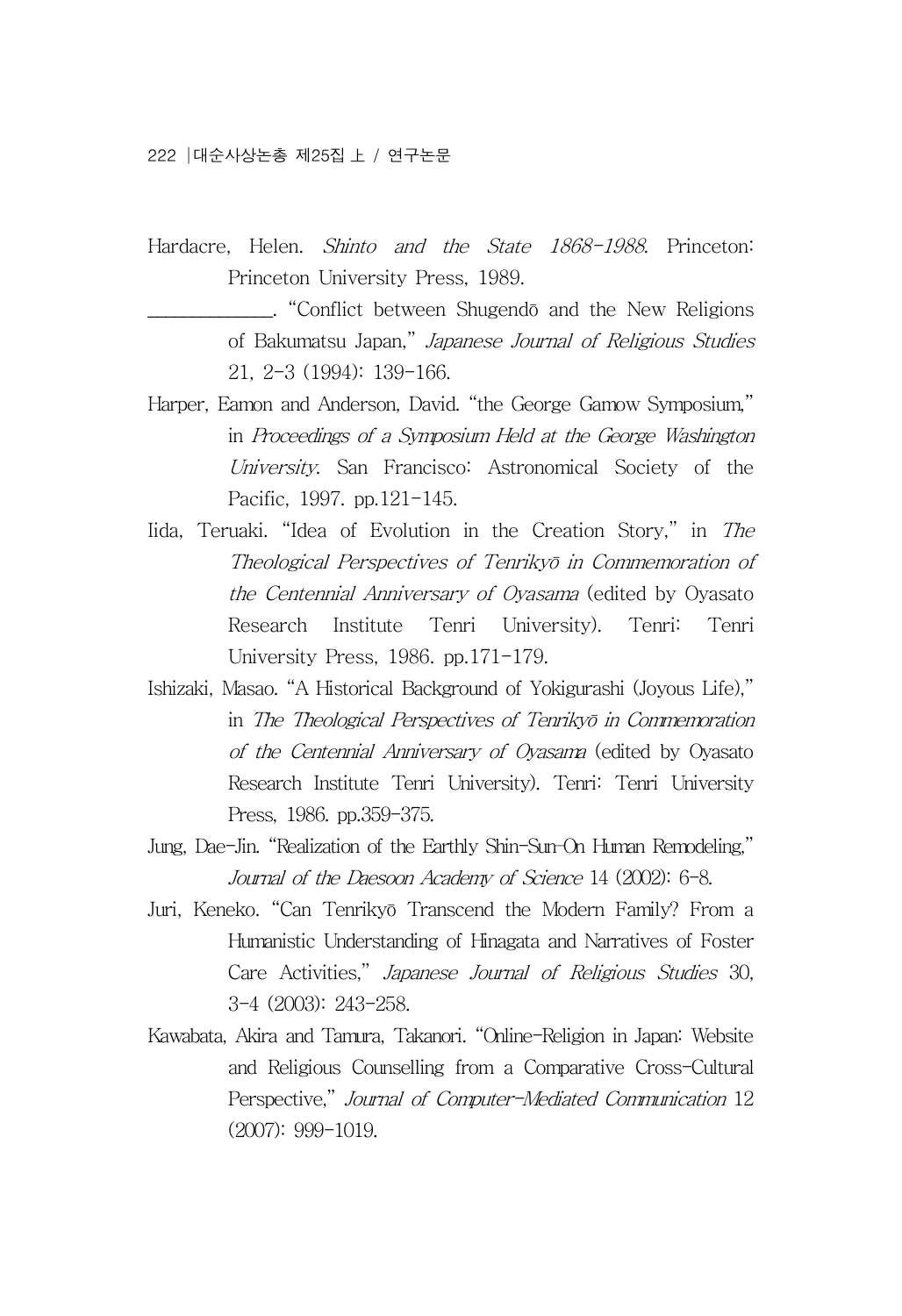Kim, In-su. "Meaning of Daesoon," Division of Cultural Affairs, Daesoonjinrihoe.

- Kim, Sangil. "A Study Concerning God's Two Natures of Process: Theology and Daesoon Thoughts," Journal of the Daesoon Academy of Science 21 (2013): 252-301.
- Kim, Soon-Ja. "Women's Social Educational Function in Daesoonjinrihoe," Korean Journal of Religious Education 4 (1997): 209-211.
- Kim, Sung-ho. "Recovery of the Cosmological Rule and the Heavenly Healing Symbol Protecting Truth," Daesoon New Letters 140 (2013): 1-10.
- Kisala, Robert. "Contemporary Karma: Interpretations of Karma in Tenrikyō and Risshō Kōseikai," Japanese Journal of Religious Studies 21, 1 (1994): 76-79.
- Kitai, Hann Thomas. UMI Dissertation Information Service. Ann Arbor, Michi; A Bell & Howell Information, 1988.
- Ko, Nam-Sik. "A Study on the Meanings of Daesoonjinrihoe: Gangseong Sangje's Divinity," Journal of the Daesoon Academy of Science 22 (2014): 1-22.
- Kuo, Cheng-Tian. Religion and Democracy in Taiwan. Albany, NY: State University of New York Press, 2008.
- Laube, Johannes. Oyagami: Die Heutige Gottesvorstellung der Tenri-Kyō (Studien zur Japanologie, Ban 14). Wisebaden: Otto Harrassowitz Verlag, 1979.
- Lee, Gyung-won. "A Research on Doctrinal Significances and Analyzing Chunji-Gongsa Focused on View of Guchun-Sangje Theory," Journal of the Daesoon Academy of Science 22 (2004): 47-48.
	- \_\_\_\_\_\_\_\_\_\_\_\_\_\_\_. Religious Thoughts of Korea: Jae-Issues of Ultimate Realism. Seoul: Mun-Sa-Chul Press, 2010.

\_\_\_\_\_\_\_\_\_\_\_\_\_\_\_. Korean New Religions and Daesoon Thought. Seoul: Mun-Sa-Chul Press, 2011.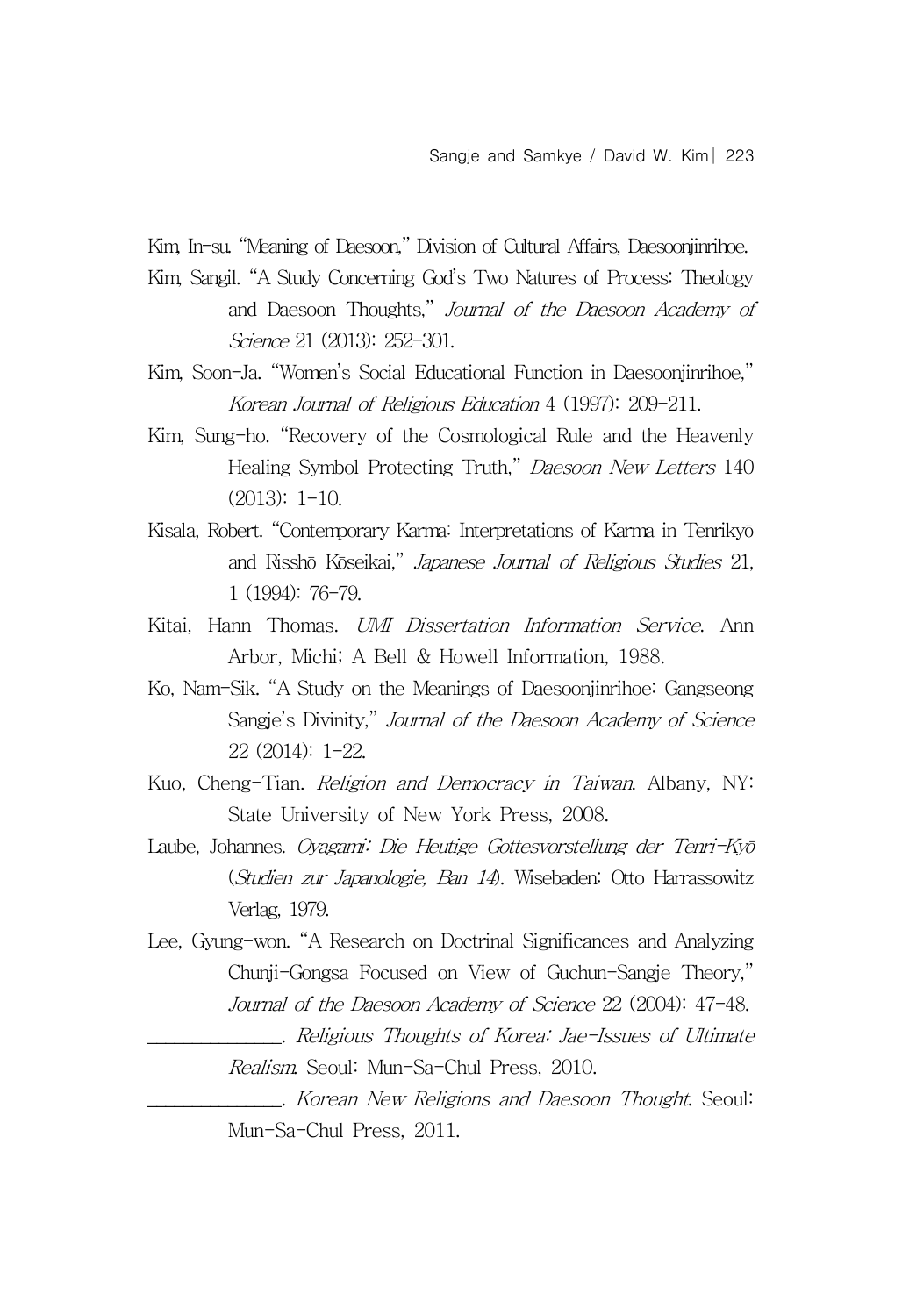\_\_\_\_\_\_\_\_\_\_\_\_\_\_\_. Belief Theory of Daesoonjinrihoe. Seoul: Mun-Sa-Chul Press, 2012.

\_\_\_\_\_\_\_\_\_\_\_\_\_\_\_. Daesoon Chonghak Wonlon. Seoul: Mun-Sa-Chul Press, 2013.

- Lee, Jae-won. Daesoonjinrihoe: a Cosmological Study of the Korean New Religion. Seoul: Academy of Korean Studies, 2011.
- Lu, Yunfeng. The Transformation of Yiguan Dae in Taiwan Adapting to a Changing Religious Economy. Plymouth: Lexington Books, 2008.
- Marras, Pino. "Man World God: Tenrikyō Anthropological, Cosmic and Theological Perspectives–Reflections from the Outside," in The Theological Perspectives of Tenrikyō in Commemoration of the Centennial Anniversary of Oyasama (edited by Oyasato Research Institute Tenri University). Tenri: Tenri University Press, 1986. pp.423-424.
- Marukawa, Hitoo. "Religious Circumstance in the Late Tokugawa and the Early Meiji Periods: Religious Backgrounds in the Cradle Years of Tenrikyō," in The Theological Perspectives of Tenrikyō in Commemoration of the Centennial Anniversary of Oyasama (edited by Oyasato Research Institute Tenri University). Tenri: Tenri University Press, 1986. pp.274-309.
- Morishita, Saburo. "Good Works and the Question of Self-Presentation in Tenrikyō," Nova Religio 18 (Aug., 2005): 33-48.
- Munro, Robin. "Syncretic Sects and Secret Societies–Revivals in the 1930s," in Chinese Sociology and Anthropology (M.E. Sharpe, Armonk, NY) 21, 4 (Summer, 1989): 12-19.
- Nakajima, Hideo. "Some Problems on the Idea of God the Parent," in The Theological Perspectives of Tenrikyō in Commemoration of the Centennial Anniversary of Oyasama (edited by Oyasato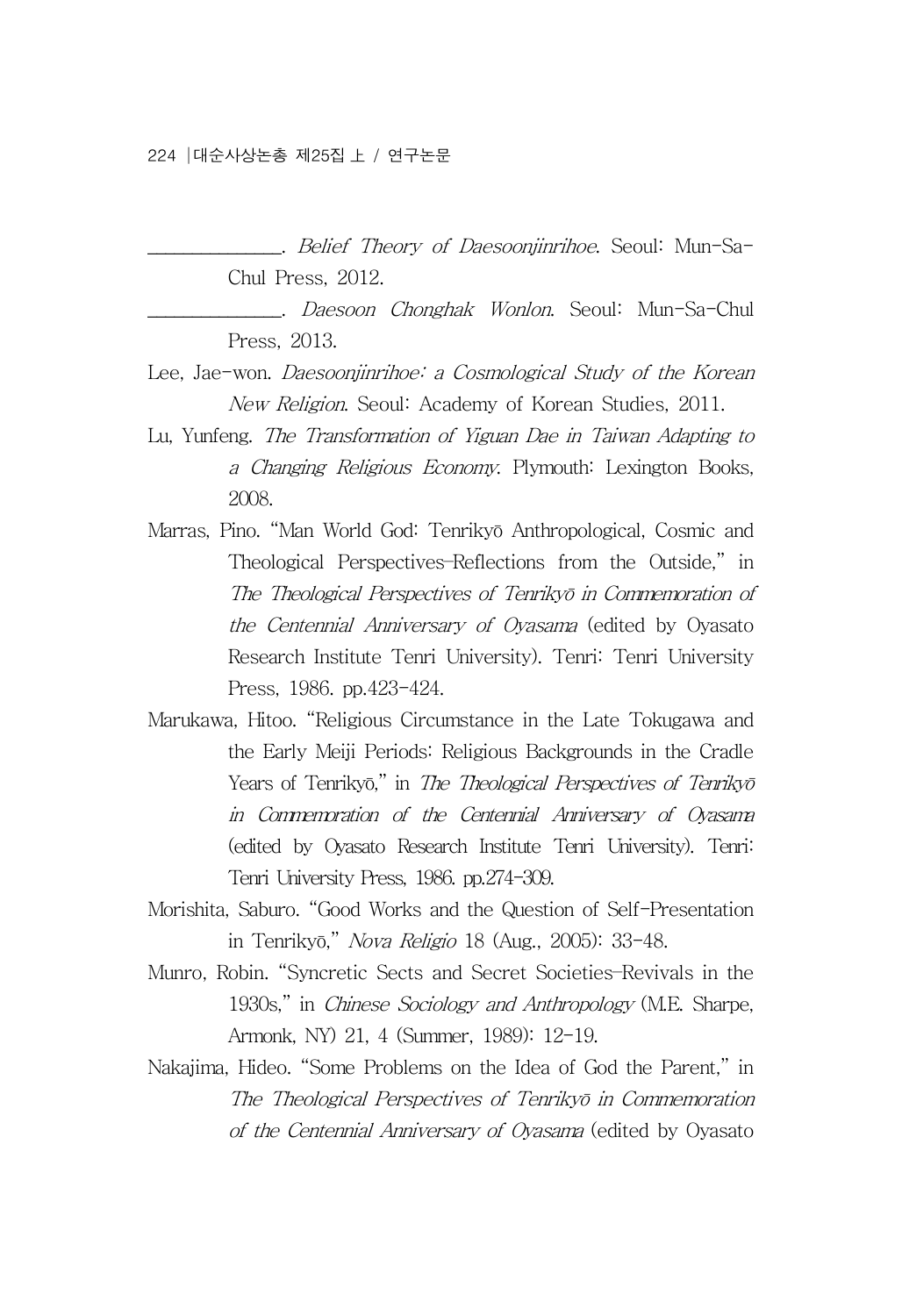Research Institute Tenri University). Tenri: Tenri University Press, 1986. pp.71-73.

- Nakayama, Shozen. "The Theory of Doctrine and the Practice of Faith," in The Theological Perspectives of Tenrikyō in Commemoration of the Centennial Anniversary of Oyasama (edited by Oyasato Research Institute Tenri University). Tenri: Tenri University Press, 1986. pp.21-24.
- Nakayama, Shozen. The Study of Koki, Shijinful No 3. Tenrikyō Doyusha, Tenri, 1967.
- Nirei, Yosuke. "Toward a Modern Belief: Modernist Protestantism and Problems of National Religion in Meiji Japan," Japanese Journal of Religious Studies 34, 1 (2007): 151-175.
- Nobutaka, Inoue. "The Formation of Sect Shinto in Modernizing Japan," Japanese Journal of Religious Studies 29, 3-4(2002): 405-427.
- Okubo, Akinori. "Social Welfare and Practicality of Hinokishin," in The Theological Perspectives of Tenrikyō in Commemoration of the Centennial Anniversary of Oyasama (edited by Oyasato Research Institute Tenri University). Tenri: Tenri University Press, 1986). pp.217-251.
- Oyasama, Miki Nakayama. Ofudesaki. Tenri, Nara, Tenrikyō Church Headquarters, 1994.
- Park, In-Kue. "the Meaning of the Big Dipper (*Chilsung*) appeared in Daesoonjinrihoe," The Way of Sangsang: Daesoon New Letter 113 (2009): 186-198.
- Pye, Michael. "New Religions in East Asia," in The Oxford Handbook of New Religious Movements (Edited by James R. Lewis). Oxford, Oxford University Press, 2008. pp.1-15.
- Ree, Jae-Kwon. "A Critique of Cosmological Interpretation on Lao-tzu," East-West Philosophical Studies 56 (2010): 133-165.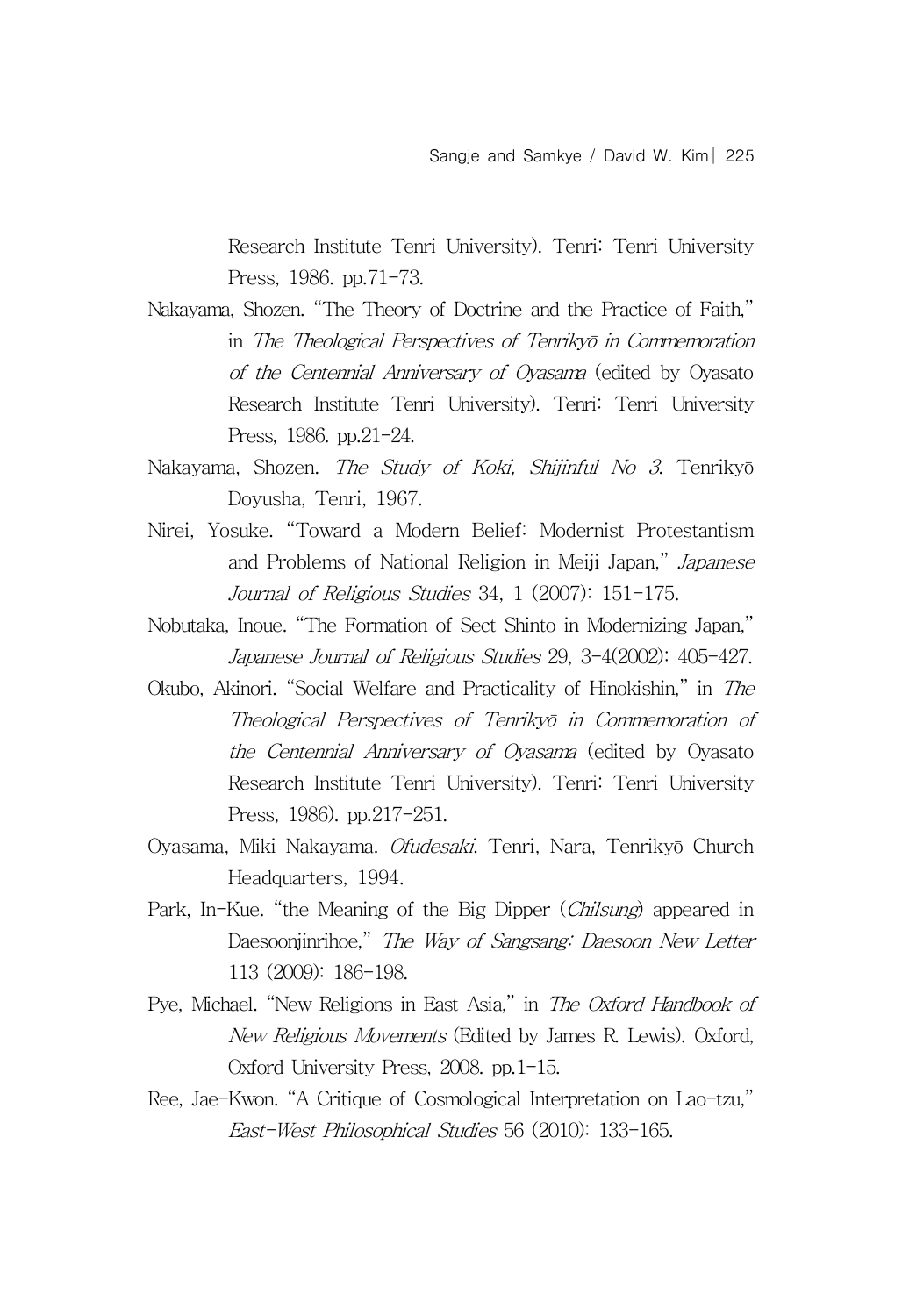- S.V.D., H. Van Straelen. "The Japanese New Religions," Numen 9, 1 (1962): 229-232.
- Sasada, Katsuyuki. "On Hinagata, the Divine Model of Oyasama," in The Theological Perspectives of Tenrikyō in Commemoration of the Centennial Anniversary of Oyasama (edited by Oyasato Research Institute Tenri University). Tenri: Tenri University Press, 1986. pp.144-153.
- Sato, Koji. "Salvation through Tenrikyō's Service (Tsutome)," in The Theological Perspectives of Tenrikyō in Commemoration of the Centennial Anniversary of Oyasama (edited by Oyasato Research Institute Tenri University). Tenri: Tenri University Press, 1986. pp.155-170.
- Sawai, Yoshitsugu. "The Providence of God the Parent–Toward the Understanding of Tenrikyō Cosmology," in The Theological Perspectives of Tenrikyō in Commemoration of the Centennial Anniversary of Oyasama (edited by Oyasato Research Institute Tenri University). Tenri: Tenri University Press, 1986. pp.91-109.
- Serizawa, Shigeru. "Missions as Seen in the Ofudesaki," in The Theological Perspectives of Tenrikyō in Commemoration of the Centennial Anniversary of Oyasama (edited by Oyasato Research Institute Tenri University). Tenri: Tenri University Press, 1986. pp.198-204.
- Smets, Kristine and Pilecky-Dekajlo, Adriana. John Constable, Further Documents and Correspondence. Suffolk Records Society (Series), 1975.
- Tankha, Brij. "Minakata Kumagusu: Fighting Shrine Unification in Meiji Japan," China Report 36 (2000): 555-571.
- Tenrikyō Church Headquarters, "The Mikagura-uta (The Songs for the Tsutome)," in Shuyoka Handbook. Tenri: Tenrikyō Church Headquarters, 1976. pp.118-130.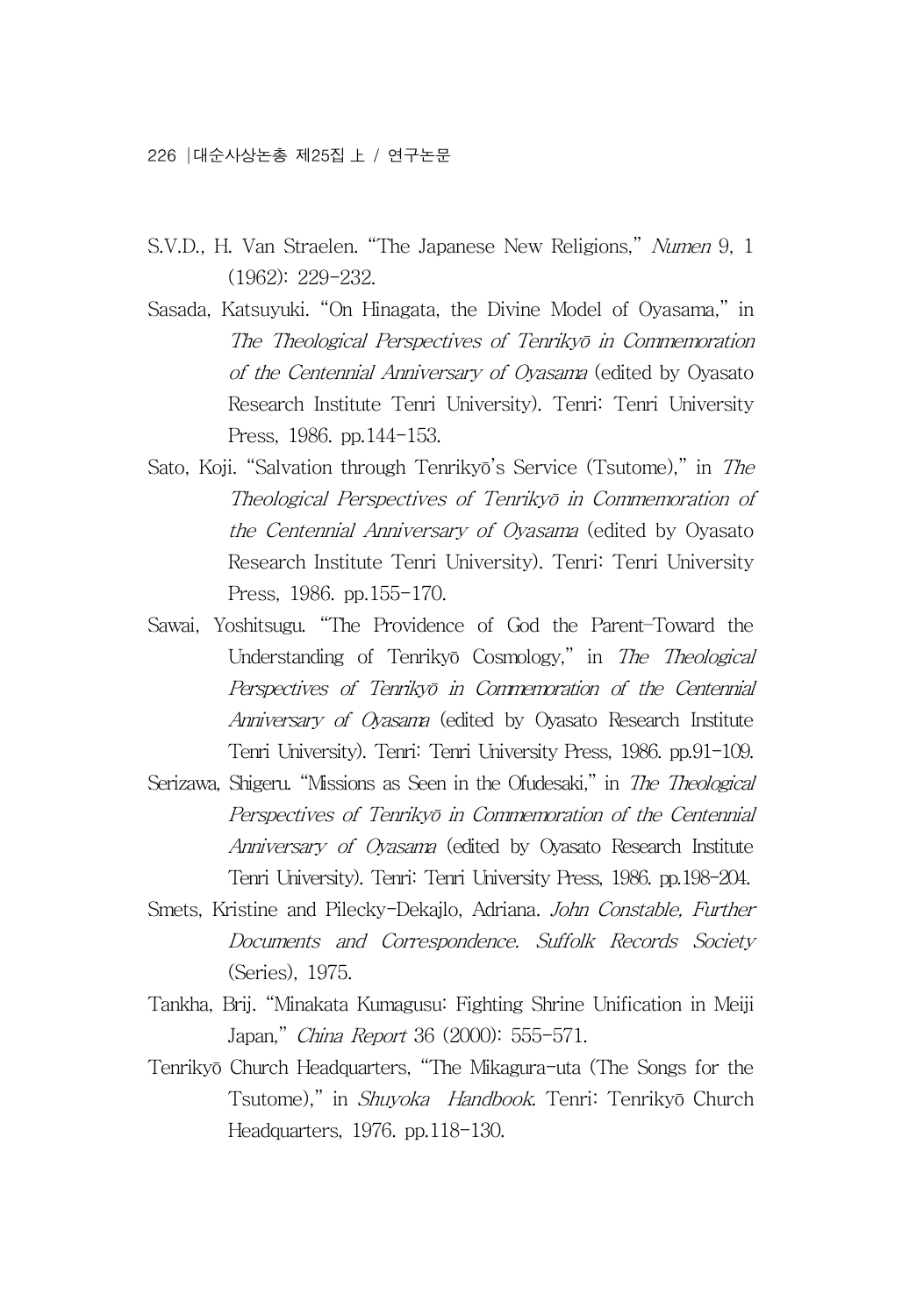- Tenrikyō Church Headquarters, The Life of Oyasama: Foundress of Tenrikyp. Tenri, Tenrikyō Church Headquarters, 1996.
- Tenrikyō Overseas Mission Department, Tenrikyō: The Path to Joyousness. Tenrikyō Overseas Mission Department, Tenri, 1989.
- The Headquarters of Tenrikyō Church, The Doctrine of Tenrikyō. Tenri: The Headquarters of Tenrikyō Church, 1958.
- Weyrauch,Thomas. Yiguan-dao Chinas Volksreligion im Untergrund. Heuchelheim: Longtai, 2006.
- Yoon, Yong-Bok. "The Perception of gods in Daesoonjinrihoe," Journal of the Daesoon Academy of Science 21 (2013): 19-21.
- Hyun Mu Kyoung (1901).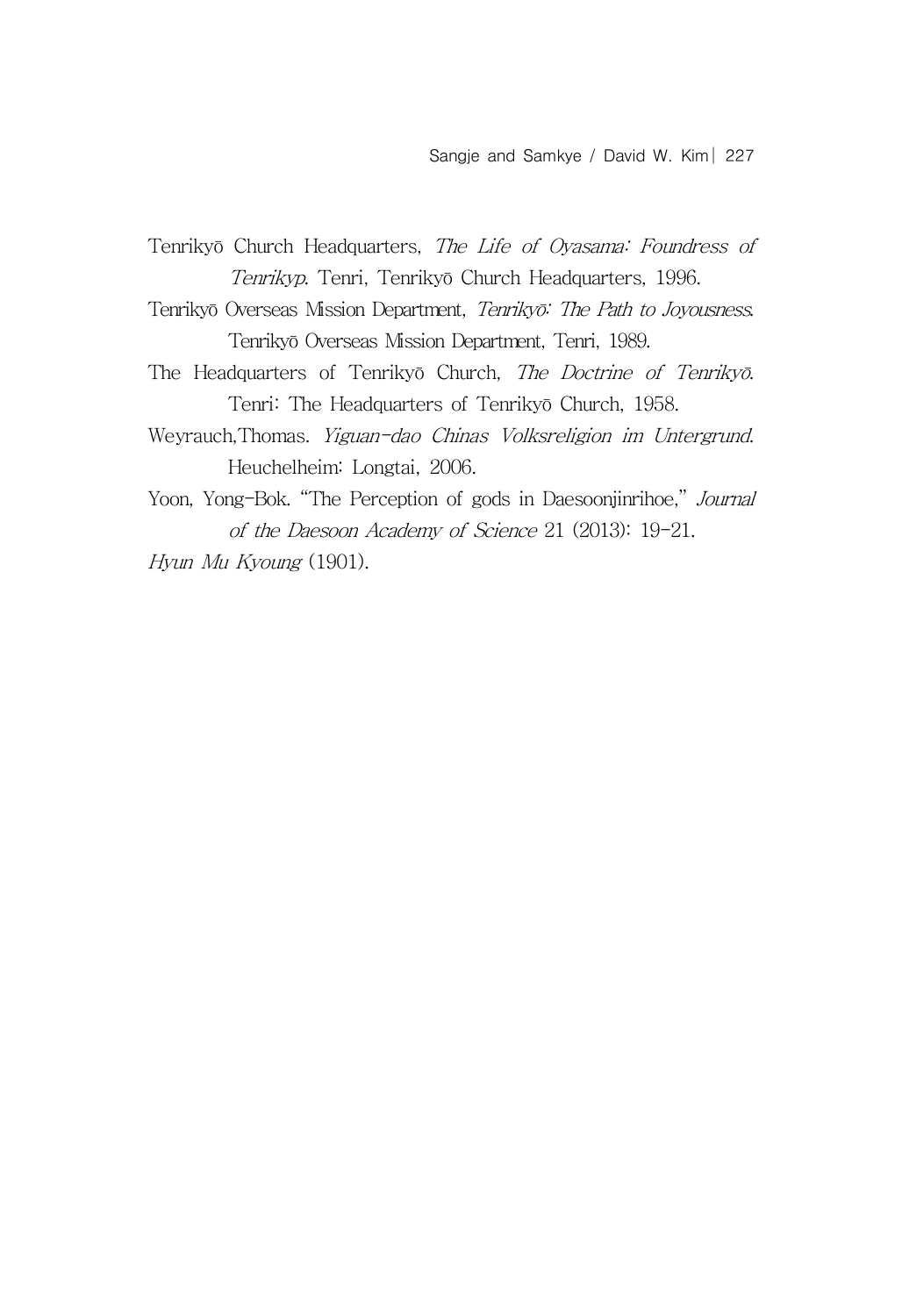228 대순사상논총 제25집 上 / 연구논문

▪ 국무요약▪

# 상제와 삼계: 대순진리회의 우주론과 동아시아신종교

#### 데이비드 김(David W. Kim)

호주국립대학교

- 동아시아의 19세기는 근대화 물결 안에서 변화의 시대였다. 중국,<br>-<br>한국, 일본은 식민지적 압박가운데 정치적 위기를 대면하였고 선진 문 물과 기독교는 사회, 문화, 종교, 사상의 변화를 가져왔다. 신종교운동 도 각 나라에서 다양한 형태와 철학으로 등장하였다. 이들의 근본적인 사상은 일반적으로 불교, 유교, 도교, 신교, 샤머니즘과 연관되어 있었 다. 근대한국이 정치적 혼란을 겪을 때 여러 신종교들이 1860년을 전 후로 나타났다. 나중에 천도교가 된 동학, 증산계, 대종교, 원불교 가운 데 증산계 계통의 대순진리회는 사회-종교적인 영향력 차원에서 한국 에서 가장 성공적인 신종교 운동이다. 그들은 상제가 스스로 구천에서 혼탁한 삼계를 회복하기 위해 직적 내려왔음을 따르고 있다. 그렇다면,<br>구천상제에 대한 가르침이 어떻게 이해되고 있을까? 대순진리회의 근 본적인 우주관은 무엇일까? 또, 이것이 일본의 유명한 천리교와 중국 (대만)의 대규모 일관도와 어떻게 구분될까? 이 논문은 청계탑의 상직 적인 콘셉트 안에서 대순의 상제관과 우주관의 관계를 이해하고자 대 순의 경전격인 전경, 현무경, 예화들인 심우도, 사신도, 12지신도 등을 탐구할 것이면 이 한국의 대표적인 신종교의 우주관을 천지공사와 후 천의 가르침과 연관하여 논리적으로 접근해석 할 것이다.